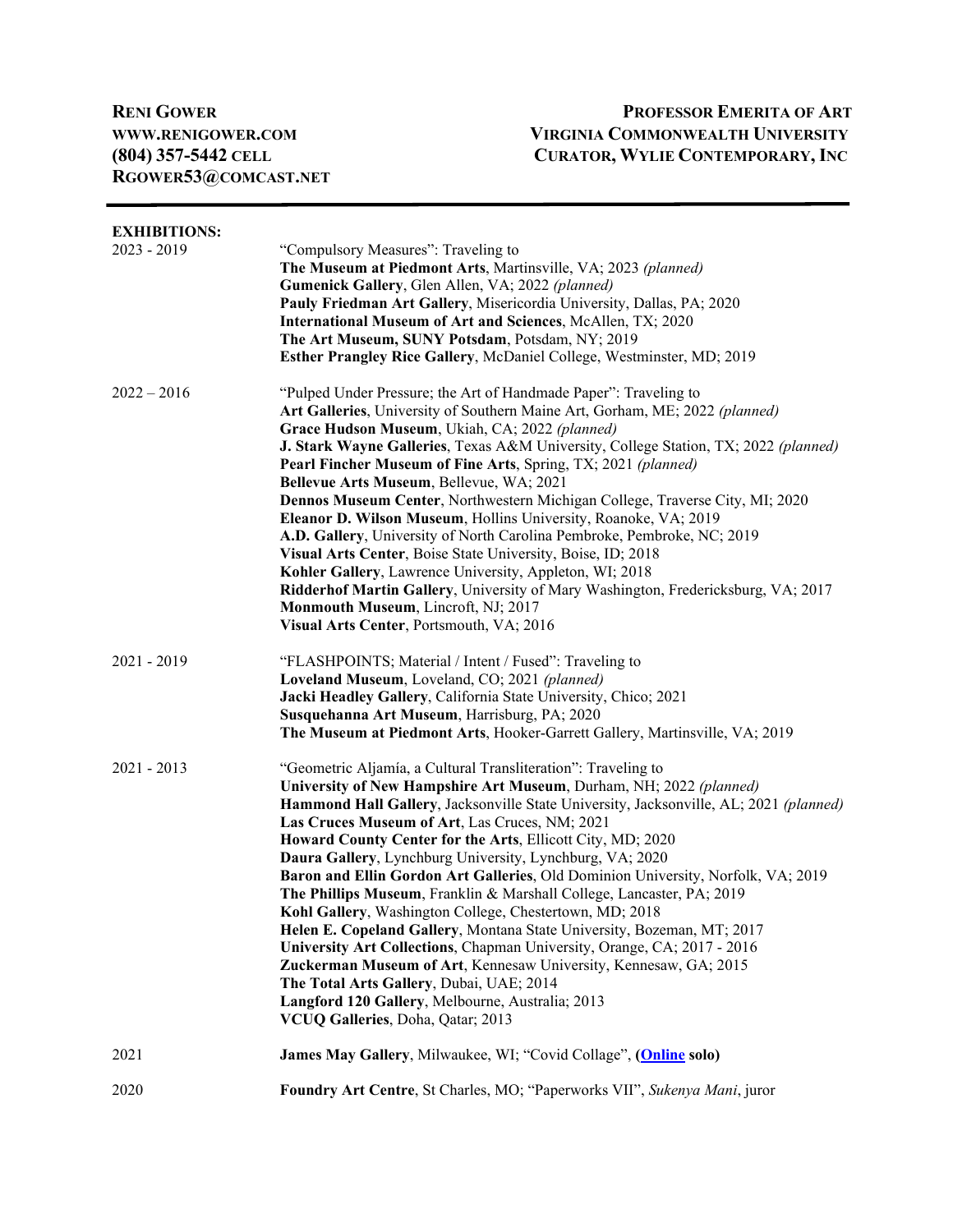| 2020          | The Museum at Piedmont Arts, Martinsville, VA; "The Garden"                                                                                                                                                               |
|---------------|---------------------------------------------------------------------------------------------------------------------------------------------------------------------------------------------------------------------------|
| 2020          | "Seeing Purple / Seeing Red"; <b>Online</b> invitational exhibition, <i>Ella Watson</i> , curator                                                                                                                         |
| $2020 - 2013$ | "Ossuary" Mary Beth Clark, curator: Traveling to<br>Milwaukee Institute of Art and Design, Milwaukee, WI; 2020<br>Herron School of Art, Indianapolis, IN; 2014<br>University of TN Fine Arts Gallery, Knoxville, TN; 2013 |
| 2019          | Durham Arts Council, Semans Gallery / Allenton Gallery, Durham, NC; "Material /<br>Process" (6-person invitational)                                                                                                       |
| 2019          | James May Gallery, Algoma, WI; "Echo", (3-person)                                                                                                                                                                         |
| 2019          | The Glass Curtain Gallery, Chicago, IL; "Let's Do It: 23 Years of Book and Paper",<br>Jessica Cochran, curator                                                                                                            |
| 2019          | Artspace, Richmond, VA; "Think Small 10!" Santa De Haven, curator                                                                                                                                                         |
| 2019          | Eleanor D. Wilson Museum of Art, Hollins University, Roanoke, VA;<br>"Power, Beauty, and Justice"                                                                                                                         |
| 2019          | Museum of Encaustic Art, Santa Fe, NM; "50 States / 200 Artists"                                                                                                                                                          |
| 2019          | Hermes Gallery, Halifax, Nova Scotia; "GEOmatrix" (solo)                                                                                                                                                                  |
| 2019          | Fine Arts Instructional Center, Eastern Connecticut State University, Willimantic, CT;<br>"Sacred Geometry: the Perfect Proof" (solo)                                                                                     |
| 2019          | 1708 Gallery, Satellite Space, Richmond, VA; "Landmarks", Amie Oliver, curator                                                                                                                                            |
| $2019 - 2018$ | Frederick O. Watson Gallery, Naples Art Association, Naples, FL; "National Art<br>Encounter", Brad Cushman, Jill Deupi, Kirk Ke Wang, jurors                                                                              |
| $2019 - 2018$ | Offsite Gallery, Norfolk, VA; "Knotworks" (2-person)                                                                                                                                                                      |
| 2018          | Abroms / Engel Institute for the Visual Arts. Birmingham, AL; "Y'all", Peter Baldaia,<br>Director of Curatorial Affairs, Huntsville, Museum of Art, juror                                                                 |
| 2018          | Tony Hungerford Memorial Gallery, College of Southern Maryland, LaPlata, MD;<br>"Proof Perfect" (solo)                                                                                                                    |
| 2018          | Gorevin Gallery, Cabrini University, Radnor, PA; "Tiles and Tessellations" (solo)                                                                                                                                         |
| 2018          | Academy Center of the Arts, Lynchburg, VA; "National Annual",<br>Laura McManus, Curator, Maier Museum of Art, juror                                                                                                       |
| 2018          | Langford120 Gallery, Melbourne, Australia; "Edge", Irene Barberis, curator                                                                                                                                                |
| 2018          | Moon Gallery, Berry College, Mt. Berry, GA; "Gift", Jordan Amirkhani, juror                                                                                                                                               |
| 2018          | Anderson Gallery, Drake University, Des Moines, IA; "Paper is Part of the Picture",<br>Sarah McCoy and Mary Jones, jurors                                                                                                 |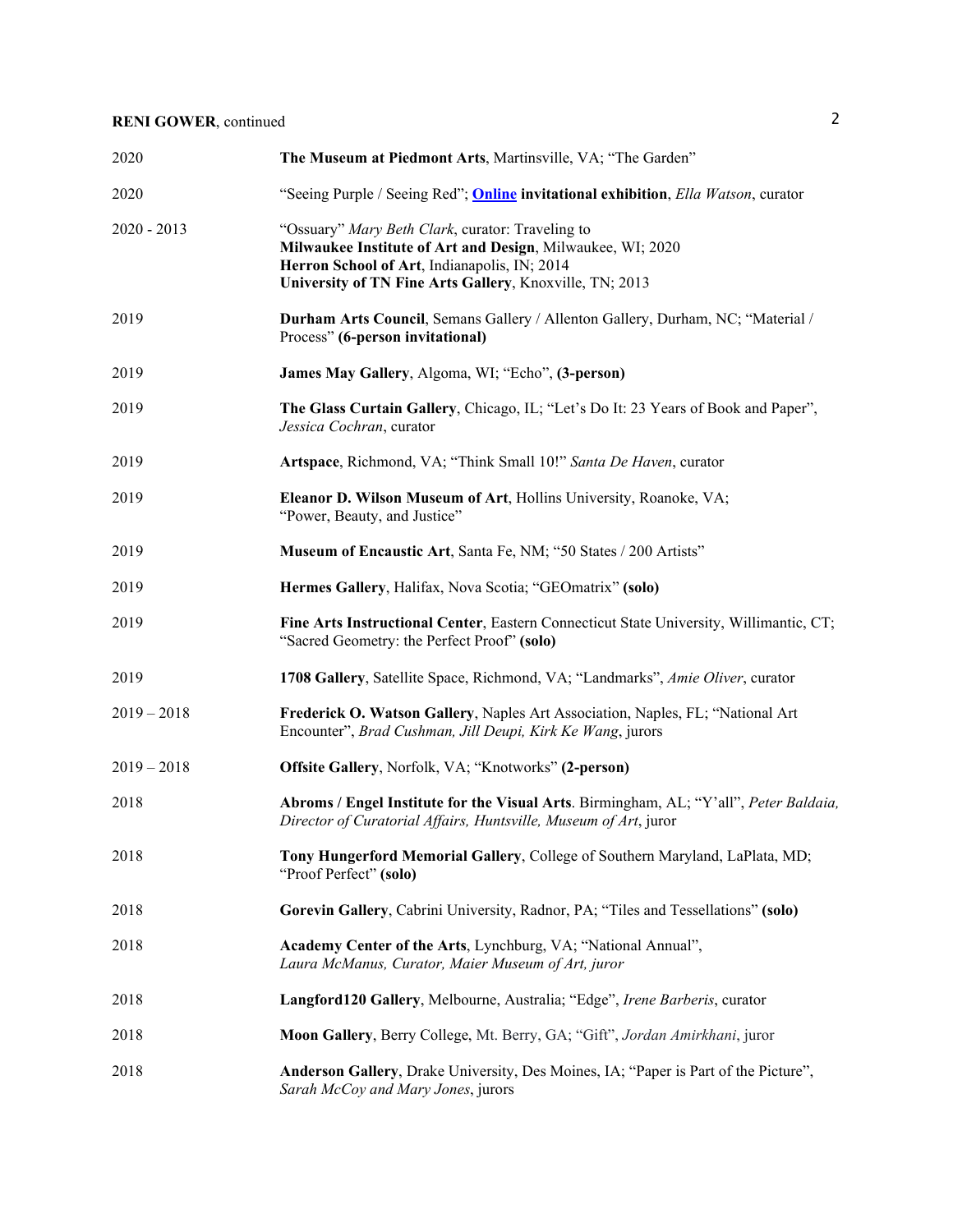| 2018          | Sidney Larson Gallery, Columbia College, Columbia, MO; "Paper in Particular",<br>Tamryn McDermott, juror                                                                                                                                                                                                                                                                                                                                                                                                                                                                                                                                                                                                                                                                                                                                                                                                                                                                                   |
|---------------|--------------------------------------------------------------------------------------------------------------------------------------------------------------------------------------------------------------------------------------------------------------------------------------------------------------------------------------------------------------------------------------------------------------------------------------------------------------------------------------------------------------------------------------------------------------------------------------------------------------------------------------------------------------------------------------------------------------------------------------------------------------------------------------------------------------------------------------------------------------------------------------------------------------------------------------------------------------------------------------------|
| $2018 - 2013$ | "FABRICation": Traveled to<br>Avenir Museum, Colorado State University, Fort Collins, CO; 2018<br>Willard Wankelman Gallery, Bowling Green State University, Bowling Green, OH; 2017<br>Academy Art Museum, Easton, MD; 2017<br>Art Museum of West Virginia University, Morgantown, WV; 2017<br>Sheppard Contemporary / University Galleries, University of Nevada-Reno, NV; 2016<br>Crossman Gallery, University of Wisconsin, Whitewater, WI; 2016<br>New Mexico University Art Museum, Albuquerque, NM; 2016<br>McCormick Gallery, Midland College, Midland, TX; 2016<br>Herron Galleries, Herron School of Art and Design / IUPUI, Indianapolis, IN; 2016<br>Claypool-Young Art Gallery, Morehead State University, Morehead, KY; 2015<br>Purdue University Galleries, West Lafayette, IN; 2015<br>Cummings Art Center, Connecticut College, New London, CT; 2015<br>A.D. Gallery, University of NC-Pembroke, Pembroke, NC; 2014<br>(TAG) Theatre Arts Galleries, High Point, NC; 2013 |
| $2018 - 2012$ | "Heated Exchange / Contemporary Encaustic": Traveled to<br>Capital One, Richmond, VA; 2018<br>Gumenick Gallery, Cultural Arts Center at Glen Allen, Glen Allen, VA; 2017<br>Visual Arts Center, Portsmouth, VA; 2017<br>California State University-Dominguez Hills, Carson, CA; 2017<br>California Center for the Arts, Escondido, CA; 2016<br>Capital One, Plano, TX; 2016<br>J. Stark Wayne Galleries, Texas A&M University, College Station, TX; 2016<br>Art Center Sarasota, Sarasota, FL; 2014<br>Slocumb Galleries, Eastern Tennessee State University, Johnson, City, TN; 2013<br>Elizabeth Stone Harper Gallery, Clinton, SC; 2013<br>The Upstairs Artspace, Tryon, NC; 2012                                                                                                                                                                                                                                                                                                      |
| 2017          | Niza Knoll Gallery, Denver, CO; "Wax Stories 2", Patricia Aaron, juror                                                                                                                                                                                                                                                                                                                                                                                                                                                                                                                                                                                                                                                                                                                                                                                                                                                                                                                     |
| 2017          | Irving Art Center, Irving, TX; "Islamic Artist Revival Series: 6th International Exhibition<br>of Contemporary Islamic Art", Linda Komaroff, Islamic Curator, LACMA, juror                                                                                                                                                                                                                                                                                                                                                                                                                                                                                                                                                                                                                                                                                                                                                                                                                 |
| 2017          | Artspace, Richmond, VA; "Think Small 9!" International Invitational                                                                                                                                                                                                                                                                                                                                                                                                                                                                                                                                                                                                                                                                                                                                                                                                                                                                                                                        |
| 2017          | A.D. Gallery, University of North Carolina Pembroke, Pembroke, NC; "Precision",<br>Michael Reedy, juror                                                                                                                                                                                                                                                                                                                                                                                                                                                                                                                                                                                                                                                                                                                                                                                                                                                                                    |
| 2017          | VMFA Museum School, Richmond, VA; "The Artist Collects Series: Sally Bowring -<br>Collection of Friends", Mary Holland, curator                                                                                                                                                                                                                                                                                                                                                                                                                                                                                                                                                                                                                                                                                                                                                                                                                                                            |
| 2017          | Rawls Museum Arts, Courtland, VA; "Virginian Artists 2017", Angela Meron, juror                                                                                                                                                                                                                                                                                                                                                                                                                                                                                                                                                                                                                                                                                                                                                                                                                                                                                                            |
| 2017          | Artspace, Richmond, VA; "Radius 250", Francis Thompson, juror                                                                                                                                                                                                                                                                                                                                                                                                                                                                                                                                                                                                                                                                                                                                                                                                                                                                                                                              |
| 2017          | The Athenaeum Gallery, Alexandria, VA; "Pattern and Repetition" (2-person)                                                                                                                                                                                                                                                                                                                                                                                                                                                                                                                                                                                                                                                                                                                                                                                                                                                                                                                 |
| 2017          | Off the Square Gallery, Leonardtown, MD; "Proof Perfect" (solo)                                                                                                                                                                                                                                                                                                                                                                                                                                                                                                                                                                                                                                                                                                                                                                                                                                                                                                                            |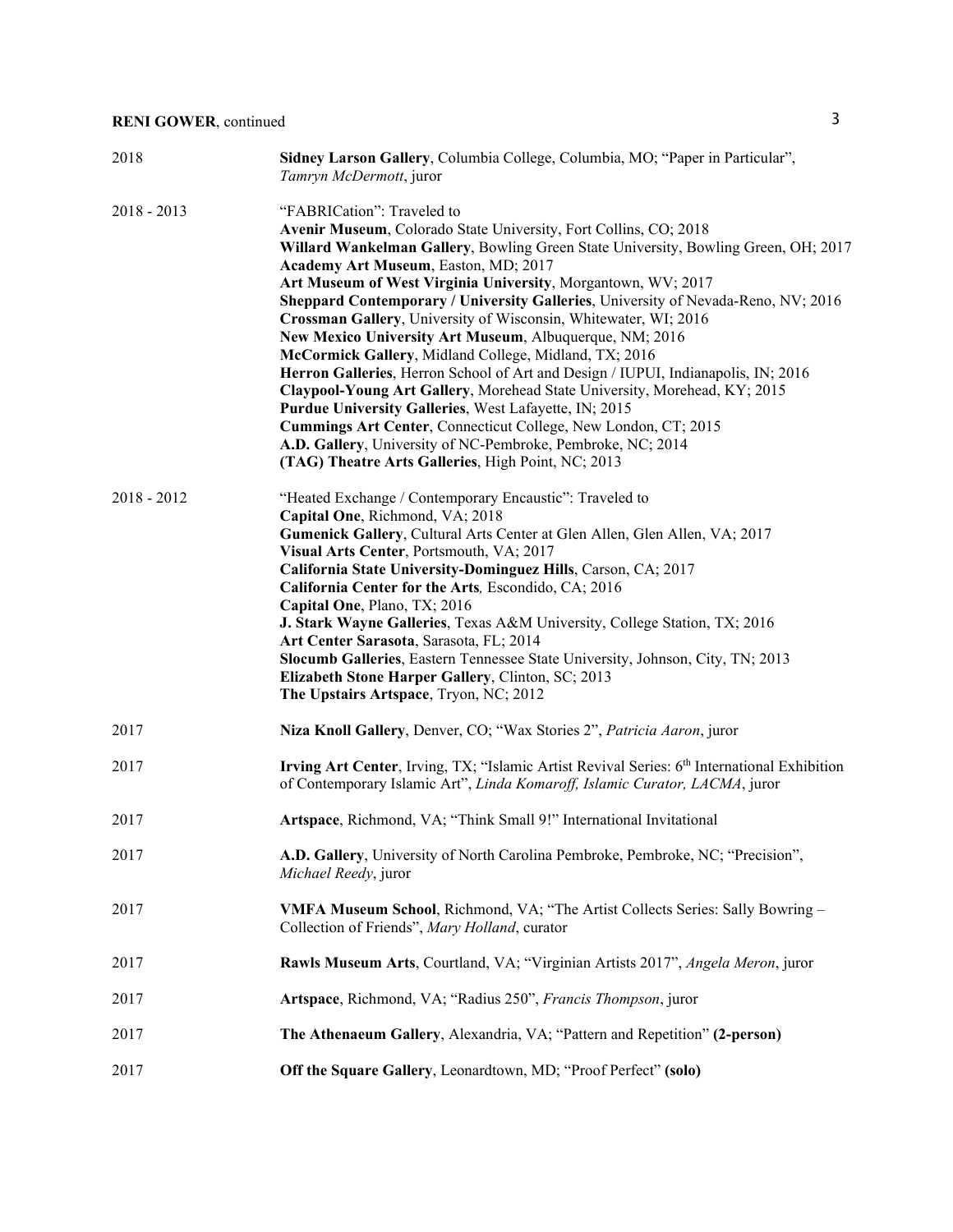| 2017          | VCUQatar Gallery, Doha, Qatar, "form (force)", Tasmeem 2017, Karim Sultan,<br>Curator, Barjeel Art Foundation, juror                                                                                                                                                                                                                                                                                                                                                                                                                                                                                                                                                                                                                                                                                                                                                                                                                     |
|---------------|------------------------------------------------------------------------------------------------------------------------------------------------------------------------------------------------------------------------------------------------------------------------------------------------------------------------------------------------------------------------------------------------------------------------------------------------------------------------------------------------------------------------------------------------------------------------------------------------------------------------------------------------------------------------------------------------------------------------------------------------------------------------------------------------------------------------------------------------------------------------------------------------------------------------------------------|
| 2017          | ChromaProjects, Charlottesville, VA, "Bindings", Deborah McLeod, curator (3-person)                                                                                                                                                                                                                                                                                                                                                                                                                                                                                                                                                                                                                                                                                                                                                                                                                                                      |
| 2017          | Olin Hall Galleries, Roanoke College, Roanoke, VA, "Biennial", Joanne Leonhardt<br>Cassullo & Beth Rudin DeWoody, jurors                                                                                                                                                                                                                                                                                                                                                                                                                                                                                                                                                                                                                                                                                                                                                                                                                 |
| $2017 - 2016$ | Blue Spiral 1 Gallery, Asheville, NC; "Reduce", invitational                                                                                                                                                                                                                                                                                                                                                                                                                                                                                                                                                                                                                                                                                                                                                                                                                                                                             |
| 2016          | The Center for Contemporary Art, Bedminster, NJ; "2016 International Exhibition",<br>Jonathan Goodman, art writer and poet, juror                                                                                                                                                                                                                                                                                                                                                                                                                                                                                                                                                                                                                                                                                                                                                                                                        |
| 2016          | The Nightingale Gallery, Eastern Oregon University, LeGrande, OR; "Elegant<br>Simplicity", Corey Peeke, curator                                                                                                                                                                                                                                                                                                                                                                                                                                                                                                                                                                                                                                                                                                                                                                                                                          |
| 2016          | A.D. Gallery, University of North Carolina, Pembroke; "Art of Paper", invitational                                                                                                                                                                                                                                                                                                                                                                                                                                                                                                                                                                                                                                                                                                                                                                                                                                                       |
| 2016          | Irving Art Center, Irving, TX; "Islamic Art Revival Series", Dr. Maryam Ekhtiar,<br>Associate Curator of Islamic Art, Metropolitan Museum of Art, juror                                                                                                                                                                                                                                                                                                                                                                                                                                                                                                                                                                                                                                                                                                                                                                                  |
| 2016          | Eleanor D. Wilson Museum, Hollins University, Roanoke, VA; "SECAC National"<br>Jenine Culligan, juror                                                                                                                                                                                                                                                                                                                                                                                                                                                                                                                                                                                                                                                                                                                                                                                                                                    |
| 2016          | Encaustic Art Institute, Santa Fe, NM; "Encaustic Art in the 21st Century"                                                                                                                                                                                                                                                                                                                                                                                                                                                                                                                                                                                                                                                                                                                                                                                                                                                               |
| 2016          | Visual Arts Center, Marshall University, Huntington, WV; "5th National", Geoffrey<br>Fleming, Executive Director, Huntington Museum of Art, juror                                                                                                                                                                                                                                                                                                                                                                                                                                                                                                                                                                                                                                                                                                                                                                                        |
| $2016 - 2014$ | Art in the Embassies Program, Vatican City, Rome, Italy                                                                                                                                                                                                                                                                                                                                                                                                                                                                                                                                                                                                                                                                                                                                                                                                                                                                                  |
| $2015 - 2011$ | "Papercuts": Traveled to<br>VCUQ Gallery, Doha, Qatar; 2015<br>The Duke Hall Art Gallery, James Madison University, Harrisonburg, VA; 2015<br>Glass Curtain Gallery and the Center for Book and Paper Arts,<br>Columbia College Chicago, Chicago, IL; 2014<br>Purdue University Galleries, Lafayette, IN; 2014<br>Muskegon Museum of Art, Muskegon, MI; 2014<br>Emily Davis Gallery, The University of Akron, Myers School of Art, Akron, OH; 2013<br>Eleanor D. Wilson Museum, Hollins University, Roanoke, VA; 2013<br>The Ritter Gallery, Florida Atlantic University, Boca Raton, FL; 2013<br>Herron Galleries, Herron School of Art and Design / IUPUI, Indianapolis, IN; 2012<br>Norman & Emmy Lou P. Illges Gallery, Columbus State University, Columbus, GA; 2012<br>Ernest G. Welch School of Art & Design Galleries, Georgia State University,<br>Atlanta, GA; 2012<br>Centre for the Living Arts' Space 301, Mobile, AL; 2011 |
| 2015          | Neil Britton Gallery, Virginia Wesleyan College, Norfolk, VA; "Strange Loops II" (solo)                                                                                                                                                                                                                                                                                                                                                                                                                                                                                                                                                                                                                                                                                                                                                                                                                                                  |
| 2015          | Artspace, Richmond, VA; "Radius 250", Amy Moorefield, Deputy Director of<br>Exhibitions and Collections, Taubman Museum of Art, juror                                                                                                                                                                                                                                                                                                                                                                                                                                                                                                                                                                                                                                                                                                                                                                                                    |
| 2014          | The McKinney Avenue Contemporary, Dallas, TX; "MAC@20"                                                                                                                                                                                                                                                                                                                                                                                                                                                                                                                                                                                                                                                                                                                                                                                                                                                                                   |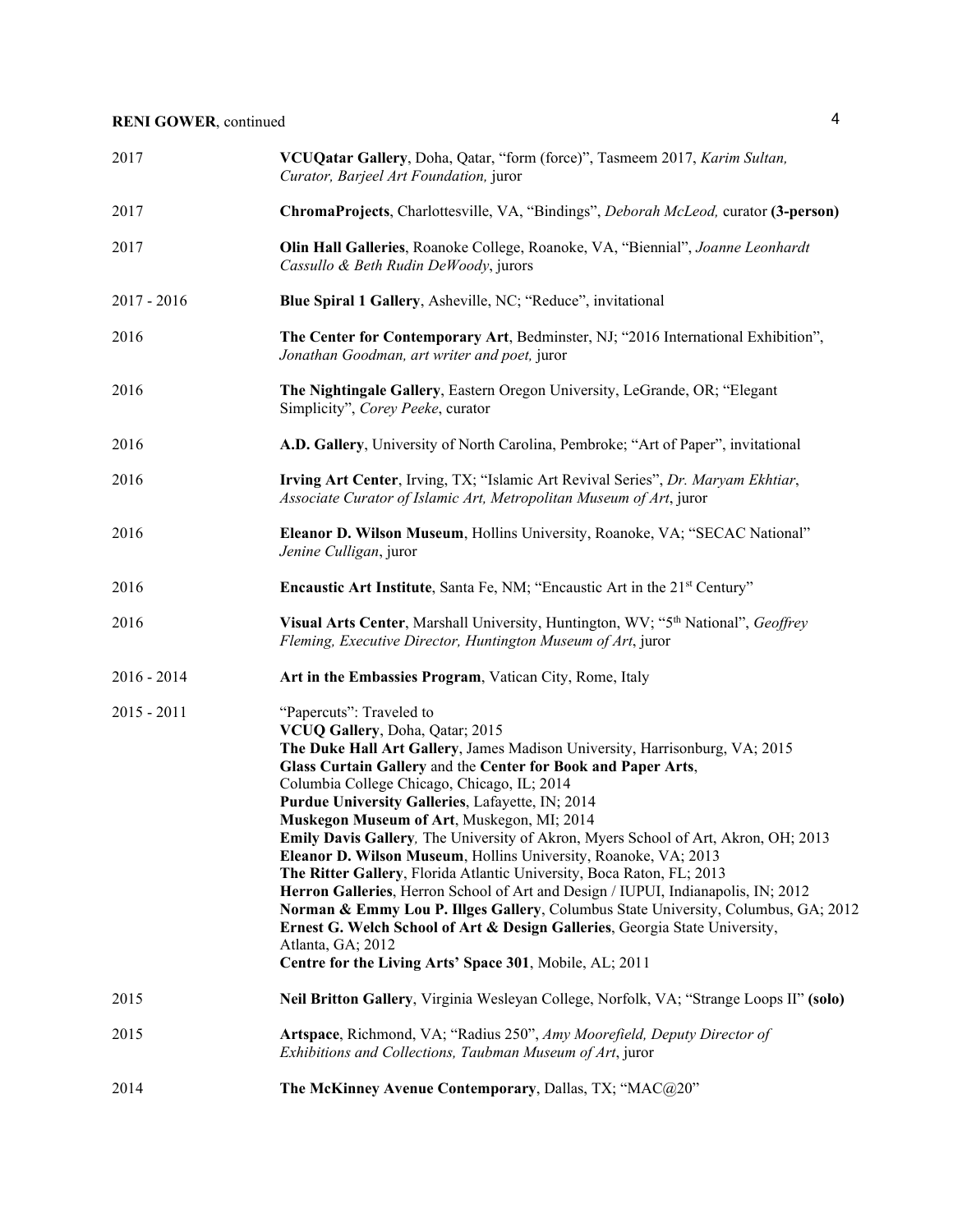| 2014          | Kimball Art Center, Park City, UT; "RELEVANT 2014"                                                                                                                                                                                                                                                                                                                                                                                                                                                                                                                                                                                                                                   |
|---------------|--------------------------------------------------------------------------------------------------------------------------------------------------------------------------------------------------------------------------------------------------------------------------------------------------------------------------------------------------------------------------------------------------------------------------------------------------------------------------------------------------------------------------------------------------------------------------------------------------------------------------------------------------------------------------------------|
| 2014          | Gallery M Squared, Houston, TX; "Paper Cuts II", Patrick Palmer / John DeLaCruz, jurors                                                                                                                                                                                                                                                                                                                                                                                                                                                                                                                                                                                              |
| 2014          | Mesa Contemporary Art Museum, Mesa AZ; "Fold Paper Scissors",<br>Patty Haberman, curator                                                                                                                                                                                                                                                                                                                                                                                                                                                                                                                                                                                             |
| 2014          | "Location" Irene Barberis, curator: Traveled to<br>Jam Jar Gallery, Sharjah, UAE; 2014<br>Langford120 Gallery, Melbourne, Australia; 2014                                                                                                                                                                                                                                                                                                                                                                                                                                                                                                                                            |
| 2013          | Rawls Museum of the Arts, Courtland, VA; "Friends"                                                                                                                                                                                                                                                                                                                                                                                                                                                                                                                                                                                                                                   |
| 2013          | University of Mary Washington Galleries, Fredericksburg, VA; "Anarchistic Abstraction"                                                                                                                                                                                                                                                                                                                                                                                                                                                                                                                                                                                               |
| 2013          | Kimball Art Center, Park City, UT, "RELEVANT", Anne Brahic, curator                                                                                                                                                                                                                                                                                                                                                                                                                                                                                                                                                                                                                  |
| 2013          | Tinney Contemporary, Nashville, TN; "Shadow and Light"                                                                                                                                                                                                                                                                                                                                                                                                                                                                                                                                                                                                                               |
| $2013 - 2005$ | "Constructs": Traveled to<br>Capital One, Richmond, VA; 2013<br>1708 Gallery / Linden Row, Richmond, VA; 2012<br>Centre for the Living Arts' Space 301, Mobile, AL; 2012<br>Academy of Fine Arts, Lynchburg, VA; 2012<br>Virginia Center for the Arts, Portsmouth, VA; 2011<br>Staniar Gallery, Washington and Lee University, Lexington, VA; 2010<br>Fine Arts Gallery, George Mason University, Fairfax, VA; 2009<br>Hunt Gallery, Mary Baldwin College, Staunton, VA; 2008<br>Longwood Center for the Arts, Farmville, VA; 2007<br>Rawls Museum, Courtland, VA; 2006<br>Dupont Gallery, University of Mary Washington, Fredericksburg, VA; 2005<br>Plant Zero, Richmond, VA; 2005 |
| 2012          | Sawhill Gallery, James Madison University, Harrisonburg, VA; "Strange Loops" (solo)                                                                                                                                                                                                                                                                                                                                                                                                                                                                                                                                                                                                  |
| 2012          | Frankie G. Weems Gallery, Meredith College, Raleigh, NC; "Wax Foundations:<br>Encaustic in the Southeast ", Kristen Gallagher, curator                                                                                                                                                                                                                                                                                                                                                                                                                                                                                                                                               |
| 2012          | Southwest Minnesota State University Art Museum, Marshall, MN; "Twist"<br>Carrie Patterson, curator                                                                                                                                                                                                                                                                                                                                                                                                                                                                                                                                                                                  |
| 2012          | Taubman Museum of Art, Roanoke, VA; "Virginia Crossroads", Ray Kass, curator                                                                                                                                                                                                                                                                                                                                                                                                                                                                                                                                                                                                         |
| 2012          | Noyes Museum of Art, Hammonton, NJ; "Clip, Cut, Paper Thin", Brenda Kele, curator                                                                                                                                                                                                                                                                                                                                                                                                                                                                                                                                                                                                    |
| 2012          | The Painting Center, New York, NY; "Re-Generation", Carrie Patterson, curator                                                                                                                                                                                                                                                                                                                                                                                                                                                                                                                                                                                                        |
| 2012          | Gallery 842, Marshall University, Huntington, WV; "Thermal Traces"                                                                                                                                                                                                                                                                                                                                                                                                                                                                                                                                                                                                                   |
| 2012          | 1708 Gallery & Artspace, Richmond, VA; "French Connection", Amie Oliver, curator                                                                                                                                                                                                                                                                                                                                                                                                                                                                                                                                                                                                     |
| 2011          | ArtPrize, Grand Rapids, MI; "Eglise", Ron Pederman, curator                                                                                                                                                                                                                                                                                                                                                                                                                                                                                                                                                                                                                          |
|               |                                                                                                                                                                                                                                                                                                                                                                                                                                                                                                                                                                                                                                                                                      |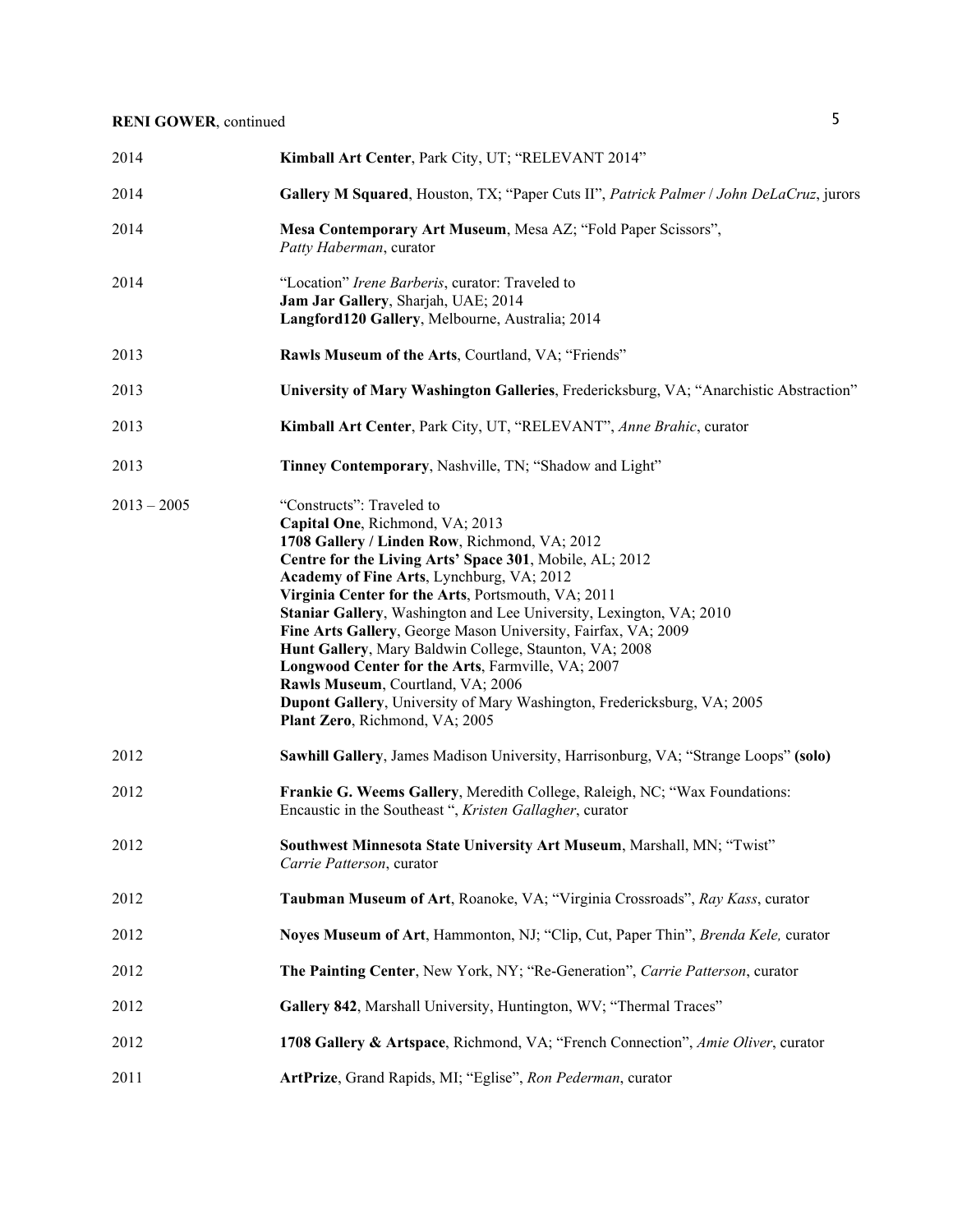| 2011          | Artspace, Richmond, VA; "think small!", International Miniature Invitational<br>Jessica Sims, Chuck Scalin, curators                                                                                                                                                                                                                                                                                                           |
|---------------|--------------------------------------------------------------------------------------------------------------------------------------------------------------------------------------------------------------------------------------------------------------------------------------------------------------------------------------------------------------------------------------------------------------------------------|
| 2011          | Page Bond Gallery, Richmond, VA; "Spectrum"                                                                                                                                                                                                                                                                                                                                                                                    |
| 2011          | The Charles H Taylor Arts Center, Hampton, VA; "Assemblage, Collage, and Mixed<br>Media", James Warwick Jones, curator                                                                                                                                                                                                                                                                                                         |
| 2011          | Gallery@220, Chicago, IL; "Big Paper", Shayne Wulbert, curator                                                                                                                                                                                                                                                                                                                                                                 |
| 2011          | University of South Alabama, Mobile, AL; "Thermal Traces"                                                                                                                                                                                                                                                                                                                                                                      |
| 2010          | 1708 Gallery, Richmond, VA; "Curiouser", Joe Seipel, juror                                                                                                                                                                                                                                                                                                                                                                     |
| 2010          | H. Scott November Gallery, Richmond, VA; "Putting It Together", Sally Bowring, curator                                                                                                                                                                                                                                                                                                                                         |
| 2010          | The Charles H Taylor Arts Center, Hampton, VA; "Virginia Artists 2010"<br>Nancy Sausser, juror                                                                                                                                                                                                                                                                                                                                 |
| 2010          | Page Bond Gallery, Richmond, VA; "Summer Solstice"                                                                                                                                                                                                                                                                                                                                                                             |
| 2010          | Montserrat College of Art, Beverly, MA; "Best Foot Forward"                                                                                                                                                                                                                                                                                                                                                                    |
| 2009          | ArtPrize, Old Federal Building, Grand Rapids, MI; "Paper Cuts", curated by Urban<br>Institute of Contemporary Art                                                                                                                                                                                                                                                                                                              |
| 2009          | Space 301, Mobile, AL; "Art in Academia", Paul Richelson, Chief Curator, Mobile<br>Museum of Art, juror                                                                                                                                                                                                                                                                                                                        |
| $2009 - 2006$ | "The Divas and Iron Chefs of Encaustic": Traveled to<br>Staniar Gallery, Washington and Lee University, Lexington, VA; 2009<br>Museum of the Arts, Anderson Gallery, Richmond, VA; 2008<br>McLean Project for the Arts, McLean, VA; 2008<br>The McKinney Avenue Contemporary, Dallas, TX; 2008<br>UTSA Gallery, University of Texas-San Antonio; 2007<br>Ingram Studio Art Gallery, Vanderbilt University, Nashville, TN; 2006 |
| 2009          | Artspace, Richmond, VA; "think small!", International Invitational<br>Jessica Sims, Chuck Scalin, curators                                                                                                                                                                                                                                                                                                                     |
| 2008          | Page Bond Gallery, Richmond, VA; "Small Claims"                                                                                                                                                                                                                                                                                                                                                                                |
| 2008          | Glasgow School of Art, Glasgow, Scotland; "VCU Glasgow Artists and Writers Workshop"                                                                                                                                                                                                                                                                                                                                           |
| 2007          | Montserrat Gallery, Montserrat College of Art, Beverly, MA; "First National Encaustic<br>Painting Conference Exhibit", Zola Solamente, juror                                                                                                                                                                                                                                                                                   |
| 2007          | Artspace, Richmond, VA; "think small!", International Miniature Invitational<br>Jessica Sims, Chuck Scalin, curators                                                                                                                                                                                                                                                                                                           |
| $2006 - 2003$ | "Pivot Points": Traveled to<br>Fine Art Museum, Western Carolina University, Cullowhee, NC; 2006<br>Riverviews Gallery, Lynchburg, VA; 2005<br>Humanities Gallery, University of Wisconsin, Madison, WI; 2005                                                                                                                                                                                                                  |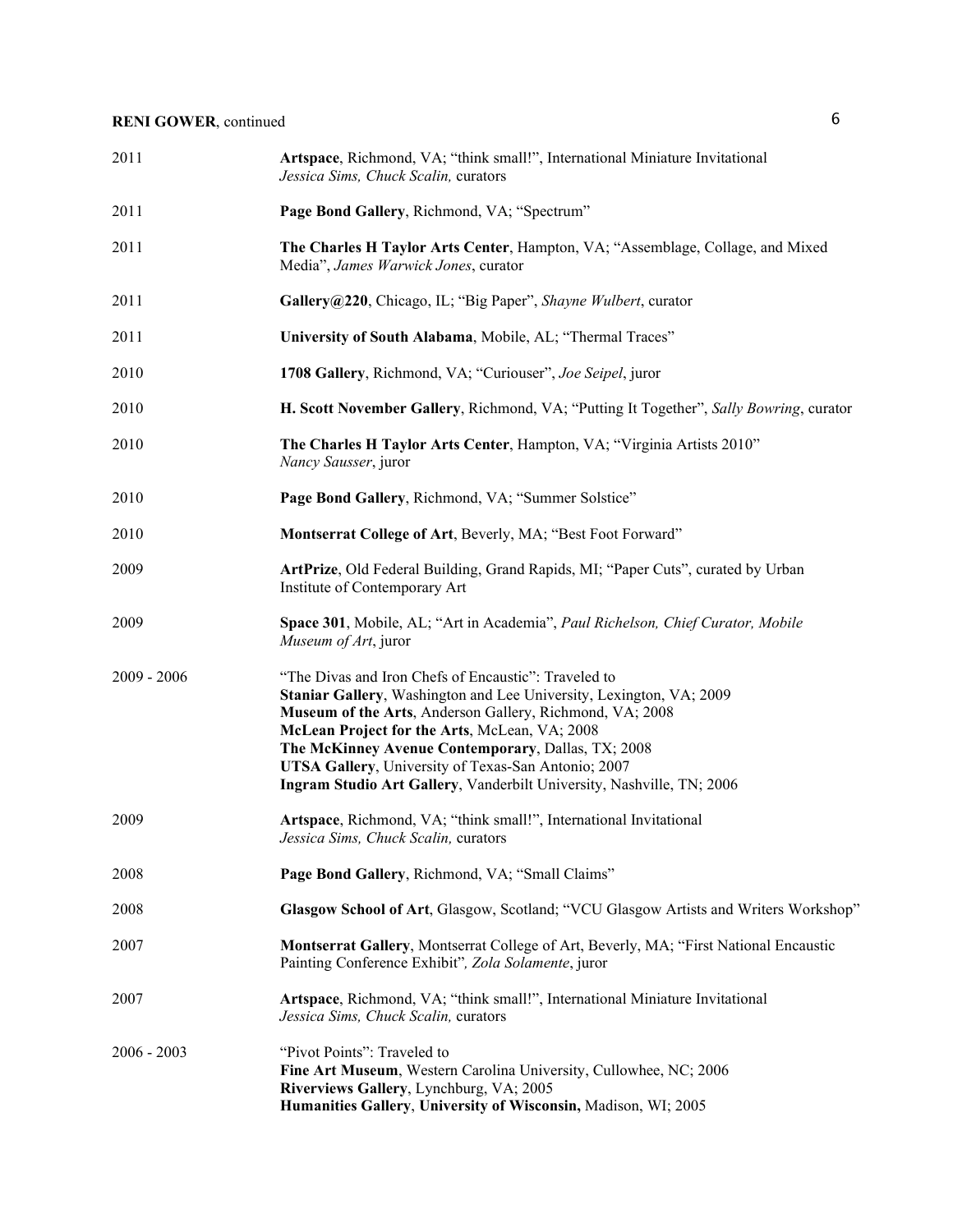|               | "Pivot Points", continued<br>Anderson Gallery, Virginia Commonwealth University, Richmond, VA; 2005<br>Western Michigan University, Kalamazoo, MI; 2004<br>Galeria ICPNA Miraflores, Lima, Peru; 2004<br>The Phillips Academy, Andover, MA; 2004<br>Boyden Gallery, St Mary's College of Maryland, St Mary City, MD; 2003 |
|---------------|---------------------------------------------------------------------------------------------------------------------------------------------------------------------------------------------------------------------------------------------------------------------------------------------------------------------------|
| 2005          | 1708 Gallery, Richmond, VA; "Small Works"                                                                                                                                                                                                                                                                                 |
| $2005 - 2004$ | "Bridging Three Generations": Traveled to<br>Main Art Gallery, Richmond, VA, 2005<br>DeRicci Gallery, Edgewood College, Madison, WI; 2004                                                                                                                                                                                 |
| 2005          | Artspace Gallery, Richmond, VA; "think small!" Chuck Scalin, curator                                                                                                                                                                                                                                                      |
| $2004 - 2002$ | "Convergence": Traveled to<br>South Carolina Museum of Art, Columbia, SC; 2004<br>Ewing Gallery, University of TN-Knoxville, Knoxville, TN; 2003<br>The Gallery Carillon, Charlotte, NC; 2003<br>Erie Museum of Art, Erie, PA; 2002                                                                                       |
| 2004          | Emerson Gallery, McLean Project for the Arts, McLean, VA; "Juxtaposition" (solo)                                                                                                                                                                                                                                          |
| 2004          | Curtis R. Harley Gallery, University of South Carolina Upstate, Spartanburg, SC;<br>"Circled and Squared" (solo)                                                                                                                                                                                                          |
| 2003          | McLean Project for the Arts, McLean, VA; "Strictly Painting 4", Sarah Finlay, Director<br>Fusebox Gallery, Washington, D.C. and Deborah McLeod, Director Emerson Gallery, jurors                                                                                                                                          |
| 2003          | Artspace Gallery, Richmond, VA; "think small!", International Miniature Invitational<br>Chuck Scalin, curator                                                                                                                                                                                                             |
| 2002          | Villa Terrace Museum of Decorative Arts, Milwaukee, WI; "(R)evolving" (solo)                                                                                                                                                                                                                                              |
| 2002          | Daegu Culture and Art Center, Daegu, Korea; "The Korean and American Exchange"                                                                                                                                                                                                                                            |
| 2001          | South Carolina State Museum, Columbia, SC; Robin Waite, curator                                                                                                                                                                                                                                                           |
| 2001          | Signature Gallery, Stoughton, WI; "The Art of Elizabeth Kord, Reni Gower,<br>Belle Hollon", Richard Lazzaro, curator                                                                                                                                                                                                      |
| 2001          | 1708 Gallery, Richmond, VA; "G0-FISH", a citywide multi-site and multi-sponsored public<br>arts project; "A Rockfish of Quite a Different Stripe #2", Bank of America, sponsor                                                                                                                                            |
| 2001          | Greater Reston Art Center, Reston, VA; Andrea Pollan, juror                                                                                                                                                                                                                                                               |
| 2001          | Artspace, Richmond, VA; "think small!" Invitational, Chuck Scalin, curator                                                                                                                                                                                                                                                |
| 2000          | Belknap & Covi Galleries, Allen R. Hite Art Institute, University of Louisville<br>Louisville, KY; John Begley, Director, Louisville Visual Art Association, juror                                                                                                                                                        |
| 2000          | Emerson Gallery, McLean Art Center, McLean, VA; "Strictly Painting III"<br>Terrie Sultan, Director, Blaffer, Gallery, The Art Museum, University of Houston, juror                                                                                                                                                        |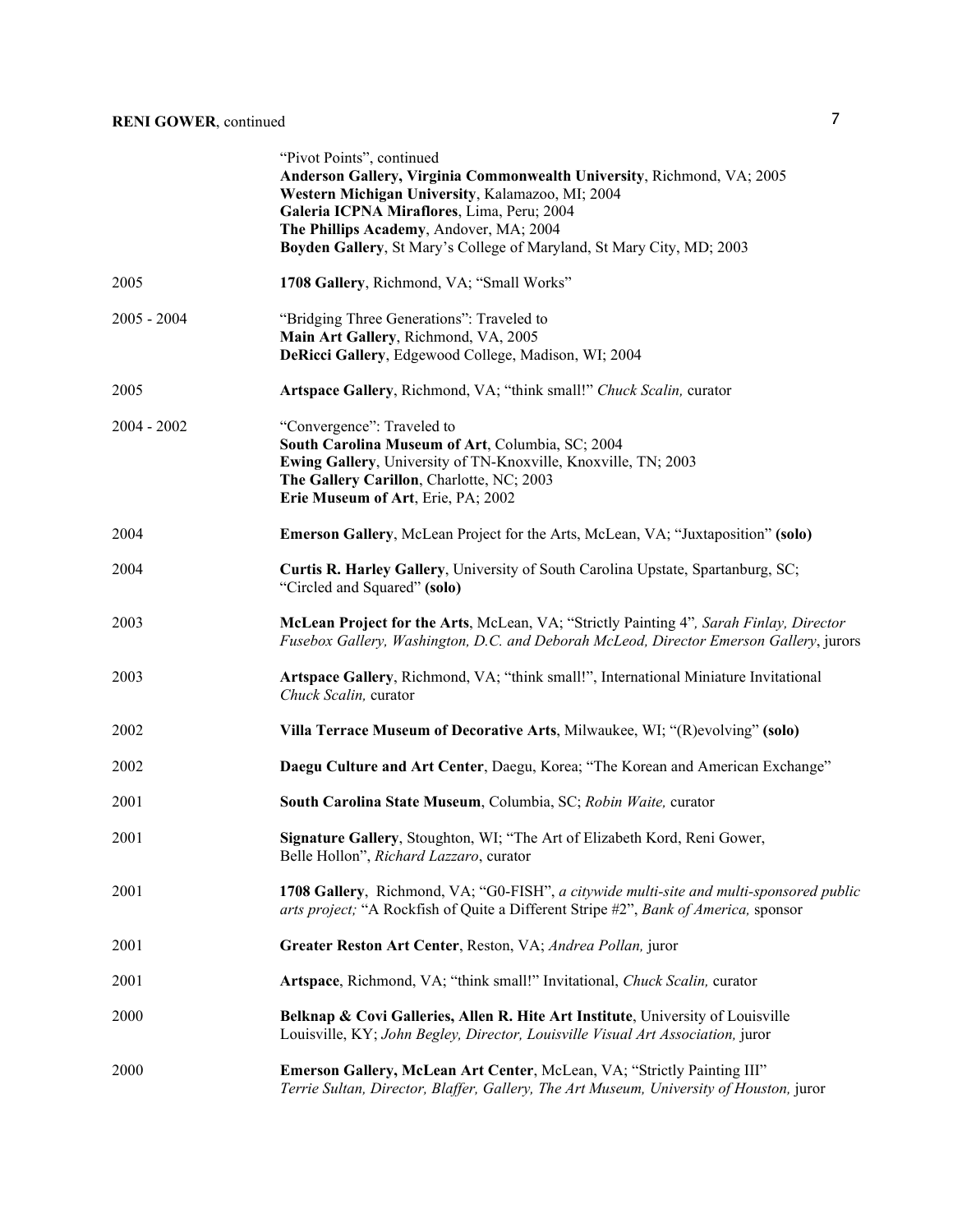| 2000        | D'ART Center, Norfolk, VA; "The Bridge", Deborah McLeod, curator                                                                                  |
|-------------|---------------------------------------------------------------------------------------------------------------------------------------------------|
| 2000        | Main Art Gallery, Richmond, VA; "A Decade Decoded" (solo)                                                                                         |
| 1999        | Signature Gallery, Stoughton, WI; "Traces" (solo)                                                                                                 |
| 1998        | Anderson Gallery, Virginia Commonwealth University<br>Richmond, VA; "Trace / QuaTrace" (solo)                                                     |
| 1998 - 1997 | "Crossing Borders": Traveled to<br>University of Haifa, Haifa, Israel; 1998<br>Sara D November Gallery, Richmond, VA; 1997                        |
| 1997        | D'ART Center, Norfolk, VA; "Annual Fine Arts Exhibition", Deborah McLeod, juror                                                                   |
| 1997        | NationsBank Gallery, Richmond, VA; "Weave"                                                                                                        |
| 1997        | 1708 Gallery, Richmond, VA; "Art Work"; "5th Annual National Exhibition"<br>Gretchen Bender, internationally recognized multi-media artist, juror |
| 1997        | Galeria ICPNA Miraflores, Instituto Cultural Peruano Norteamericano, Lima, Peru,<br>"Works on Paper"                                              |
| 1996        | Hunter Museum of American Art, Chattanooga, TN<br>"Artstravaganza 9", Sam Gilliam, juror                                                          |
| 1996        | Galeria ICPNA Miraflores, Instituto Cultural Peruano Norteamericano, Lima, Peru,<br>"PAPR Prints"                                                 |
| 1995        | Peninsula Fine Arts Center, Newport News, VA<br>"Juried Exhibition 1995"; Mark Johnson, Director of Montgomery Museum of Art, AL, juror           |
| 1995        | Gallerie Corti, Brussels, Belgium                                                                                                                 |
| 1995        | Hunt Gallery, Mary Baldwin College, Staunton, VA (solo)                                                                                           |
| 1995 - 1983 | Anderson Gallery, Richmond, VA, "Biennial Faculty Exhibitions"                                                                                    |
| 1994        | Arlington Arts Center, Arlington VA; "Painting '94"; Donald Kuspit, juror                                                                         |
| 1994        | Barbara Gillman Gallery, Miami, FL, "Platart"                                                                                                     |
| 1994        | Proctor Silex Corporate Headquarters, Richmond, VA; Beverly Reynolds, curator                                                                     |
| 1993        | Reynolds Gallery, Richmond, VA; "Gallery Artists"                                                                                                 |
| 1993        | Rear Window Gallery, Winchester, VA                                                                                                               |
| 1991        | "Virginia": Traveled to<br>Cultural Center, Moscow, U.S.S.R.<br>Cultural Center, Kishinev, Moldova                                                |
| 1991        | Museo Pedro De Osma, Barranco' Lima, Peru; "Encuentro Americano"                                                                                  |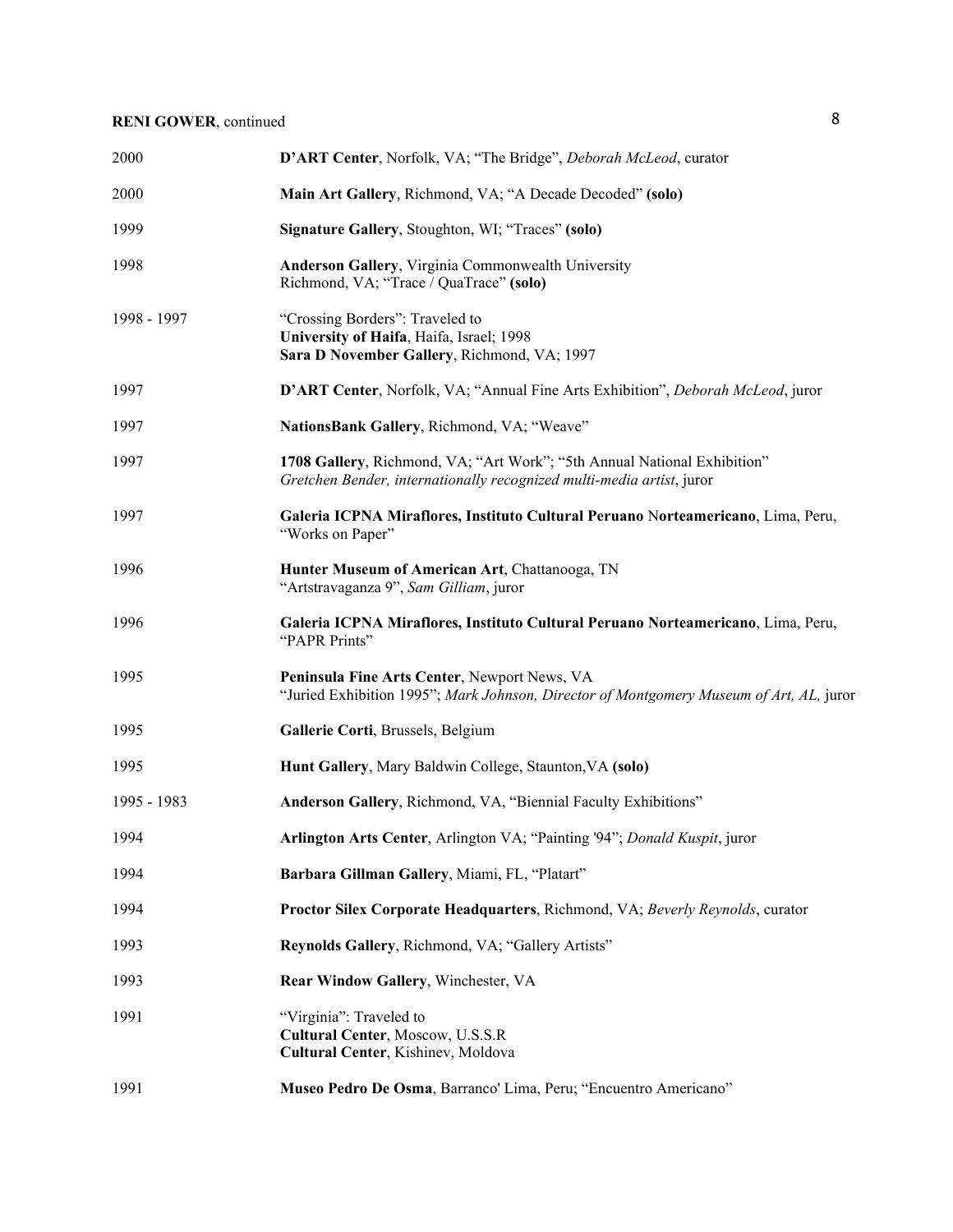| 1989 | Marsh Gallery, University of Richmond, Richmond, VA; "Zebo - An Inner Space" (solo)                                                                                                                                                                                                                           |
|------|---------------------------------------------------------------------------------------------------------------------------------------------------------------------------------------------------------------------------------------------------------------------------------------------------------------|
| 1989 | Anderson Gallery, Virginia Commonwealth University, Richmond, VA<br>"Paper Prayers", Marilyn Zeitlin, curator                                                                                                                                                                                                 |
| 1988 | Reynolds Gallery, Richmond, VA; "Recent Works" (solo)                                                                                                                                                                                                                                                         |
| 1987 | Southeastern Center for Contemporary Art, Winston-Salem, NC<br>"Southeast 7 Fellowships: 10th Anniversary"                                                                                                                                                                                                    |
| 1987 | Marsh Gallery, University of Richmond, Richmond, VA; "Contemporary Modes of<br>Expression"                                                                                                                                                                                                                    |
| 1987 | Dulin Gallery of Art, Knoxville, TN; "Works on Paper", Ivan Karp, juror                                                                                                                                                                                                                                       |
| 1987 | Anderson Gallery, Virginia Commonwealth University, Richmond, VA<br>"Alumni of the Masonic Temple", Marilyn Zeitlin, curator                                                                                                                                                                                  |
| 1986 | A.I.R. Gallery, New York, NY, Loretta Dunkelman, curator                                                                                                                                                                                                                                                      |
| 1986 | Anton Gallery, Washington, DC; "Reni Gower: Recent Work" (solo)                                                                                                                                                                                                                                               |
| 1986 | Second Street Gallery, Charlottesville, VA (solo)                                                                                                                                                                                                                                                             |
| 1985 | 33 Gallery, Baltimore, MD; "Works on Paper", Nancy Lurie, juror                                                                                                                                                                                                                                               |
| 1985 | JCCT Gallery, Norfolk, VA; "Galaxy '85", Lisa Lyons, juror                                                                                                                                                                                                                                                    |
| 1985 | "Virginia Women Artists" Mary Miss, Ellen Lanyon, Mary Ann Harmon, jurors:<br>Traveled to<br>Portsmouth Art Center; Portsmouth, VA<br>Piedmont Art Association; Martinsville, VA<br>University of Richmond; Richmond, VA<br>Virginia Tech, Blacksburg, VA                                                     |
| 1985 | Anderson Gallery, Virginia Commonwealth University, Richmond, VA<br>"Un'idea meccanica", Marilyn Zeitlin, curator                                                                                                                                                                                             |
| 1984 | Southwest Texas State University, Department of Art; San Marcos, TX<br>"Works on Paper", Judy Pfaff, juror                                                                                                                                                                                                    |
| 1984 | "The Southeast 7" NEA/SECCA: (Solo) Traveled to<br>Southeastern Center for Contemporary Art, Winston-Salem, NC<br>Gallery of Fine Arts, University of the South; Sewanee, TN<br>Virginia Beach Art Center, Virginia Beach, VA<br>7th Street, Tunnel and Gallery One, Spirit Square Arts Center, Charlotte, NC |
| 1984 | Andrews Gallery, College of William and Mary, Williamsburg, VA (solo)                                                                                                                                                                                                                                         |
| 1984 | Two Flights Up Gallery, Syracuse, NY (solo)                                                                                                                                                                                                                                                                   |
| 1984 | Tredegar Iron Works, Richmond, VA; "Tredegar Iron Works I"                                                                                                                                                                                                                                                    |
| 1983 | Anton Gallery, Washington, DC; "Reni Gower: Recent Work" (solo)                                                                                                                                                                                                                                               |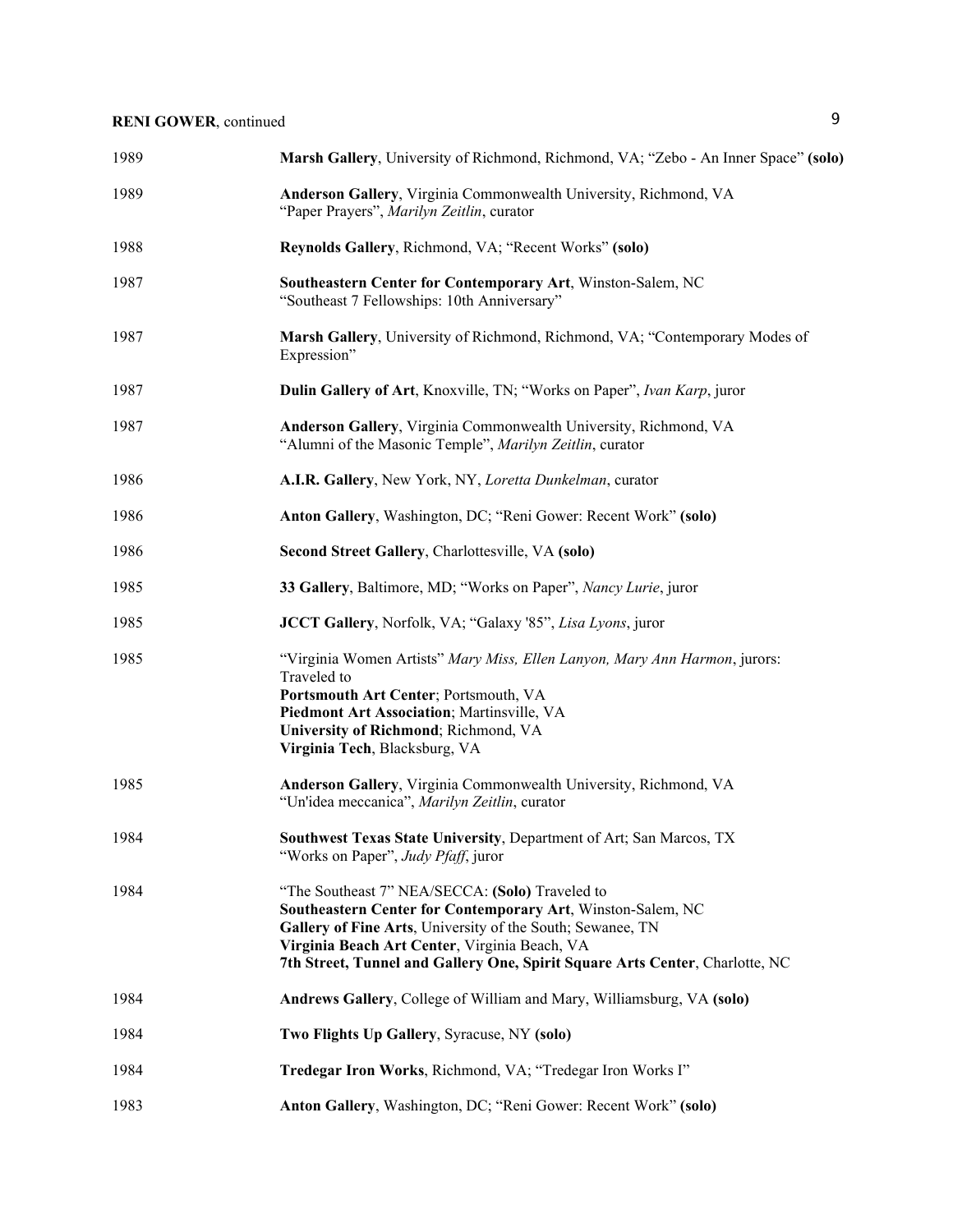| 1983 | Tredegar Iron Works, Richmond, VA; "Tredegar Iron Works II"                                          |
|------|------------------------------------------------------------------------------------------------------|
| 1983 | Virginia Museum of Fine Art, Richmond, VA; "The Next Juried Show", Jim Dine, juror                   |
| 1983 | Anderson Gallery, VCU, Richmond, VA; "Bless This House" (solo)                                       |
| 1983 | Brixton Gallery, London, England                                                                     |
| 1982 | Minot Gallery, Minot, ND; "Works on Paper" (solo)                                                    |
| 1982 | Minot Gallery, Minot, ND; "7th Annual National", Laurel Ruter, juror                                 |
| 1981 | 1708 Gallery, Richmond, VA; "Recent Works" (solo)                                                    |
| 1981 | <b>Associate Artist Gallery, Fayetteville, NY (solo)</b>                                             |
| 1980 | Georgia Tech University, Atlanta, GA; "International Open", Nancy Castro, juror                      |
| 1980 | Munson-Williams-Procter Institute, Utica, NY; "Artists of Central New York"<br>Thomas Leavitt, juror |
| 1980 | The Everson Museum of Art, Syracuse, NY; "The Syracuse Show", Stephen Prokopoff, juror               |
| 1979 | Bloomington Art Center, Minneapolis, MN (solo)                                                       |
| 1979 | Munson-Williams-Procter Institute, Utica, NY; "Artists of Central New York"<br>Ivan Karp, juror      |
| 1978 | Marshall Performing Art Center, Duluth, MN (solo)                                                    |
| 1978 | Duluth Art Institute, Duluth, MN; "Arrowhead Exhibition", Lois Whitmore, juror                       |
| 1977 | Holden Fine Arts Center, Superior, WI; "Women in the Arts", K. Milner-Wright, juror                  |
| 1977 | Tweed Museum of Art, Duluth, MN; "Group 5", William Boyce, curator                                   |
| 1976 | Gallery 853, Madison, WI; "Mostly Paint", Victor Kord, curator                                       |
| 1974 | Wisconsin Center Gallery, Madison, WI (solo)                                                         |

## **CURATORIAL EXPERIENCE:**

| Ongoing - 2019  | Co-Curator / Coordinator: The Garden<br>Invited by the Museum at Piedmont Arts, Martinsville, VA                                                                                                                                                                |
|-----------------|-----------------------------------------------------------------------------------------------------------------------------------------------------------------------------------------------------------------------------------------------------------------|
| Ongoing $-2019$ | Curator / Coordinator: FLASHPOINTS: Material / Intent / Fused<br>Responsible for all components of national traveling exhibition and educational programming,<br>including fundraising, marketing, shipping, lectures, workshops, catalog design / publication. |
| Ongoing $-2018$ | <b>Curator / Coordinator: Compulsory Measures</b><br>Responsible for all components of national traveling exhibition and educational programming,<br>including fundraising, marketing, shipping, lectures, workshops, catalog design / publication.             |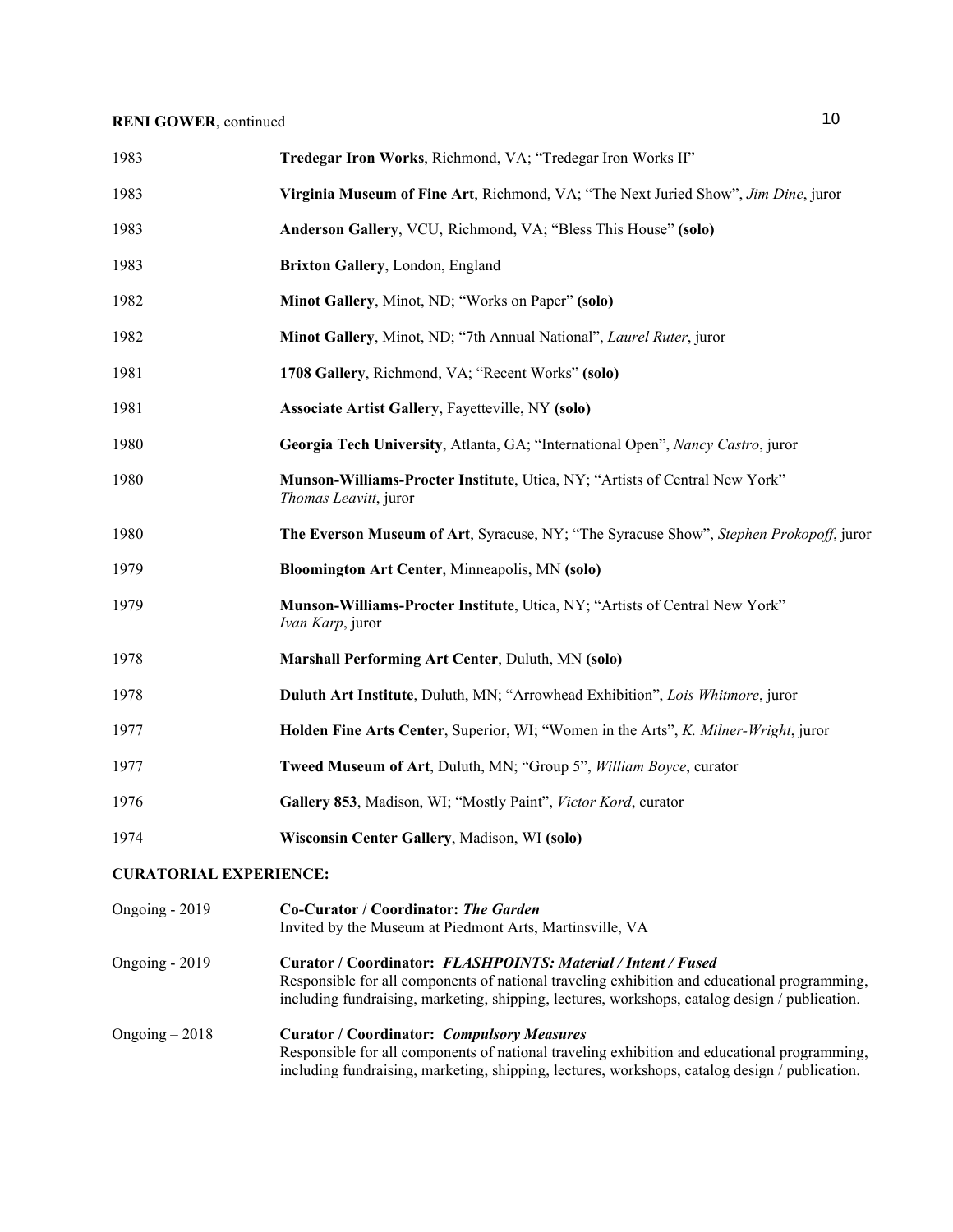| Ongoing $-2016$ | Co-Curator / Coordinator: Pulped Under Pressure: the Art of Handmade Paper<br>Responsible for all components of national traveling exhibition and educational programming,<br>including fundraising, marketing, shipping, lectures, workshops, catalog design / publication.               |
|-----------------|--------------------------------------------------------------------------------------------------------------------------------------------------------------------------------------------------------------------------------------------------------------------------------------------|
| Ongoing $-2013$ | Co-Curator / Coordinator: Geometric Aljàmia: a Cultural Transliteration<br>Responsible for international workshop, performance and traveling exhibition including<br>fundraising, marketing, publicity, shipping, lectures, workshops, catalog design / publication.                       |
| $2018 - 2013$   | Co-Curator / Coordinator: FABRICation<br>Responsible for national traveling exhibition and educational programming, including<br>panels, lectures, grant writing, fundraising, marketing, shipping, catalog design / publication.                                                          |
| 2018 - 2012     | Curator / Coordinator: Heated Exchange / Contemporary Encaustic<br>Responsible for national traveling exhibition and educational programming, including<br>fundraising, marketing, shipping, catalog design / publication, lectures, and workshops.                                        |
| $2015 - 2010$   | <b>Curator / Coordinator: Papercuts</b><br>Responsible for international traveling exhibition and educational programming, including<br>fundraising, marketing, shipping, catalog design / publication, lectures and workshop.                                                             |
| $2015 - 2005$   | <b>Co-Coordinator: Constructs</b><br>Responsible for national traveling exhibition, including fundraising, marketing, publicity,<br>shipping.                                                                                                                                              |
| $2013 - 2012$   | Curator / Coordinator: Shadow and Light: Contemporary Papercuts<br>Organized for Tinney Contemporary Gallery, Nashville, TN                                                                                                                                                                |
| $2012 - 2011$   | <b>Curator / Coordinator: Thermal Traces</b><br>Responsible for national traveling exhibition and educational programming, including<br>fundraising, marketing, shipping, workshops.                                                                                                       |
| 2009-2005       | Curator / Coordinator: The Divas and Iron Chefs of Encaustic<br>Responsible for national panel, demonstration, traveling exhibition including fundraising,<br>marketing, publicity, shipping, catalog publication, gallery talks, workshops, symposia.                                     |
| 2006-2003       | Co-Curator / Co-Coordinator: Pivot Points<br>Responsible for international traveling exhibition and educational programming, including<br>grant writing, fundraising, marketing, publicity, shipping, catalog publication, poetry<br>readings, panel discussions, gallery talks, symposia. |
| 2004-2002       | Coordinator: Convergence<br>Responsible for national traveling exhibition and educational programming, including<br>grant writing, fundraising, marketing, publicity, shipping, catalog publication, panel<br>discussions, gallery talks.                                                  |
| Ongoing         | Coordinator: Panel Discussions for CAA, SECAC, and MACAA, national and regional<br>art organizations (See Panelists / Guest Speaker)                                                                                                                                                       |
|                 |                                                                                                                                                                                                                                                                                            |

#### **AWARDS AND DISTINCTIONS:**

2020 **Pollock – Krasner Foundation Grant** 2019 **Emerita Professor Award** Virginia Commonwealth University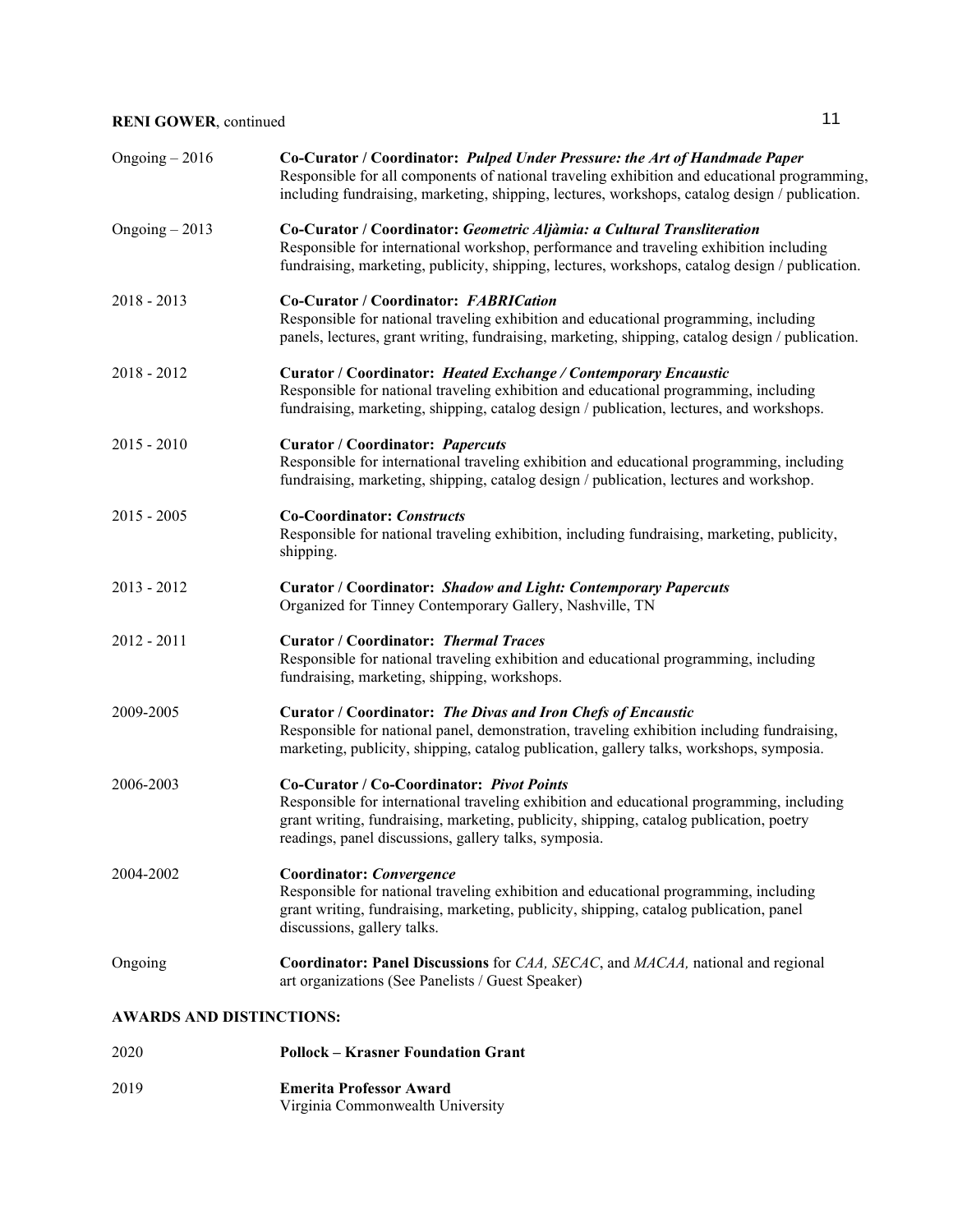| 2018 | <b>Artist-In-Residence Award</b><br>Lawrence University, Paper Fox Printmaking Workshop, Appleton, WI<br>"Talisman" Limited Edition           |
|------|-----------------------------------------------------------------------------------------------------------------------------------------------|
| 2017 | <b>SECAC Award for Outstanding Artistic Achievement</b><br>National Award                                                                     |
| 2017 | Jameel Prize 5 Nominee, Victoria & Albert Museum, London, England                                                                             |
| 2017 | Honorable Mention / Juror's Choice": Francis Thompson,<br>"Radius 250", Artspace, Richmond, VA                                                |
| 2016 | <b>Artist-In-Residence Award</b><br>Columbia College Chicago, Center for Book, Paper, and Print (Spring)                                      |
| 2015 | 2 <sup>nd</sup> Place Award / Juror's Choice: Amy Moorefield, Deputy Director,<br>Taubman Museum of Art, "Radius 250", Artspace, Richmond, VA |
| 2014 | <b>College Art Association Distinguished Teacher of Art Award</b><br>National Award for Excellence in Teaching                                |
| 2014 | <b>VCU Distinguished Teaching Award</b><br>Presented by VCU President Michael Rao                                                             |
| 2014 | <b>VCUarts Award of Excellence</b><br>School of the Arts Award for Excellence in Teaching                                                     |
| 2014 | <b>VCUarts Research Reassignment</b><br>For international research, workshops, and presentations (Fall)                                       |
| 2014 | Virginia Atelier International Cité Residency Award (Nov/Dec)<br>8-week research residency in Paris, France                                   |
| 2014 | <b>Artist-In-Residence Award</b><br>Columbia College Chicago, Center for Book, Paper, and Print (Fall)                                        |
| 2013 | <b>VCUarts Faculty Research Grant for \$4000</b><br>Geometric Aljamía: A Cultural Transliteration                                             |
| 2013 | <b>RELEVANT Artist-in-Residence</b><br>Kimball Art Center, Park City, UT (July 26 – August 3)                                                 |
| 2012 | <b>SECAC Award for Outstanding Exhibition and Catalog of Contemporary Materials</b><br>National Award for Papercuts                           |
| 2011 | <b>VCUarts Project Grant for \$2000</b><br>Papercuts                                                                                          |
| 2010 | Award of Distinction Juror's Choice: Nancy Sausser, "Virginia Artists 2010",<br>The Charles H Taylor Arts Center, Hampton, VA                 |
| 2008 | <b>VCUarts Award of Excellence for \$2000</b><br>School of the Arts Award for excellence in Research, Teaching, and Service                   |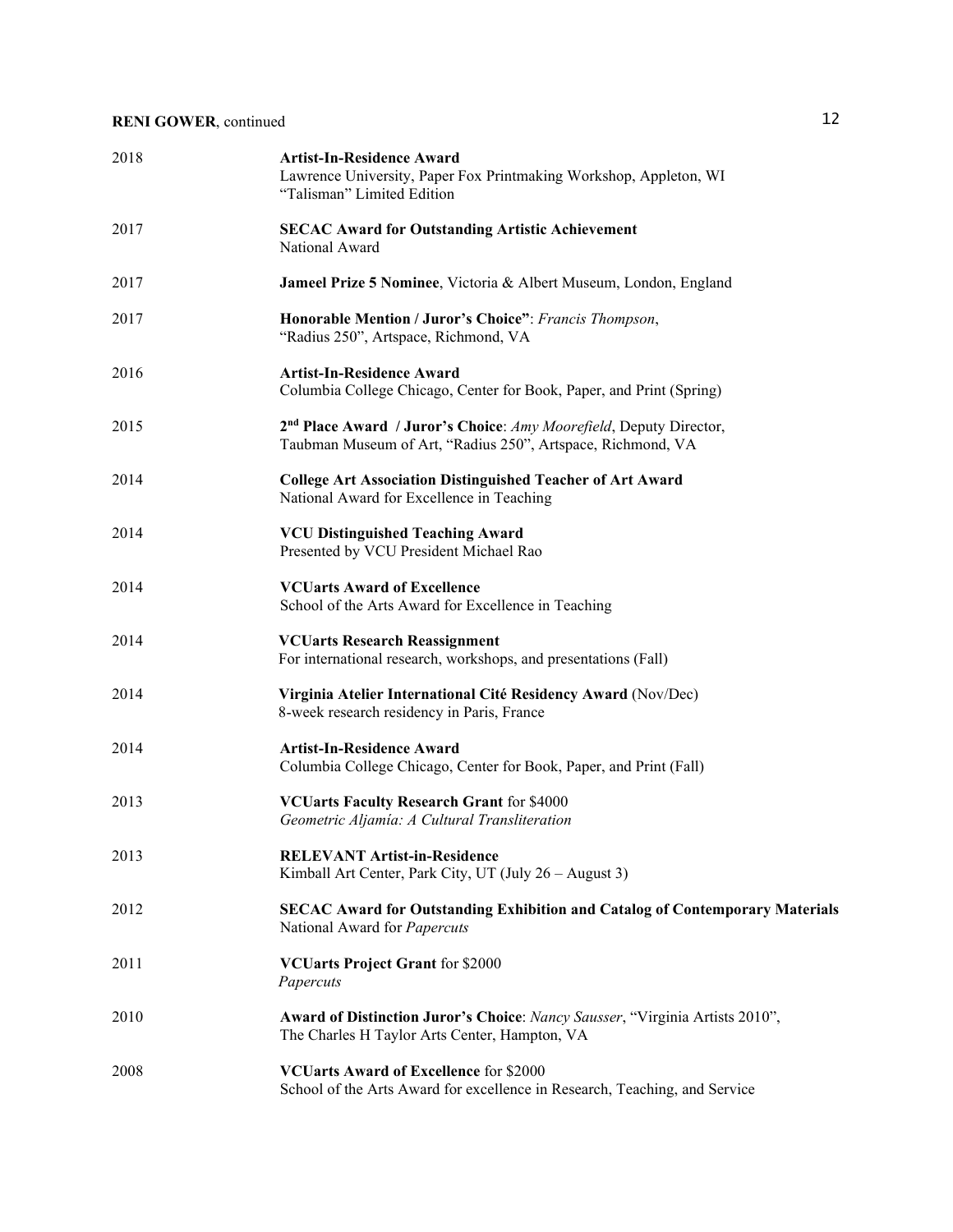| 2008      | <b>VCUarts Project Grant for \$3400</b><br>The Divas and Iron Chefs of Encaustic                                                                                                                                                   |
|-----------|------------------------------------------------------------------------------------------------------------------------------------------------------------------------------------------------------------------------------------|
| 2008      | <b>Center for Teaching Excellence Grant for \$2939</b><br>Virginia Commonwealth University / Encaustic Website                                                                                                                     |
| 2007      | Virginia Commission for the Arts Project Grant for \$2500<br>Awarded through Virginia Commonwealth University to Constructs                                                                                                        |
| 2007      | <b>SECAC Award for Excellence in Teaching</b><br>National Award                                                                                                                                                                    |
| 2007      | <b>VCUarts Faculty Research Grant for \$3000</b><br>The Divas and Iron Chefs of Encaustic                                                                                                                                          |
| 2007      | <b>First Place Award</b><br>TAF, Art Fair, Nashville, TN; Kevin Grogan, Director, Morris Museum of Art, juror                                                                                                                      |
| 2006      | Virginia Atelier International Cité Residency Award (July/Aug)<br>7-week research residency in Paris, France                                                                                                                       |
| 2006      | <b>VCUarts Project Grant for \$2000</b><br>The Divas and Iron Chefs of Encaustic                                                                                                                                                   |
| 2005      | <b>SECAC Award for Outstanding Exhibition and Catalog of Contemporary Materials</b><br>National Award for Pivot Points                                                                                                             |
| 2005      | Virginia Commonwealth University Grants for \$6233<br>Pivot Points Symposium: An Ongoing Interplay<br>College of Humanities and Sciences, VCUarts / School of the Arts, Painting and<br>Printmaking Department, English Department |
| 2004      | <b>SECAC Award for Outstanding Exhibition and Catalog of Contemporary Materials</b><br>National Award for Convergence                                                                                                              |
| 2003-2004 | Virginia Commission for the Arts Project Grant for \$2000<br>Awarded through Virginia Commonwealth University to Pivot Points                                                                                                      |
| 2003      | <b>VCUarts Project Grant for \$2500</b><br><b>Pivot Points</b>                                                                                                                                                                     |
| 2003      | <b>Artist-In-Residence Award</b><br>The Artist House, St. Mary's College of Maryland, St. Mary City, MD                                                                                                                            |
| 2003-2004 | <b>VCUarts Faculty Research Leave Award</b><br>Virginia Commonwealth University / School of the Arts                                                                                                                               |
| 2001      | Faculty Grant in Aid for \$4000<br>Virginia Commonwealth University<br>Convergence and Pivot Points                                                                                                                                |
| 2001      | <b>Center for Teaching Excellence Grant for \$2000</b><br>Virginia Commonwealth University, Richmond VA<br><b>Encaustic Painting Techniques and Tools</b>                                                                          |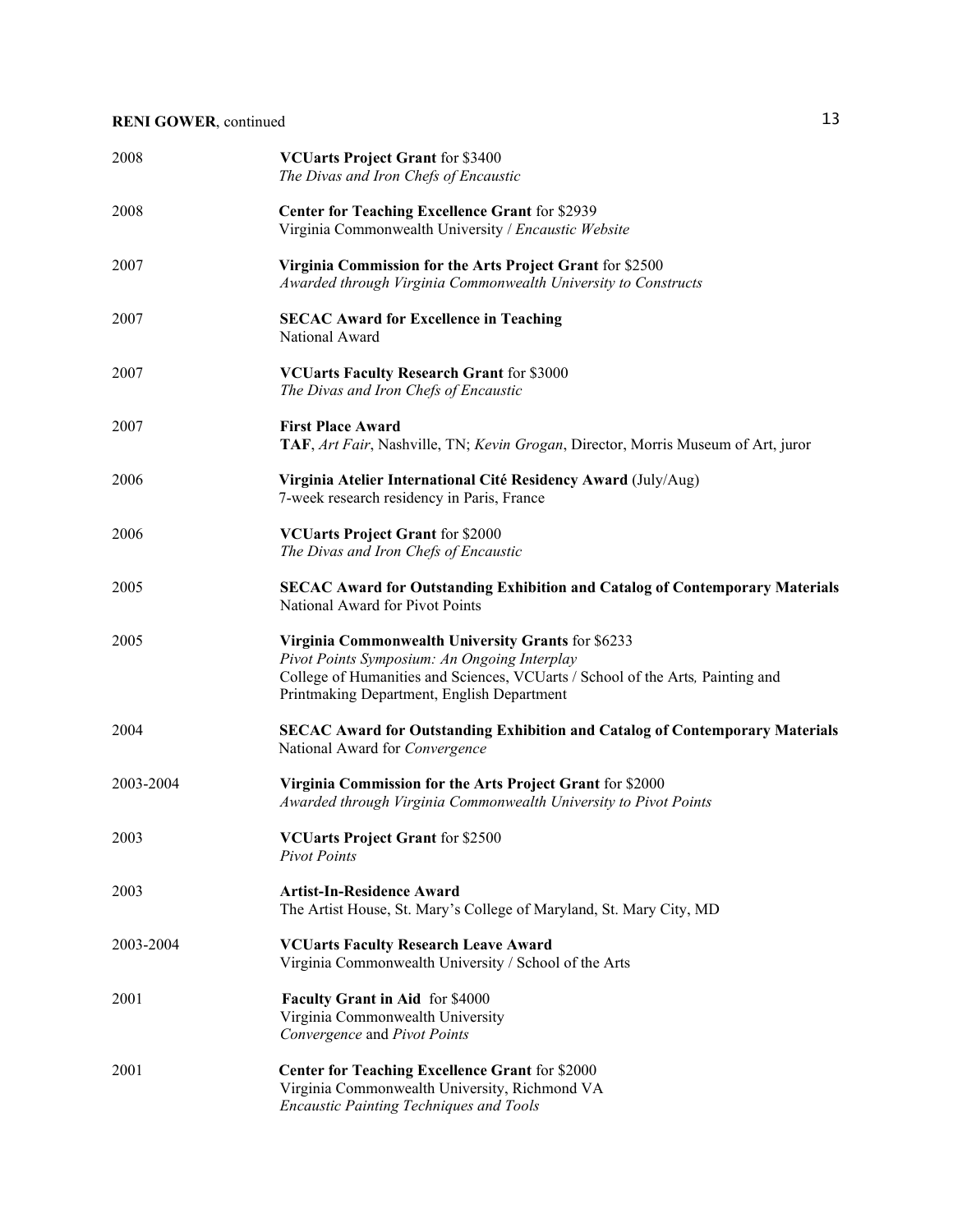| 1999                   | <b>VCUarts Faculty Research Leave Award</b><br>Virginia Commonwealth University / School of the Arts                                   |
|------------------------|----------------------------------------------------------------------------------------------------------------------------------------|
| 1999                   | <b>Materials and Stipend Grant for \$5000</b><br>Grants-in-Aid Program for Faculty,<br>Virginia Commonwealth University, Richmond, VA  |
| 1996                   | Award / Juror's Choice; Sam Gilliam, "Artstravaganza 9"<br>Hunter Museum of American Art, Chattanooga, TN                              |
| 1993-1994              | <b>Materials and Stipend Grant for \$6,998</b><br>Grants-in-Aid Program for Faculty,<br>Virginia Commonwealth University, Richmond, VA |
| 1992                   | Women's Caucus for Art, Richmond Chapter<br>Nominated for "Award for High Achievement in the Visual Arts"                              |
| 1986-1987              | <b>Materials and Stipend Grant for \$6795</b><br>Grants-in-Aid Program for Faculty<br>Virginia Commonwealth University, Richmond, VA   |
| 1983-1984              | NEA/SECCA Southeastern Artists Fellowship for \$2000<br>Southeastern Center for Contemporary Art; Winston-Salem, NC                    |
| 1983-1984              | First and Merchants Banks of Virginia / Merit Award<br>Granted through the Virginia Museum of Fine Arts; Richmond, VA                  |
| 1982-1983              | <b>Materials and Stipend Grant for \$4949</b><br>Grants-in-Aid Program for Faculty<br>Virginia Commonwealth University, Richmond, VA   |
| 1981,1980              | Research Support Grants Syracuse University; Syracuse, NY                                                                              |
| 1980-1981              | Graduate Fellowship Syracuse University; Syracuse, NY                                                                                  |
| 1980-1981<br>1979-1980 | <b>Ford Foundation Grants</b><br>Awarded through Syracuse University, Syracuse, NY                                                     |
| 1977                   | Howard B. Lyon Graduate Scholarship for Art<br>University of Minnesota-Duluth, MN                                                      |
|                        |                                                                                                                                        |

## **GALLERY REPRESENTATION:**

| Ongoing | Chroma Projects, Charlottesville, VA<br>Deborah McLeod, Director            |
|---------|-----------------------------------------------------------------------------|
| Ongoing | Collective Art Gallery, Laguna Beach, CA<br><i>Brie Harrison</i> , Director |

### **COLLECTIONS / COMMISSIONS:**

Global Centre for Drawing, Melbourne, Australia

Library of Congress Print Collection; Washington, D.C.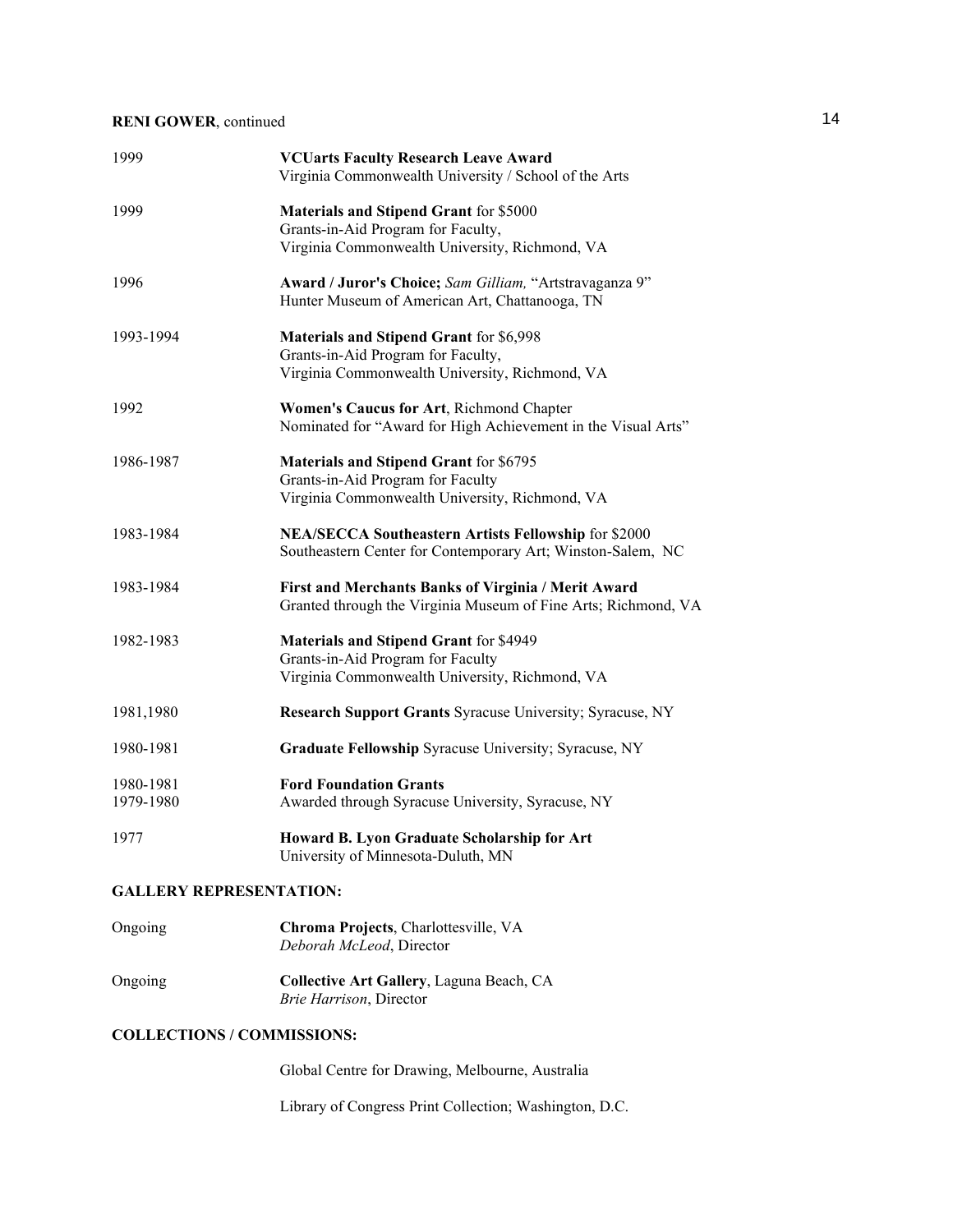American Embassy; Osaka, Japan

Cultural Center; Kishinev; Moldova

Banco De Credito Del Peru; Lima, Peru

Tweed Museum of Art; Duluth, MN

Eleanor D. Wilson Museum of Art at Hollins University; Roanoke, VA

Encaustic Art Institute; Santa Fe, NM

Lawrence University, Wriston Art Center, Appleton, WI

Columbia College Chicago; Chicago, IL

Michigan State University Art in Public Spaces; East Lansing, MI

Pleasant Company / Mattell, Inc; Middleton, WI

Media General Incorporate; Richmond, VA (2000-2017)

Capital One, Incorporate; Richmond, VA

Federal Reserve Bank; Richmond, VA

Virginia Commonwealth University Collection; Richmond, VA Medical College of Virginia, Ambulatory Care Facility Commission

Virginia Commonwealth University Collection; Richmond, VA Shafer Court Dining Hall Facility Commission

Dick and Betsy DeVos; Grand Rapids, MI

Mark and Hillary Kaplan; Nashville, TN

Julene Beck; Cape Coral, FL

Harry L. Davis; Leesburg, VA

Richard and Elizabeth Young; Staunton, VA

Tom and Dot Grassberger; Mechanicsville, VA

Derek and Sally Kannermeyer, Richmond, VA

Morgan Massey; Richmond, VA

Abbey Phillips; Richmond, VA

Robert and Anna Shaberg; Richmond, VA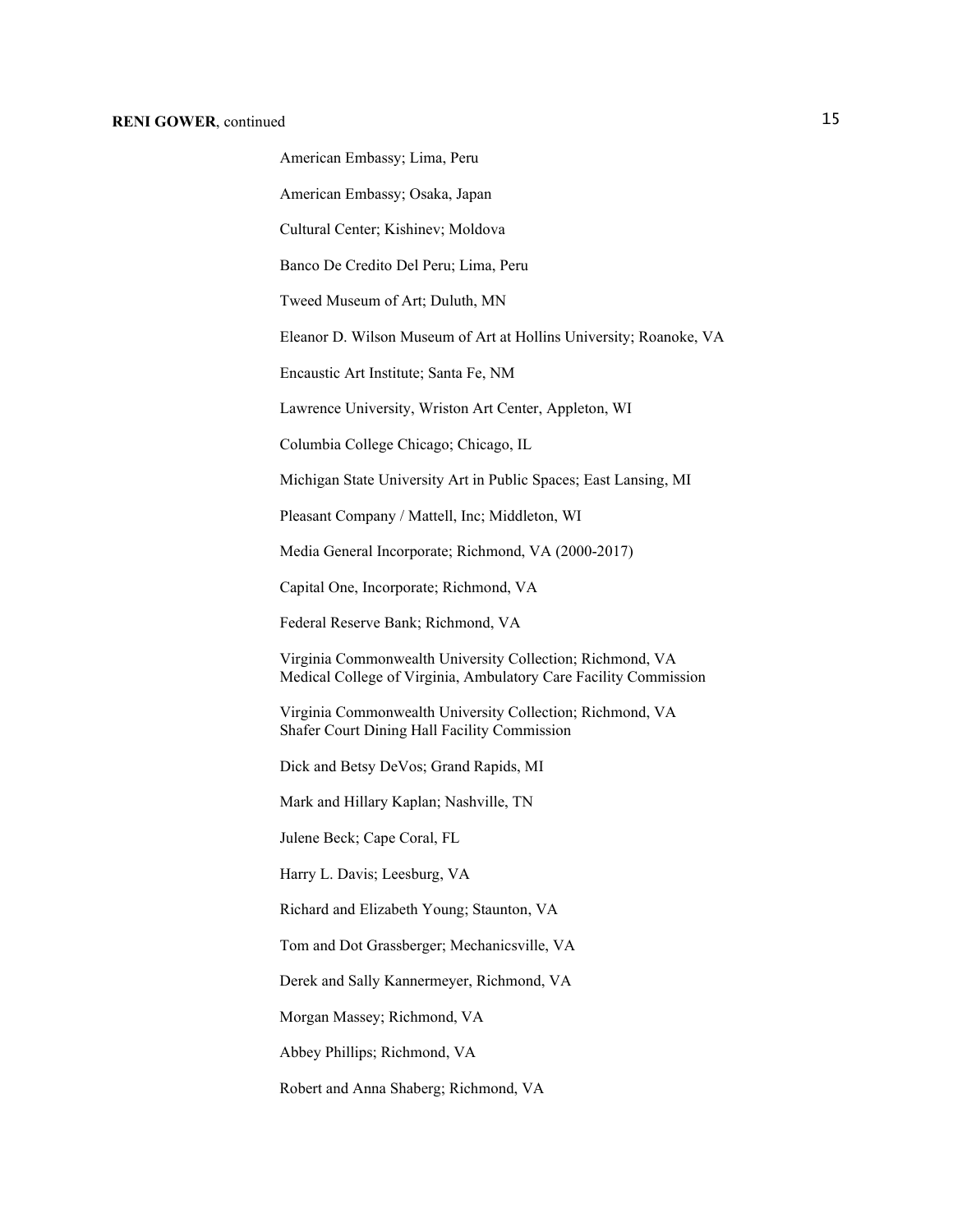Charles and Victoria Bleick; Richmond, VA

Walter and Mary Ann Hooker; Richmond, VA

Philip and Kay Davidson; Richmond, VA

Susan B. Hardwicke Estate; Richmond, VA

Matthew Roberts, Richmond, VA

Robert Holsworth, Richmond, VA

#### **BIBLIOGRAPHY: Published Articles / Interviews:**

*65th [Annual Student Fine Art Exhibition](https://headleygallerycsuchico.com/portfolio/65th-annual-juried-student-exhibition-2/)*, **Juror's Statement**, California State University-Chico, May 2021

*[Artwork ARCHIVE,](https://www.artworkarchive.com/blog/how-to-organize-traveling-museum-exhibitions-as-an-artist-or-collective) "*How to Organize Traveling Museum Exhibitions as an Artist or Collective", Blog Interview, April 2021

*[The Garden](https://vimeo.com/473654796)*, **Curator's Overview** Vimeo Video, 2020

*[Geometrics](https://fccagallery.org/frederick-gallery-september-2019/)* **Juror's Statement**, Fredericksburg Center for the Creative Arts, Fredericksburg, VA; 6 September 2019

*[A Fine Line](https://fccagallery.org/frederick-gallery-may-2018/)*, **Juror's Statement**, Fredericksburg Center for the Creative Arts, Fredericksburg, VA; 15 May 2018

**Redefining Creativity: Multi-Layered Collaboration in Art & Art Historical Practice,** Chapter Benitez / Gower, Cambridge Scholars Publishing Ltd, England, Shields, Kathryn / Spillane, Sunny, editors

*The Birth of the FABRICation at the AAM*[, Video](http://talbotspy.org/the-birth-of-the-fabrication-at-the-aam/) interview with Dave Whelan, **The Talbot Spy**, Academy Art Museum, Easton, MD

**Les Femme Folles: Women in Art**, online journal, 11 January 2017, *Kristy Deetz & Reni Gower Artists / Curators*[, interview](http://femmesfollesnebraska.tumblr.com/post/155725899252/kristy-deetz-reni-gower-artistscurators) with Sandy Deskin

**ArtScene**, Portsmouth, VA, January 2016, "Women Shine in Pulped Under Pressure", [www.VEERmag.com,](http://www.veermag.com/) 56 VEER, p. 57-58, **interview** with Betsy DiJulio

[Encaustic Arts Magazine,](http://www.eainm.com/encaustic-arts-magazine/) Volume 6, Issue 1, Winter 2016, *Multi-Sensory Materiality*, pgs. 68-87

**365 Artists / 365 Days**: *[Interview](http://365artists365days.com/2015/04/03/reni-gower-mechanicsville-virginia/)*, Frank Juarez Gallery / Greymatter Gallery Collaborative Project, 3 April 2015

*[Touch of Red](http://www.fccava.org/main_gal/3-15/)*, **Juror's Statement**, Fredericksburg Center for the Creative Arts 15 March 2015

**Bad at Sports: Contemporary Talk Podcast**, Episode 416: *Artist as Arbiter*, 19 August 2013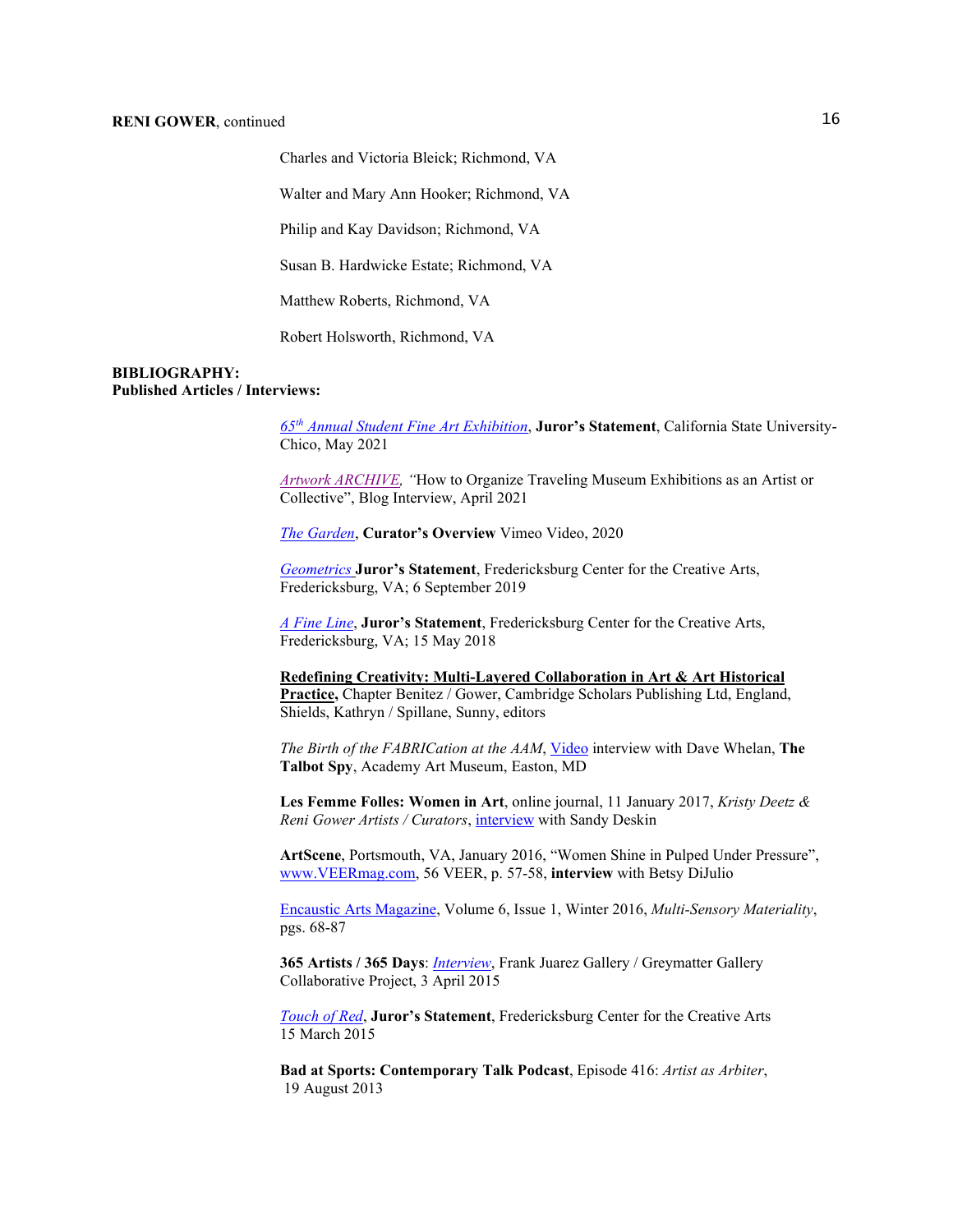*How to Travel an Exhibition*, **CAA Podcast**, www.collegeart.org/podcasts/, 2012

*Curator's Remarks*, **Heated Exchange**, catalog essay, 2012

*[Whispered Conversations:](http://www.reynoldsgallery.com/wp-content/uploads/2011/09/Whispered-Conversations-for-website.pdf) Works by Chris Gregson,* **exhibition essay***,* 2011

*Meta-Mentors: Global Networks,* abstract, **CAA New York Abstracts**, p. 58, 2011

*Meta-Mentors: Great Art Cities,* abstract, **CAA New York Abstracts**, p. 59, 2011

*Meta-Mentors: Show Me the Money, Balancing Acts, Opt Out of Obscurity, DIY*, abstracts, **CAA Chicago Abstracts**, 2010

*Introduction*, **Encaustic: A Guide to Creating Fine Art with Wax**, Rankin, Lissa, Watson Guptill, a subsidiary of Random House, August 2010

*Cracking the Code / Visual Ciphers,* "Diagnostic Encryption", abstract **SECAC REVIEW**, 2010

*Meta-Mentors: Answers to all of those questions…*, abstract, **CAA Los Angeles Abstracts**, p. 59 – 60, 2009

*Recollection, Recognition, Reinterpretation…The 3 R's of Studio Art Research,* abstract, **SECAC REVIEW**, 2009

*Construction Ahead: Strategies for a Successful Road Show*, article **Art Calendar**, Volume 20, Number 8, p. 5 – 7, September 2006

*Construction Ahead: Strategies for a Successful Road Show,* article **Journal of the Southern Graphics Council**, p. 3 – 6, Summer 2006

*Shopping 'It' Around: An Off Road Approach*, abstract **CAA Seattle Abstracts**, p. 85-86, 2004

*Material Evidence*, **Convergence**, catalog essay, p. 5-9, 2003

*Richard Carlyon, here.Say,* exhibition review, **SECAC REVIEW**, Volume XIV Number 2, p. 151-152, 2002

*Threads of Continuity; Each Examines the Others*, abstract, **SECAC REVIEW** Volume XIV, Number 2, p.173 - 174, 2002

**Reviews / Catalogs: Academy: Academy Art Museum Magazine** – Spring 2017, Front cover and pgs. 4 & 10

Allen, Mike, **Roanoke Times**, Roanoke, VA, review, *[Papercuts traveling exhibition on](http://www.roanoke.com/living/arts/1980527-12/papercuts-traveling-exhibition-on-display-at-hollins-university.html)  [display at Hollins University](http://www.roanoke.com/living/arts/1980527-12/papercuts-traveling-exhibition-on-display-at-hollins-university.html)*, review, 6 June 2013

Allen R. Hite Art Institute, *SECAC/MACAA*, **exhibition catalog**, 2000

Anderson Gallery, *Alumni of the Masonic Temple,* **exhibition catalog**, 1983

Artzine, online magazine, ["Seeing Purple / Seeing Red: An American Endeavor"](https://artzine.com/articles/seeing-purple-seeing-red-an-american-endeavor), November 2020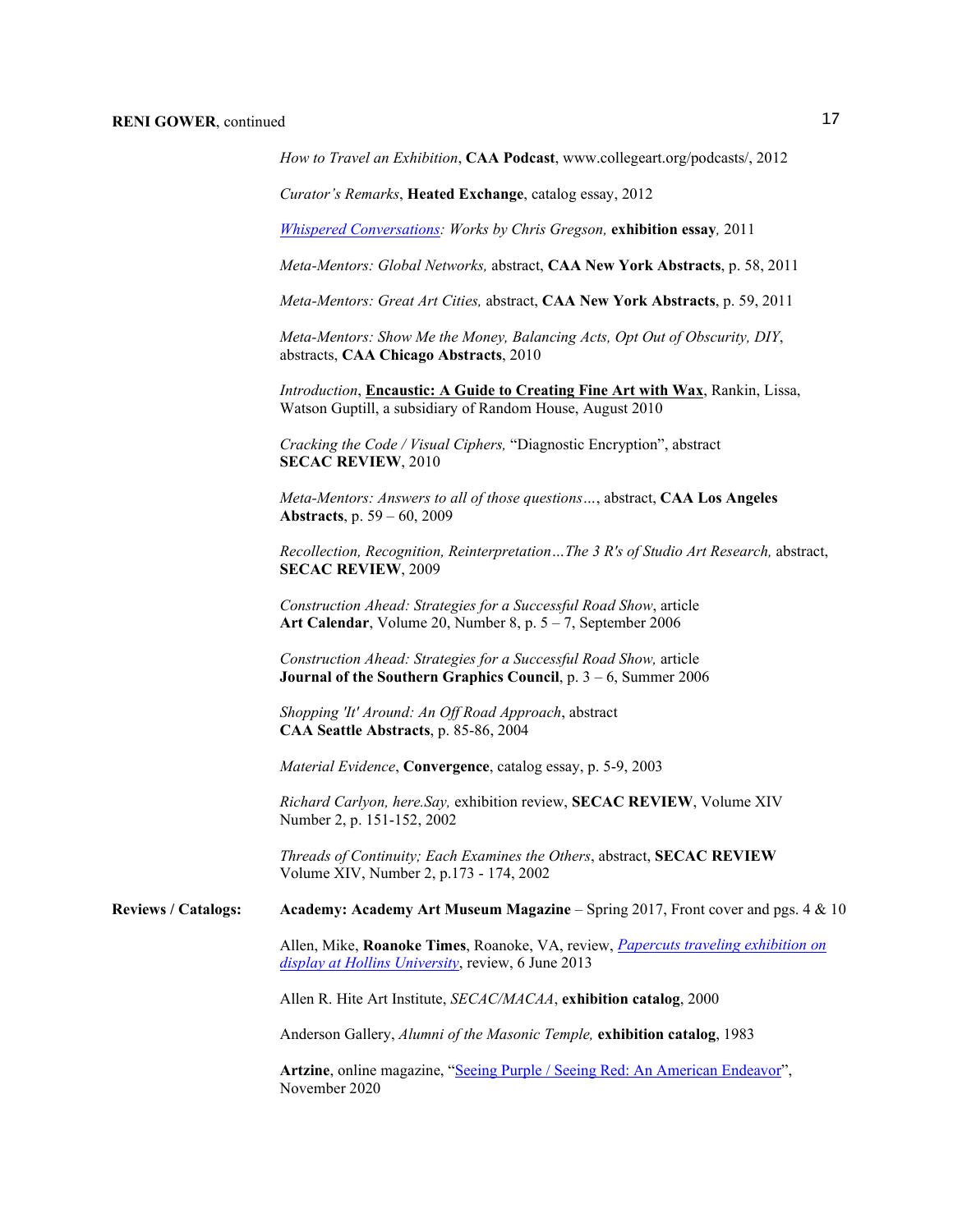Auer, James, **Milwaukee, Journal Sentinel**, Milwaukee, WI, review *(R)evolving Dares to Lure Eyes with Complexity,* 25 December 2002 (photo)

Baker, Brett, **Painters' Table**, *[Re-Generation: Josef Albers' Legacy of Teaching](http://painters-table.com/blog/re-generation-josef-albers-legacy-teaching#.UTUFgDc2vTo)*, 20 December 2011

Barberis, Irene, *Drawing in the [Middle East / Crossing the Line 2](http://www.langford120.com.au/uploads/7/6/8/0/7680920/___ctl2_drawing_in_the_middle_east_dubai_melbourne.pdf)*, December 2014

Beadle, Michael, **Smokey Mount News**, Cullowhee, NC, review, *WCU art museum presents poetry and painting from three inter-related generations*, p18, March 2006

Benitez, Jorge M, *Dichotomies of Nature*, **The Garden**, catalog essay, 2020

Benitez, Jorge M, *Form and Culture Across Time and Borders*, **Geometric Aljamía: a Cultural Transliteration**, catalog essay, 2014

Bentley-Smith, Amy, **Dateline Dominguez**, *Two Exhibits at University Art Gallery Put focus on Ancient Medium of Encaustic (Hot Wax)*, 2 February 2017. (Review / photos)

Bird, Sandra, *Intercultural Connectivity: Intertwined trough Islamic Design,* **Geometric Aljamía: a Cultural Transliteration**, catalog essay, 2014

Bird, Sandra**, Journal of Global Initiatives: Policy, Pedagogy, Perspective**, Volume 10 Number 1 Special Edition on "Understanding Transformations in the Arabian Peninsula", Kennesaw State University Press, Kennesaw, GA, ["Intercultural Connectivity:](http://digitalcommons.kennesaw.edu/cgi/viewcontent.cgi?article=1185&context=jgi)  [Intertwined through Islamic Design", Geometric Aljamía: a Cultural Transliteration.](http://digitalcommons.kennesaw.edu/cgi/viewcontent.cgi?article=1185&context=jgi) ISSN 1930-3009

Blanton, Jack, *Highlights of the Collection*, **The Media General Art Collection,**  February 2007, p. 21 (catalog)

**Blackbird**, an online journal of literature and the arts, *[Pivot Points](http://www.blackbird.vcu.edu/v3n2/gallery/pivot/pivot_points.htm)* exhibition catalog, Vol. 3, No. 2, Fall 2004

Boss, Carol, **Woman's Focus**, KUNM Radio, 89.9 FM, *FABRICation at University of New Mexico Art Museum*, Albuquerque, NM, 11 June 2016, [\(interview\)](http://kunm.net/listen/archive/player.php)

Bowles, Whitney, **UniverCity News**, Richmond, VA *VCU Professor to Exhibit at Main Art Gallery,* p. 5, February 21, 2000 (photo)

Bowring, Tim and Joyce, Hugh, **The Zero Hour**, WHAN Radio, 102.5 FM, Richmond, VA 30 July 2014 [\(interview\)](http://www.zerohourradio.com/interview/reni_gower/)

*Brief History of R & F Handmade Paints*, **catalog**, p.16, 2008

**Broadway World**, Visual Arts News Desk, 1 March 2017, *[Traveling Exhibition Pulped](http://www.broadwayworld.com/bwwart/article/A-Traveling-Exhibition-Pulped-Under-PressureThe-Art-of-Handmade-Paper-Coming-to-The-Monmouth-Museum-20170301)  [Under Pressure coming to Monmouth Museum](http://www.broadwayworld.com/bwwart/article/A-Traveling-Exhibition-Pulped-Under-PressureThe-Art-of-Handmade-Paper-Coming-to-The-Monmouth-Museum-20170301)*, (review / photos)

Brooks, Shelley, *Heated Exchange / Contemporary Encaustic,* **Gallery guide**, TCC Visual Arts Center, Portsmouth, VA, June 2017

Brooks, Shelley, *Pulped Under Pressure; the Art of Handmade Paper*, [Gallery Guide,](https://www.dropbox.com/s/iedbmy5k04nxxff/Brochure%20Final.pdf?dl=0) TCC Visual Arts Center, Portsmouth, VA, January 2016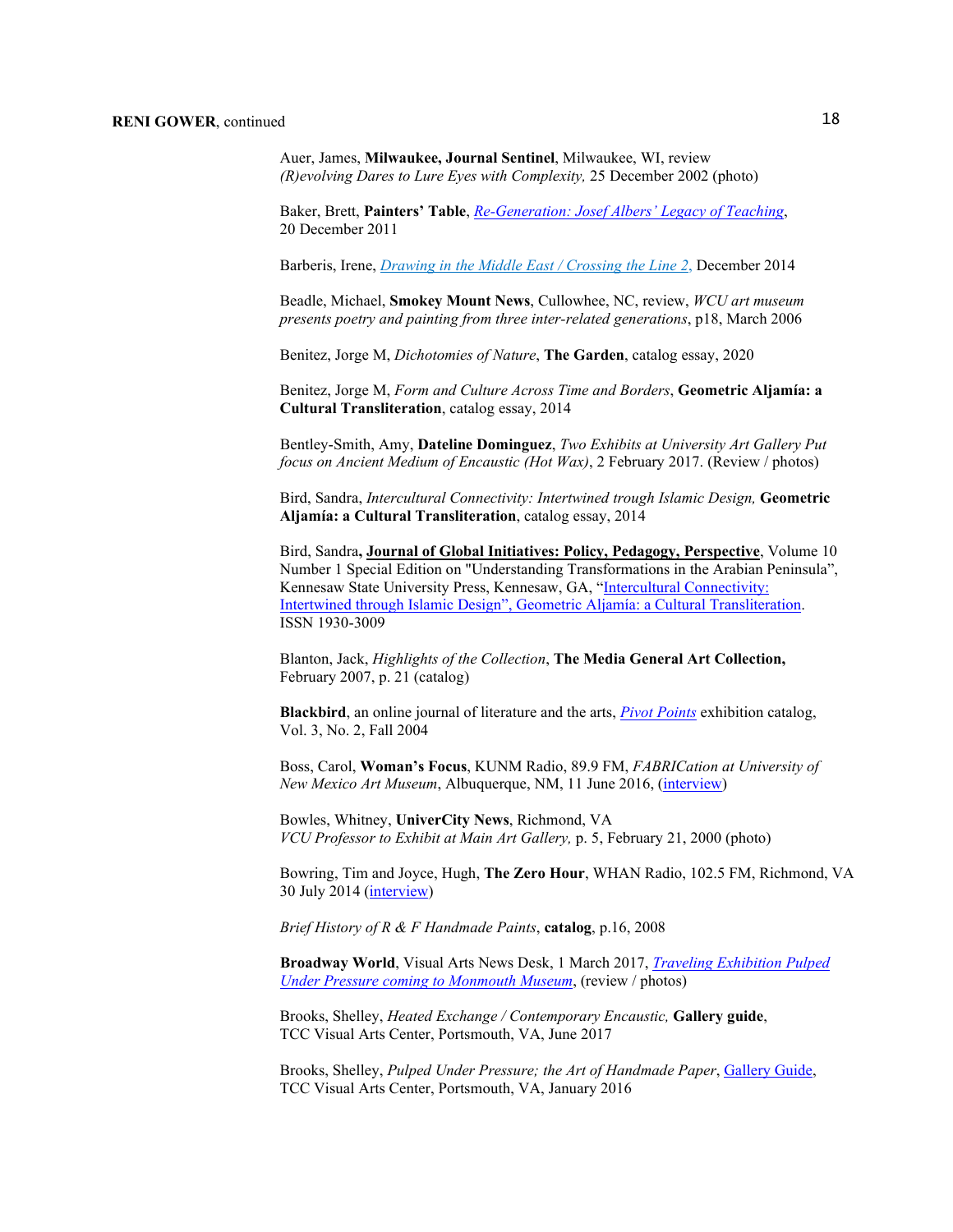Brown, David J, *Between Thing and Picture,* essay*, Strange Loops* **catalog**, 2012

Brown, Michael H., *Mandala Minnow and Transformations of Consciousness,* video documentary, **AT&T Broadband Cable Channel 6 TV**, Richmond, VA May 25-28, 11:00 a.m. and 9:00 p.m., May 29-31, 9:00 p.m., June 8 –11 11:00 a.m. and 9:00 p.m. Featured *A Rockfish of Quite a Different Stripe #2*

**Carolina Arts**, *[State Museum in Columbia, SC; Features Traveling Exhibit by Five](http://www.carolinaarts.com/704scstmus)  [Female Artists,](http://www.carolinaarts.com/704scstmus)* July 2004

Chen, Wei-Huan**, jonline,** review, *Papercuts Exhibit Snips Its Way into Purdue Galleries,*  [http://on.jconline,com/1lTrhQM,](http://on.jconline,com/1lTrhQM) 2 July 2014

Coates, Jason, **Style Weekly**, Richmond, VA, review, *Passing the Torch, Similarities Prevail in Three Generations of Abstract Artists*, Volume XXIII, No. 8, 23 February 2005

Cognard-Black, Jennifer, "Re-generation Josef Albers", **Re-Generation**, catalog essay, 2012

Collins, Gina Cavallo, **[www.urge.com](http://www.urge.com/)**, *The Divas and Iron Chefs of Encaustic at the Anderson Gallery*, VCU, p. 26, Winter 2008

**Columbia College Chronicle**, Chicago, IL, *Traveling exhibition Papercuts opens at Columbia*", 22 September 2014 (photos)

Concannon, Kevin, *In an Around the Studio – Reni Gower in Conversation with Kevin Concannon*, **Strange Loops**, catalog interview / essay, 2012

Cooke, Ann, **Capitol One Collection,** catalog, 2008

Cullum, Jerry, **Burnaway,** *[Papercuts Dismantles Old Notions of the Art](http://www.buraway.org/2012/01/papercuts-dismantles-old-notions-of-the-art--as-mere-decorative-craft/) as a Mere [Decorative Craft](http://www.buraway.org/2012/01/papercuts-dismantles-old-notions-of-the-art--as-mere-decorative-craft/)*, 26 January 2012

Daegu Branch of the Federation of Artistic & Cultural Organization of Korea, **exhibition catalog**, *The Korean & American Exchange Exhibition,* hosted by Shimsangjeon & Artificium of 18 Humanitas, sponsored by Daegu Branch of the Korean Fine Arts Association, 2002

Day, Jeffrey, **The State**, Columbia, SC, review, *A Varied Convergence'; Works of Many Styles Make for One Eclectic, Intriguing Exhibition,* 25 June 2004

Ding, J. Teresa, **The Phillipian**, Andover, MA, review, *Arts: Pivot Points: Painted Poetry,* Volume CXXVII, Number 1, p. A5, February 13, 2004

Dunlap, Bill, **Around Town**, **WETA / PBS,** Washington, D.C., *Juxtapositions,* 2004

Dunne, Susan, **Hartford Courant**, Hartford, CT, "Geometry [Connects with Spirituality](https://www.courant.com/ctnow/arts-theater/hc-ctnow-sacred-geometry-ecsu-willimantic-0221-20190218-xkrt32xi7zbxhbrj4kygpfoagi-story.html)  [in ECSU Exhibit",](https://www.courant.com/ctnow/arts-theater/hc-ctnow-sacred-geometry-ecsu-willimantic-0221-20190218-xkrt32xi7zbxhbrj4kygpfoagi-story.html) 18 February 2019

Durbin, Roger, **Knight Arts**, Akron, OH, *[Papercuts exhibit at "UA shows Modern](http://www.knightarts.org/community/akron/papercuts-exhibit-at-ua-shows-modern-working-of-old-art-form)  [Working of Old Art Form](http://www.knightarts.org/community/akron/papercuts-exhibit-at-ua-shows-modern-working-of-old-art-form)*, 1 November 2013 (photos)

Edwards, John, **Erie Times-News**, Erie, PA, *Read The Art, Not the Fine Print,* review, p. 20, May 8, 2003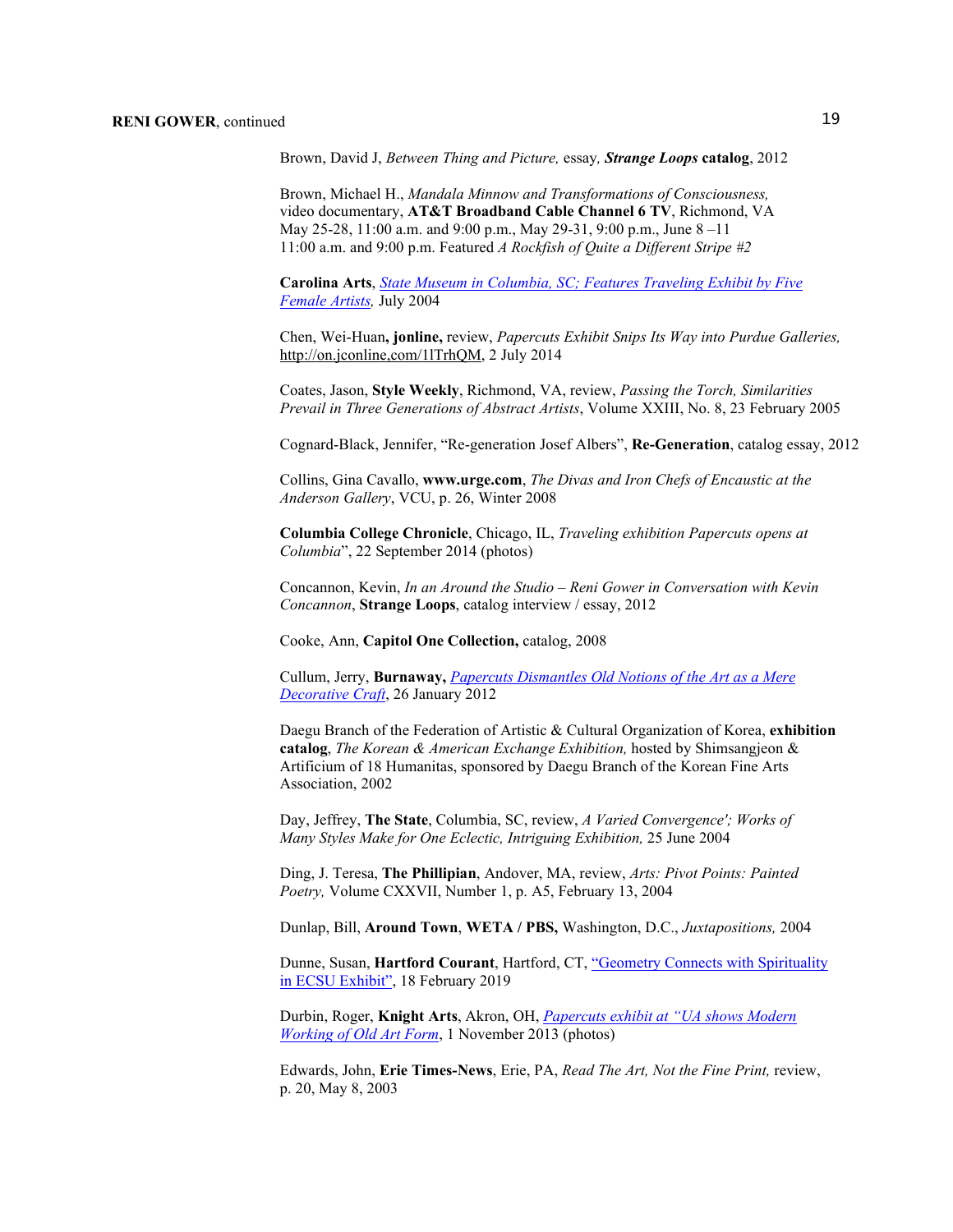Esseiva, Amber, Sultan, Karim, **form (force)**, VCUQatar, Tasmeem 2017, exhibition catalog

Museum of Encaustic Art, Santa Fe, NM; "50 States / 200 Artists", **exhibition catalog**, 20 July 2019

Freyman, Falyn. **New Times**-Palm Beach, FL, *Papercuts' and 'Pour' at FAU Galleries: Breathing New Life in to Paper and Paint*, 21 February 2013

Galindo, Diana Norka, Producer, I**nstituto Nacional de Radio y Television del Peru**, Lima, Peru**,** interview, *Palco Estelar*, Channel 7, 24 July 2004, 3:00 p.m.

Gibson, Dawn "International and local designers combine at Tasmeem Doha 2013" QF Spotlight, **Qatar Foundation Telegraph**, p. 6, 4 April 2013 (photos)

Glasser, Susan, *Constructs*, **catalog essay**, 2005 (photo)

Glessner, Lorraine **Blogspot**, 2009 <http://lorraineglessner.blogspot.com/2009/04/divas-iron-chefs.html>

Hackett, Ken, **United State Embassy to the Holy See** / [Art in Embassies Exhibition](http://art.state.gov/filepassthru.ashx?af=files/exhibitions/Vatican+Publication+2014.PDF) catalog, 2014

Harrison, Thomas B. "*Space 301 exhibit is a poetic [interplay of light and shadow](http://blog.al.com/entertainment-press-register/2011/10/post_82.html)*", **Mobile Press Register**, Mobile, Al, 9 October 2011 Section E. P. 1-6.

Harvey, Heather, *Constructs IV*, **ART PAPERS**, review, p. 54-55, January 2008

**Heated Exchange**, exhibition catalog, 2012

Helseth, Candi, **The Minot Daily News**, Minot, ND, review, 10 July 1982

Hemmings, Jessica, *Slow Looking*, **FABRICation,** catalog essay, 2014

Hetter, Colleen, Examiner.com[, review,](http://www.examiner.com/article/papercuts-painstaking-art-exhibit-by-reni-gower) photos, 15 October 2012

Holla, Anand, **Gulf Times**, Doha, Qatar[, "Ponder Over Paper",](http://www.gulf-times.com/story/456559/Ponder-over-paper) 27 September 2015.

Holla, Anand, **The Gulf Times**, Doha, Qatar, review, *[Ladies of Substance,](http://www.gulf-times.com/culture/238/details/456237/ladies-of-substance)* 24 September 2015

Hughes, Andrew S, **South Bend Tribune**, South Bend, IN, review, *Abstract art at Lubeznik Center exudes exuberance*, 29 May 2005

Iwasaki, Scott. **The Park Record**, Park City, UT, *Relevant Revealed*, C-1, p.1-3, 27-30 July 2013 (photos)

Jenkins, Mark, **The Washington Post**, Washington, DC*, In the Galleries*, 15 June 2017

Johnson, Aleda, **Daily News Record**, Harrisonburg, VA, review, *Papercuts Set to Open March 2 at Duke Hall Gallery*, 26 February 2015

Jones, Michelle, **The Tennessean**, Nashville, TN, review, *[Tinney Contemporary](http://www.tennessean.com/apps/pbcs.dll/article?AID=2013306020024)  Show [of cu-paper works explores 'Shadow](http://www.tennessean.com/apps/pbcs.dll/article?AID=2013306020024) and Light'*, 2 June 2013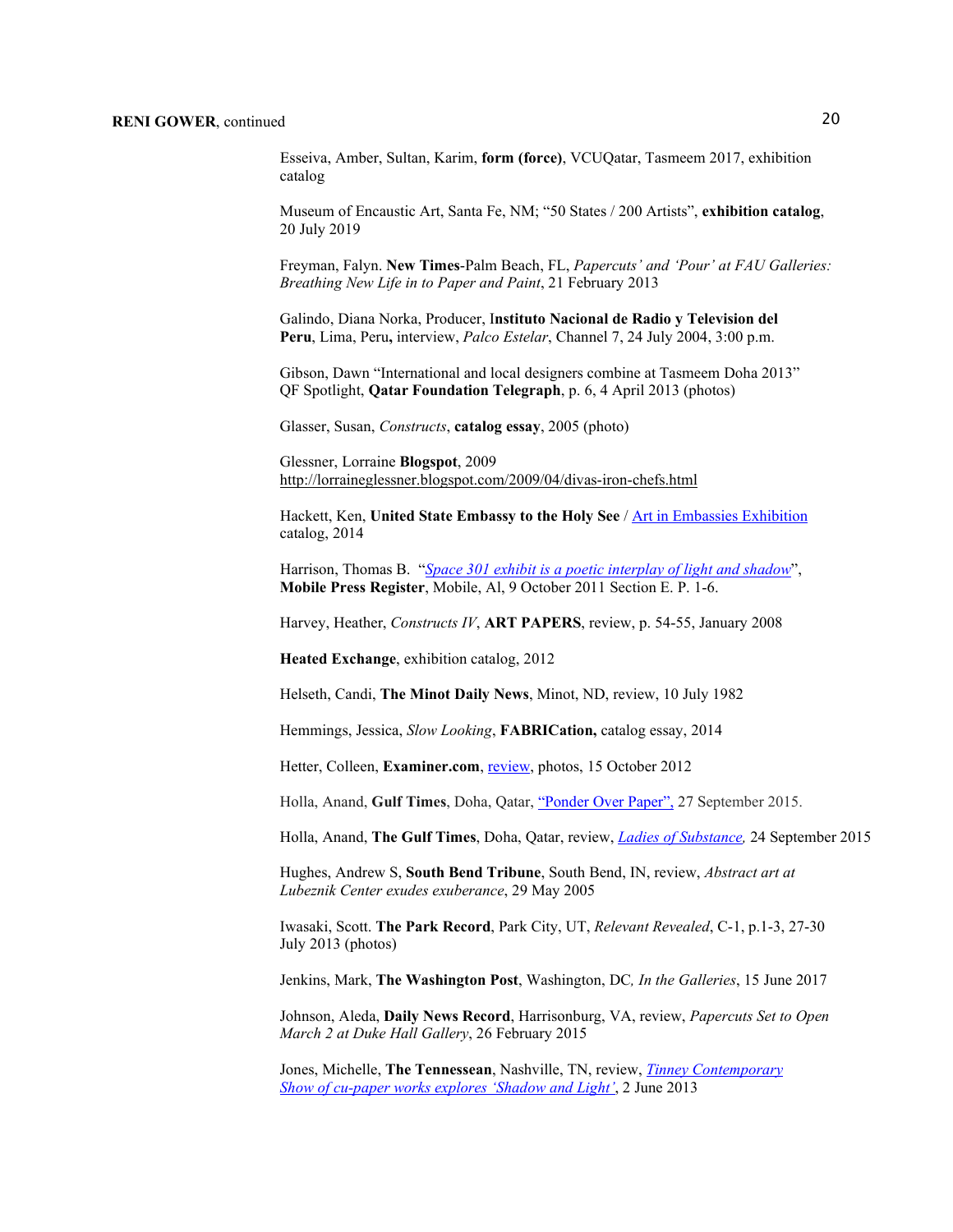Joyner, Heather, **Metro Pulse**, Knoxville, TN, *Dirty Work and Other Gems,* review, Vol. 13, No. 44, 30 October – 5 November, 2003

Kistler, Ashley, *Pulped Under Pressure*; *the Art of Handmade Paper*, Exhibition Catalog, "Paper with a Purpose" catalog essay. 1 February 2017

Knopfler, Vicki. **The High Point Enterprise**, High Point, NC, *FABRICation*, A-6, 29 October 2013 (photos)

Knott, Robert, **The Arts Journal**, review, p. 4, May 1984

Kooyman, Richard, *Connotations [on Art, ArtPrize: What Was the Experiment?](http://www.richardkooyman.wordpress.com/)* p. 3, 11 October 2009

Lewis, Jo Ann, **The Washington Post**, review, 15 September 1983

Mandor, Cheryl, **Channel 12 News**, *Art Scam,* interview, aired 6 pm, 30 December 2004

Marcus, Jonathan D, *FAU [Exhibit Spotlight the Art of Paper Cutting](http://articles.sun-sentinel.com/2013-02-01/news/fl-cn-papercuts-0203-20130201_1_fau-exhibit-rod-faulds-exhibition-materials)*, **South Florida Sun-Sentinel**, 1 February 2013

Marrano, Gene. **The Roanoke Star**, Roanoke, VA, *Paper As Art On Display at Eleanor D. Wilson Museum*, 18 June 2013 (photos)

Martin, Henry, #69 Featured Artist, [100days100women.wordpress.com,](https://100days100women.wordpress.com/) November 2017 – March 2018

Mattera, Joanne, *A Conceptual Leap From the Dark Tombs of Antiquity to the Light, Here and Now,* **Catalog Essay** for *The Divas and Iron Chefs of Encaustic,* 2007

Matthews, Patricia, *Virginia Woman Artists,* **exhibition catalog**, essay, 1985

McCoy, Mary, ["FABRICation"](http://www.secacart.org/index.php?option=com_content&view=article&id=281:fabrication--curated-by-reni-gower-and-kristy-deezt--academy-art-museum--easton--md--april-22-july-9--2017&catid=23:online-exhibition-reviews&Itemid=132), SECAC Online Exhibitions Reviews, 2017

McCoy, Mary[, "FABRICation; curated by Reni Gower and Kristy Deetz; Academy Art](http://chestertownspy.org/2017/06/27/review-fabrication-at-the-academy-art-museum-by-mary-mccoy/)  [Museum"](http://chestertownspy.org/2017/06/27/review-fabrication-at-the-academy-art-museum-by-mary-mccoy/), **The Chestertown Spy**, Easton, MD, 27 June 2017

McKenzie, Janet, **Studio International, Visual Art Design, and Architecture**, *[Reni](http://www.studiointernational.com/index.php/reni-gower-and-jorge-benitez-interview-geometric-aljamia-cultural-transliteration)  Gower [and Jorge Benitez:'Nothing can be reduced to black and white'](http://www.studiointernational.com/index.php/reni-gower-and-jorge-benitez-interview-geometric-aljamia-cultural-transliteration),* interview*,* 15 April 2015

McKenzie, Janet, **Studio International, Visual Art Design, and Architecture**, *[Crossing](http://www.studiointernational.com/index.php/crossing-the-line-2-drawing-in-the-middle-east-dubai)  [the Line 2: Drawing in the Middle East](http://www.studiointernational.com/index.php/crossing-the-line-2-drawing-in-the-middle-east-dubai)*, 4 October 2014

McWilliams, Martha, **The New Art Examiner**, review, Vol. 11, November 1983

Melichar, Jill, **Style Magazine**, Richmond, VA, review, vol. VI, #23, July 1988

Melkonian, Michael, **VCU Commonwealth Times**, *VCUarts professor nabs National Award,* 10 February 2014

Merritt, Robert, **The Richmond Times-Dispatch**, Richmond, VA, review, 11 February 1989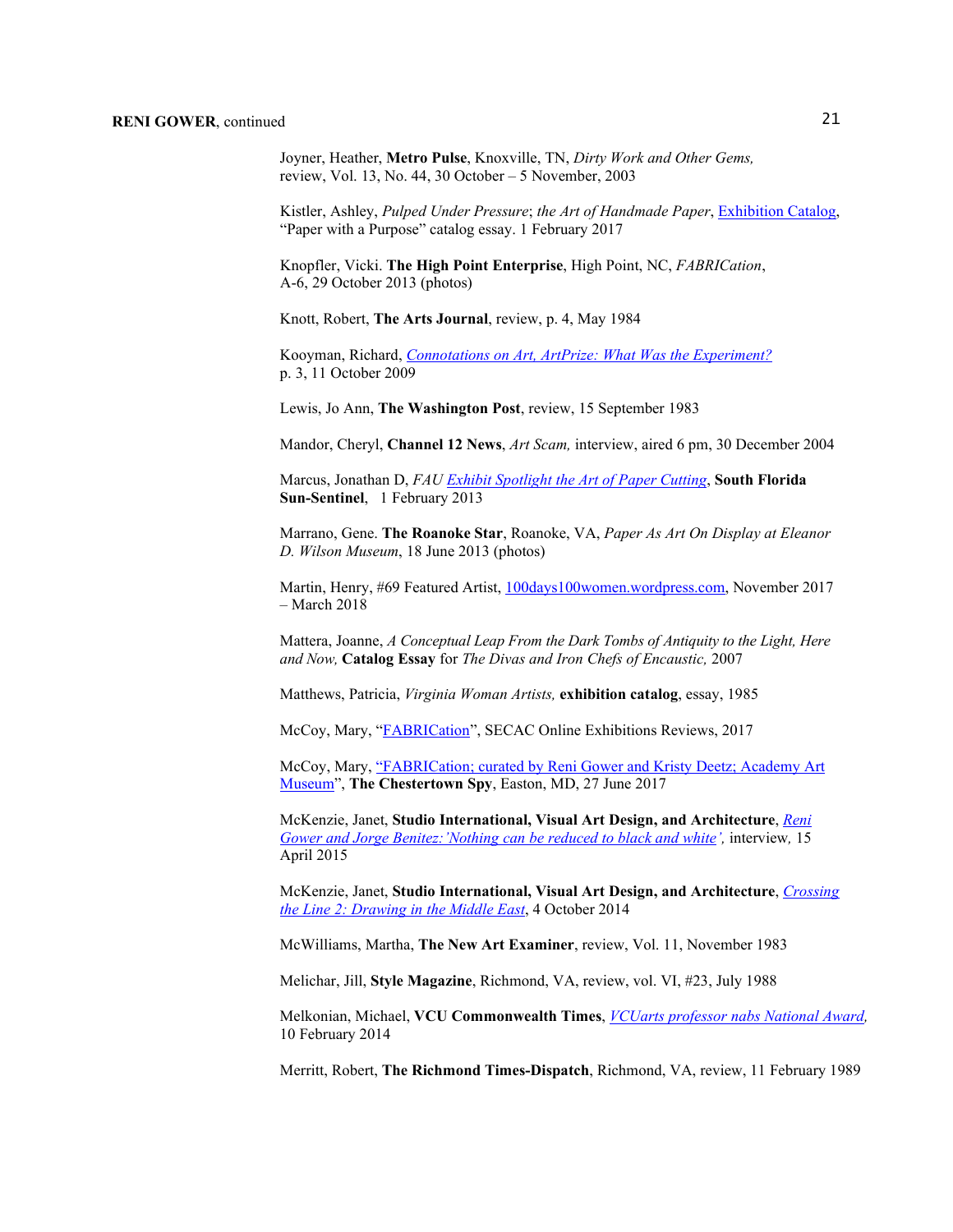Merritt, Robert, **The Richmond Times-Dispatch**, Richmond, VA, review, p. B-6, 18 June 1988

Merritt, Robert, **The Richmond Times-Dispatch**, Richmond, VA, review, 5 September 1981

Mintz, Donna, **Arts, ATL**, *Review: [Contemplative, culture-crossing work in Geometric](http://www.artsatl.com/2015/01/review-geometric-aljamia-zuckerman/)  Aljamía [at Zuckerman](http://www.artsatl.com/2015/01/review-geometric-aljamia-zuckerman/)*, 12 January 2015

Moorefield, Amy, *Commitment and Immersion – Contemporary Mark-Making*, **Compulsory Measures**, catalog essay, 2019

NEA/ Southeastern Center for Contemporary Art, *The Southeast 7,* e**xhibition catalog**, 1984

Nelson, Lex, **Boise Weekly**, Art &Culture, *[Pulped Under Pressure Artists Use Handmade Paper](https://www.boiseweekly.com/boise/pulped-under-pressure-artists-use-handmade-paper-to-send-powerful-messages-at-boise-state/Content?oid=13836470)  [to Send Powerful Messages at Boise State,](https://www.boiseweekly.com/boise/pulped-under-pressure-artists-use-handmade-paper-to-send-powerful-messages-at-boise-state/Content?oid=13836470)* 12 September 2018

**New American Painting #88**, *Barbara O'Brien*, Curator, Kemper Museum of Art, juror, Volume 15, Issue 3, p. 74 - 77, June / July 2010

O'Sullivan, Joanne, **[www.vervemag.com](http://www.vervemag.com/)** "Waxing Poetic", July / August 2008

O'Sullivan, Michael, **The Washington Post**, *Paint: The Message Vs, the Medium,* review, p. WE21, 13 June 2008

O'Sullivan, Michael, **The Washington Post**, *Artists Wax Eloquent in an Ancient Medium,* review, p. WE45, 25 April 2008

Ott, Sabina, CAA News, ["Meta-Mentor Sessions"](http://www.collegeart.org/pdf/caa-new-03-10.pdf,) and "ARTspace and ARTexchange at the Chicago Conference", p. 8 - 12, March 2010

Palm, Nancy[, Bravery: a Digital Journal from UNCP's College of Arts & Sciences,](https://sway.com/vLEeDj251wSKteHH) *New Beginnings for Traditional Art Media: The Contemporary State of Textiles and Paper*, 15 March 2017

Potter, Ted, *Intricate Markings*, **exhibition essay**, *"Trace / QuaTrace"*, 2000

Powers, Norm, **Bold Life**, *[Waxed Capers,](http://www.boldlife.com/)* Asheville, NC, article, 26 September 2012

Proctor, Roy, *The Power of Molten Media…*, The Richmond Times-Dispatch, Richmond, VA, review / photo, p. J10, 12 October 2008

Proctor, Roy, **The Richmond News Leader**, Richmond, VA, review, 11 February 1989

Proctor, Roy, **The Richmond News Leader**, Richmond, VA, review, 18 June 1988

[Pulped Under Pressure](http://myemail.constantcontact.com/Pulped-Under-Pressure.html?soid=1103429963186&aid=3NDZKYlfuAg) at Monmouth Museum of Art, Lincroft, NJ, Spring 2017

Pyle, Stefany, **WRFK Radio**, *Mid-day*, interview, 1985

**Qatar Foundation***, Papercuts at VCUQ*, 2 exhibition catalogs. Printed in English and Arabic, September 2016

**R & F Handmade Paints: Blog**, *[The Divas and Iron Chefs at VCU](http://www.rfpaints.wordpress.com/index.php?option=com_wordpress&tag=encaustic%20%E2%80%93conference)*, [11 June 2009](http://www.rfpaints.wordpress.com/index.php?option=com_wordpress&tag=encaustic%20%E2%80%93conference,%20%2011%20June%202009)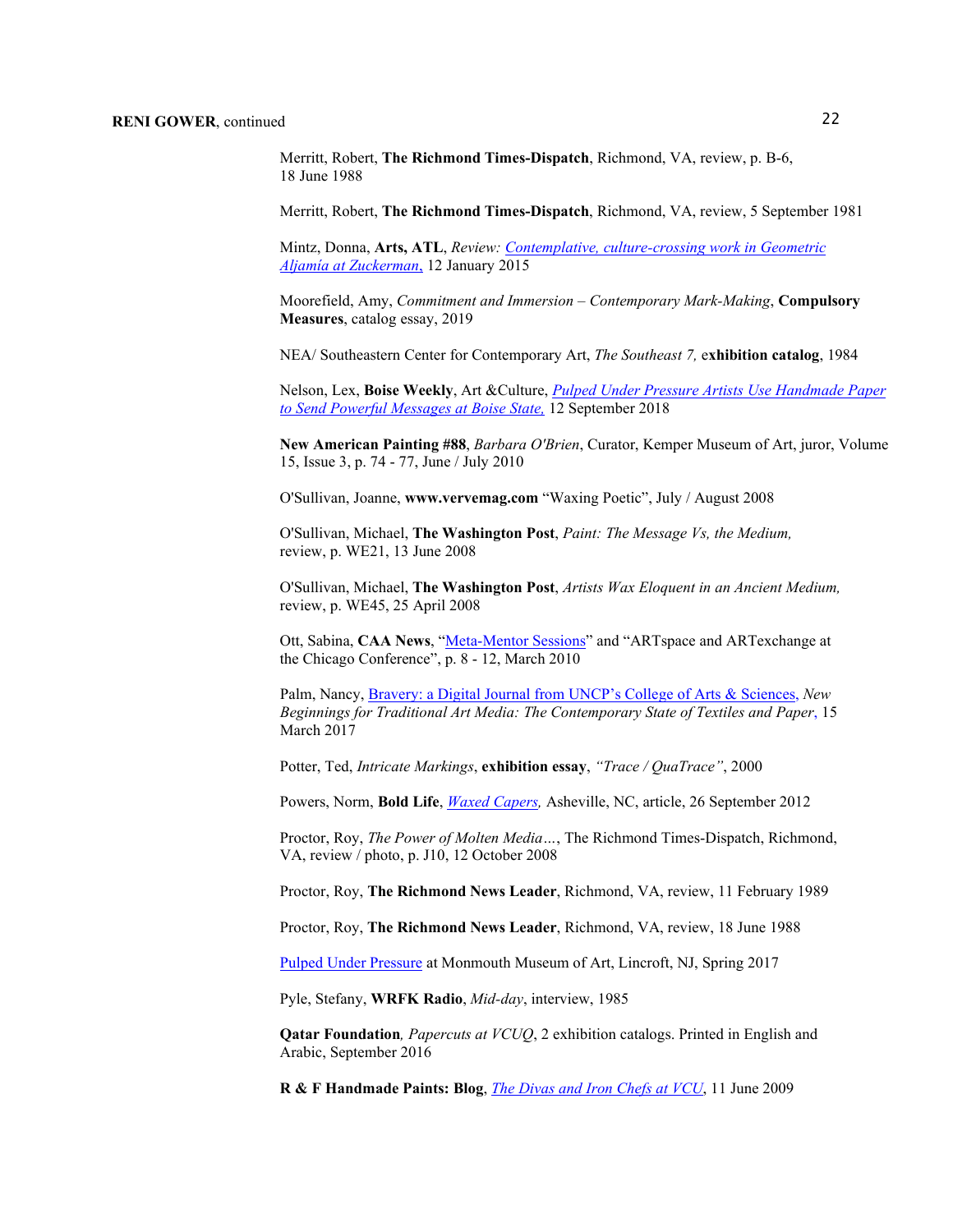#### **R & F Handmade Paints: Blog**, *[2009 Technical Videos](http://www.rfpaints.wordpress.com/2009/03/13/new-technical-videos-for-encaustic/)*

Ranallo, Phillip, **VCU Insight**, Interview, PBS Channel, Nov 21 / Nov 23, 2008, 7:00 pm

Ratcliff, Carter, *Tredegar Iron Works I,* **exhibition catalog**, essay, 1983

Reeves, Teresa Bramlette, essay, *Observations, Papercuts* **exhibition catalog**, 2011

**Richmond Arts Magazine**, drawing featured, 1983

Risatti, Howard, essay, *Constructs; A Living…Breathing Exhibition*, *Constructs* **exhibition catalog**, 2008

Risatti, Howard, *Color and Light,* **exhibition essay** for *A Decade Decoded,* 2000

Román, Élida, **EL COMERCIA Domingo**, Lima, Peru, CRÍTICADEARTE *Poéticas y visualidad,* review*,* Cultura p. c5, 18 julio del 2004

Rooney, Ashley. Lee, Ann. **Encaustic Art in the 21st Century**, [Schiffer Publishing,](http://www.schifferbooks.com/encaustic-art-in-the-twenty-first-century-5903.html) 2016. **ISBN13:** 9780764350238. Works highlighted in forward by Kim Bernard.

Rooney, Ashley. Lee, Ann. [Interview](http://www.newtv.org/video/museum-openhouse/Encaustic-Art/) about Encaustic Art in the 21<sup>st</sup> Century, NewTV, Newton Media Center, 2016

Roth, Richard and Steve Jones, essays, *Pivot Points,* **exhibition catalog**, 2003

Rumsey, Monica, editor*,* **Go Fish! Richmond's Premiere Outdoor Art Exhibition**, book, 1708 Gallery, Richmond, VA, ©2001

Ryan, Paul, essay, *Daydreaming Through Form, Anarchistic Abstraction* **exhibition catalog**, 2013

Sausser, Nancy, **McLean Project for the Arts**, *[The Divas and](http://www.mpaart.org/) Iron Chefs of Encaustic,*  Podcast / Interview, May 2008.

Schjeldahl, Peter, *Tredegar Iron Works II,* **exhibition catalog**, essay, 1984

SECAC Annual Exhibition, [Exhibition](http://www.blurb.com/books/7352196-secac-2016-juried-exhibition-catalogue) Catalog, September 2016

Shafer, Tom, **Lafayette Journal and Courier**, Lafayette, IN, *[Fabrication Exhibits,](http://www.jconline.com/story/entertainment/arts/2015/06/10/fabrication-exhibits-handled-care/71021964/)  [Handled with Care](http://www.jconline.com/story/entertainment/arts/2015/06/10/fabrication-exhibits-handled-care/71021964/)*, 10 June 2015

Shinn, Dorothy, **Akron Beacon Journal**, Akron, OH, review, "Craft raised to fine art in intricate 'PaperCuts", p. E1 (photo) 3 November 2013

Sims, Laura, editor, **The William and Mary Review**, Williamsburg, VA, Vol.33, p. 23 110, 1995 (photo)

Spenceley, Arleen, The Virginian – Pilot, Portsmouth, VA, *[The heat is on: New Exhibit](https://pilotonline.com/news/local/the-heat-is-on-new-exhibit-at-tcc-s-visual/article_d6cd63fc-fc26-5dfc-871a-11c3e2afc565.html)  [at TCC's Visual Arts Center showcases pieces made by melting wax](https://pilotonline.com/news/local/the-heat-is-on-new-exhibit-at-tcc-s-visual/article_d6cd63fc-fc26-5dfc-871a-11c3e2afc565.html)*, 6 July 2017

Spivey, Virginia, *Keeping It Real,* **Catalog Essay** for *The Divas and Iron Chefs of Encaustic,* 2007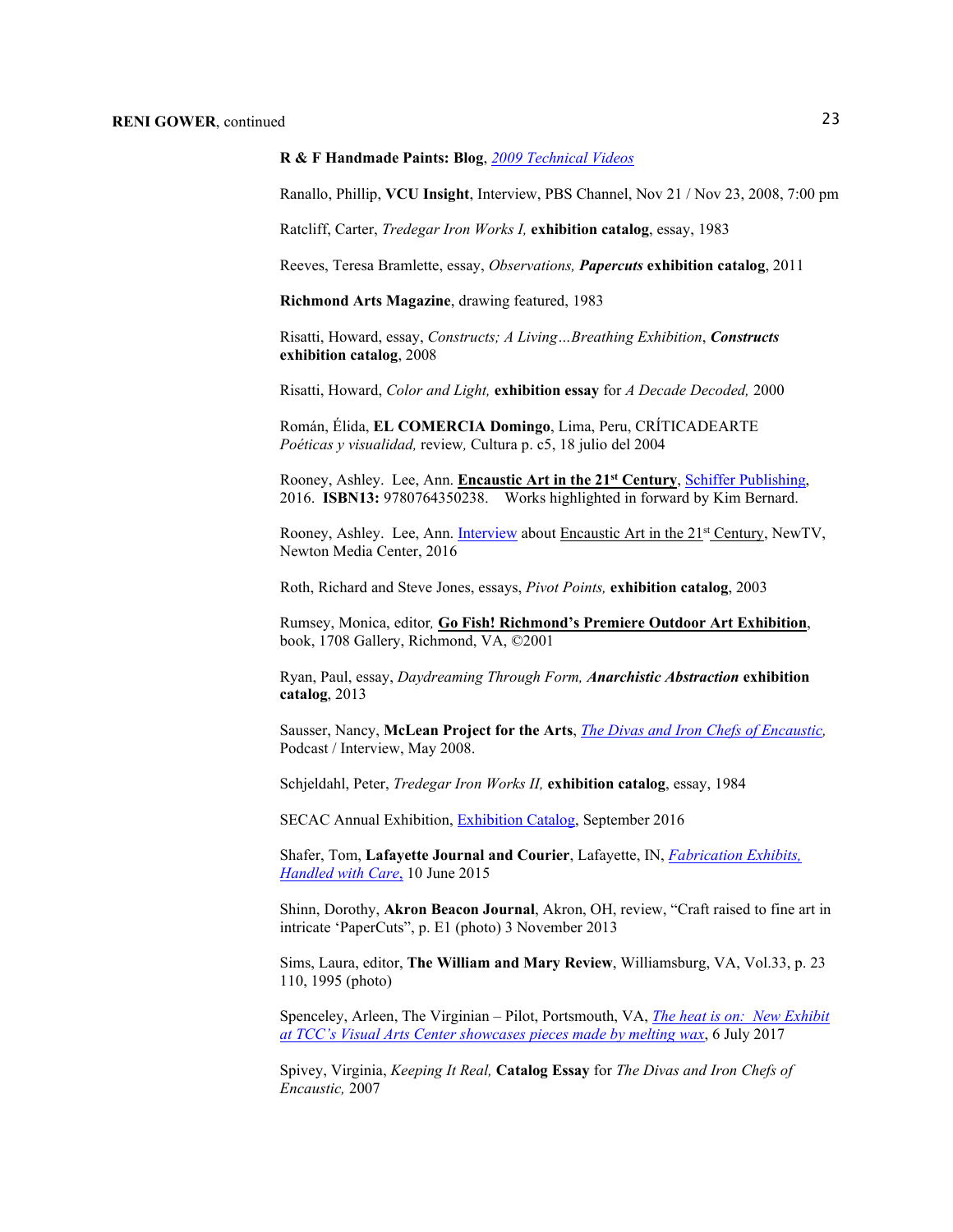Spivey, Virginia B., *Convergence,* **Catalog Essay**, 2003

Stockinger, Jake, **Wisconsin State Journal**, Madison, WI, Rhythm, review *Art Show Is All In The Family*, 15 July 2004 (photo)

**The Dominion Post**, Morgantown, WV, 20 January 2017, *Colorful Cloth: Art Museum Celebrates Textile Exhibit*, p.1-2, (review / photo)

**The Peninsula, Qatar's Daily News**, Doha, Qatar, "VCUQ opens international exhibition Papercuts", 22 September 2015. (photos)

**The State,** Sumter, SC, Panorama, *Museum Showcases the Skills of 5 Women,* p. 2B, 29 May 2004

**The Washington Post**, *Galleries,* 1 July 1982

**Times-Advocate**, Escondido, CA, 2 February 2017, *The Center to feature a once obsolete medium in Heated Exchange: Contemporary Encaustics* (review / photo)

Triplette, Laurie, **The Winston-Salem Spectator**, Winston-Salem, NC, review, 19 April 1984

University of Haifa, Haifa, Israel, *CrossingBorders,* **exhibition catalog**, 1997

Venart, Lynne, **DCist**, *The Divas and Iron Chefs of [Encaustic @ McLean Project for the](http://www.dcist.com/)  [Arts](http://www.dcist.com/)*, review, 24 April 2008

**VCUarts StoryCorps**, Interview with Pam Turner, 6 April 2016

**VCU VOICE**, (photo), December 1994

**Vimeo Video**, *[The Garden](https://vimeo.com/473654796)*, Virtual Tour 2020

**Vimeo Video**, *[Papercuts](http://vimeo,com/114913165)* Lecture, Columbia College Chicago, October 2014

Virginia Museum of Fine Art, *The Next Juried Show,* **exhibition catalog**, 1983

Watkins, Kim, **The Spur**, Southwest Minnesota State University, Marshall, MN, *[Twist: A Variety of Art and Messages,](http://www.smsuspur.net/ae/2012/11/13/twist-a-variety-of-art-and-messages/)* review, 13 November 2012

**Wisconsin State Journal**, Madison, WI, *The Art of Chaos,* p. 6F (photo) 10 October 1999

Witmer, Nicole, [The Lawrentian,](https://www.lawrentian.com/archives/1012089) Lawrence University, Appleton, WI," Handmade Paper Becomes a Social Statement", 9 February 2018

**[www.qatar.vcu.edu/news](http://www.qatar.vcu.edu/news)**, "VCUQatar Gallery Features [Hand cut Paper Works by](http://www.qatar.vcu.edu/news/vcuqatar-gallery-features-hand-cut-paper-works-by-international-artists)  [International Artists"](http://www.qatar.vcu.edu/news/vcuqatar-gallery-features-hand-cut-paper-works-by-international-artists) 21 September 2015. (photos)

**YouTubeVideo**, *[The Divas and Iron](http://www.youtube.com/watdh?v=cJoRbUbm80M) Chefs of Encaustic*, Anderson Gallery, 2008

**YouTubeVideo**, *[Virginia Crossroads: State of the Arts](http://www.youtube.com/watch?v=uMdlOxsS5MM)*, 2012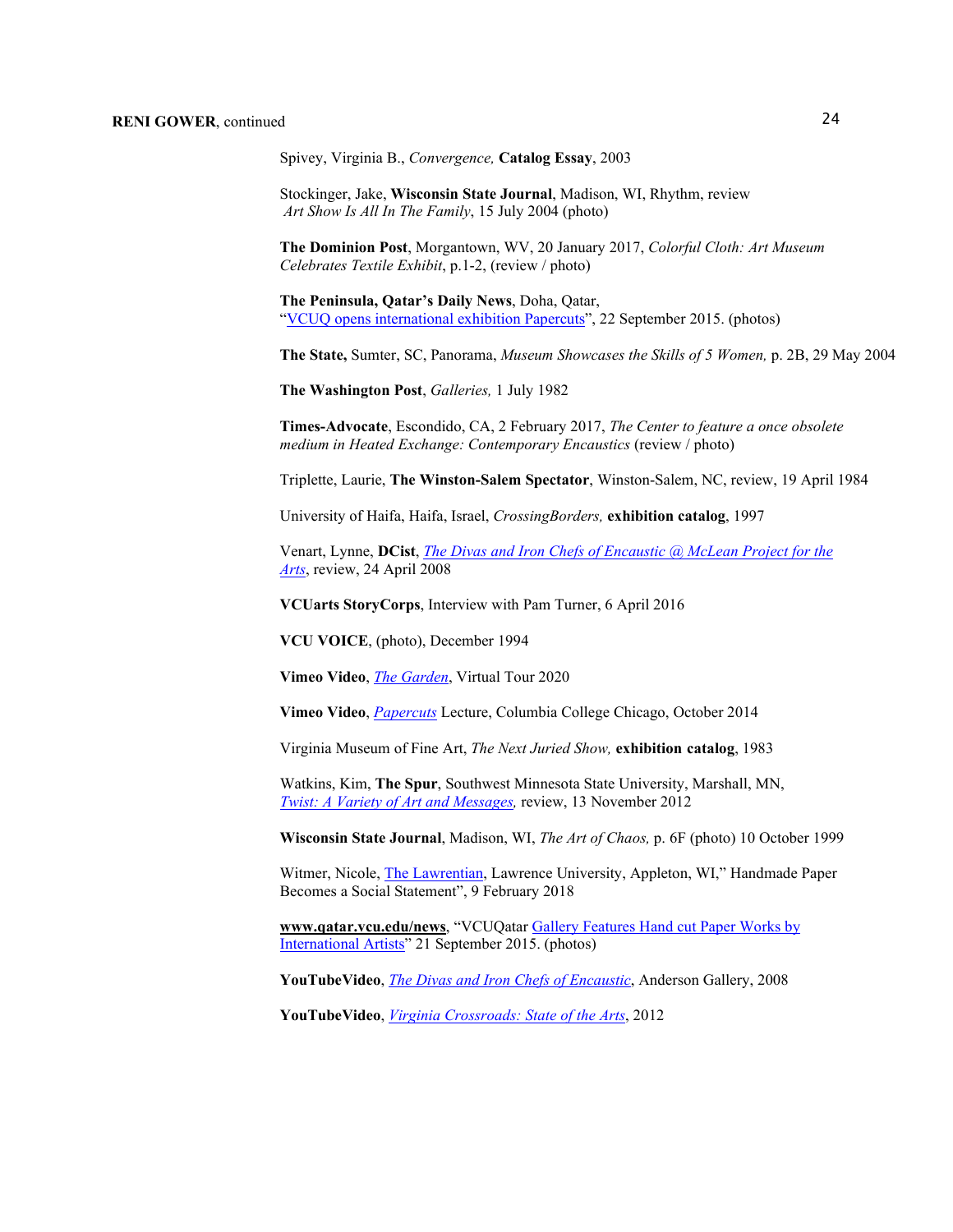### **EDUCATION:**

| 1979-1981              | <b>Syracuse University, Syracuse, NY</b><br>Master of Fine Arts/Studio Arts<br>Thesis: Alternative Art Spaces; Precedents and Function                                           |
|------------------------|----------------------------------------------------------------------------------------------------------------------------------------------------------------------------------|
| 1976-1978              | University of Minnesota-Duluth, Duluth, MN<br>Master of Arts/Studio Arts<br>Thesis: Evaluation of Museum/Artist (Rauschenberg)/Audience Interaction                              |
| 1975-1976<br>1971-1974 | University of Wisconsin-Madison, Madison, WI<br>Bachelor of Science/Studio Arts<br>Graduated with Honors                                                                         |
| 1975                   | University of Wisconsin-Stevens Point, Stevens Point, WI<br>Foreign Study; London, England                                                                                       |
|                        | <b>VISITING ARTIST / WORKSHOPS: Lectures / Demonstrations / Studio Visits</b>                                                                                                    |
| 2022                   | ICAarts, Umbria, Italy, <i>Motif Design and Hand Papercutting</i> , 2-week Retreat / Workshop<br>(planned)                                                                       |
| 2022                   | Kalamazoo Art League, Kalamazoo, MI; The Artist as Curator (planned)                                                                                                             |
| 2021                   | Jacksonville State University, Jacksonville, AL; Motif Matrix and Perspective, Workshop<br>with Jorge Benitez (planned)                                                          |
| 2021                   | Western Michigan University, Frostic School of Art, Kalamazoo, MI; Virtual Visiting<br>Artist, Studio Process & Curatorial Practice                                              |
| 2020                   | CAA – Chicago, IL, Take Your Show on the Road, Workshop Leader, 60-minute<br>Interactive Professional Workshop                                                                   |
| 2020                   | Dennos Museum of Art, Northwestern Michigan College, Traverse City, MI in<br>conjunction with Pulped Under Pressure, "Motif Matrix" workshop                                     |
| 2020                   | Durham Arts Council, Durham, NC; Motif Matrix workshop                                                                                                                           |
| 2019                   | University of Wisconsin-Green Bay, Green Bay and St Norbert College, DePere, WI in<br>conjunction with ECHO, Workshop, Lectures, and Studio Visits                               |
| 2019                   | Fine Arts Instructional Center, Eastern Connecticut State University, Willimantic, CT;<br>in conjunction with Sacred Geometry: the Perfect Proof, Workshop and Lecture           |
| 2019                   | The Phillips Museum, Franklin & Marshall College, Lancaster, PA; in conjunction with<br>Geometric Aljamía; a Cultural Transliteration, Co-Leader, Interactive Workshops, Lecture |
| 2019                   | University of North Carolina Pembroke, in conjunction with Pulped Under Pressure:<br>the Art of Handmade Paper, Lecture                                                          |
| 2018                   | CAA - Los Angeles, CA, Take Your Show on the Road, Workshop Leader, 90 minute<br>Interactive Professional Workshop                                                               |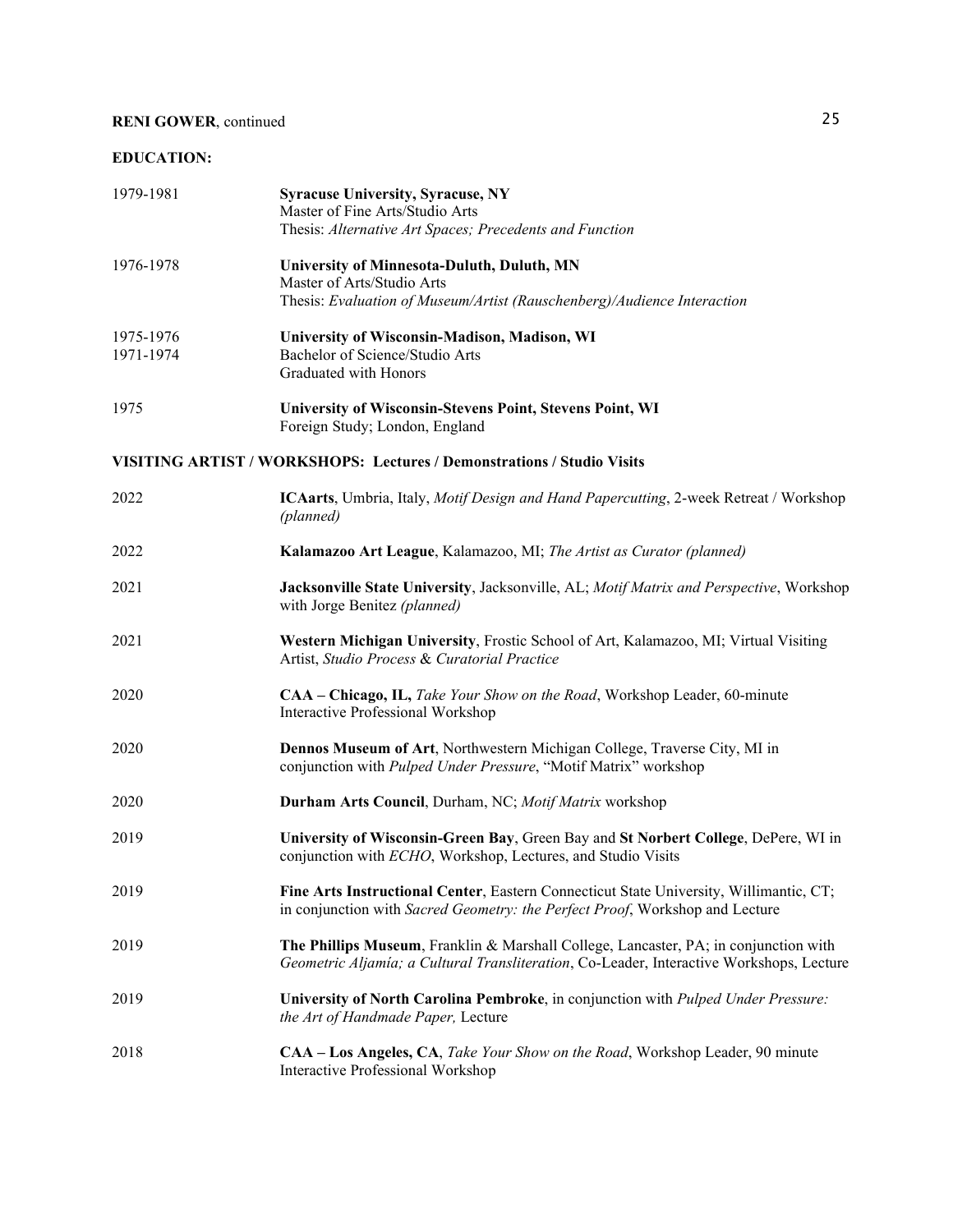| 2018 | Lawrence University, Paper Fox Printmaking Workshop, Appleton, WI, Talismans,<br>Collaborative Lecture and Variable Print Edition with Melissa Potter and students in<br>conjunction with Pulped Under Pressure: the Art of Handmade Paper |
|------|--------------------------------------------------------------------------------------------------------------------------------------------------------------------------------------------------------------------------------------------|
| 2017 | VCUQatar, Doha, Qatar, in conjunction with TASMEEM 2017, an international design<br>conference.                                                                                                                                            |
| 2017 | West Virginia University, Morgantown, WV, in conjunction with FABRICation,<br>Workshops, Lecture, Gallery Talks, Studio Visits                                                                                                             |
| 2016 | Chapman University, Orange, CA, in conjunction with Geometric Aljàmia: a Cultural<br>Transliteration, Interactive Workshops, Panel Presentation.                                                                                           |
| 2016 | University of Nevada-Reno, in conjunction with FABRICation, Lecture, Gallery Talks,<br><b>Studio Visits</b>                                                                                                                                |
| 2016 | Columbia College Chicago, Interdisciplinary Arts, Chicago, IL; External Evaluator of<br>2016 MFA Thesis Exhibitions, Workshop Residency in Center for Book and Paper Arts                                                                  |
| 2015 | VCUQ, Doha, Qatar, in conjunction with Papercuts, Lecture, Workshops                                                                                                                                                                       |
| 2015 | James Madison University, Harrisonburg, VA, in conjunction with Papercuts, Lecture,<br>Graduate Student Studio Visits, Undergraduate Classroom Critique                                                                                    |
| 2015 | Zukerman Museum of Art, Kennesaw University, Kennesaw, GA; in conjunction with<br>Geometric Aljamía: a Cultural Transliteration, Interactive Workshops, Gallery Talk                                                                       |
| 2014 | VCUQ / PAPR, Doha, Qatar; in conjunction with Geometric Aljàmia: a Cultural<br>Transliteration, Interactive Workshops, Lectures                                                                                                            |
| 2014 | American University Dubai, in conjunction with Crossing the Line 2 International<br>Drawing Conference and Geometric Aljàmia: a Cultural Transliteration, Exhibition,<br>Workshop, Performances, Lectures                                  |
| 2014 | Columbia College Chicago, Chicago, IL; Visiting Artist in conjunction with Papercuts,<br>Lecture, Studio Visits, Workshop Residency in Center for Book and Paper Arts.                                                                     |
| 2014 | Purdue University, Lafayette, IN; Visiting Artist in conjunction with Papercuts,<br>Gallery Talk, Workshop                                                                                                                                 |
| 2013 | Myers School of Art, Akron University, Akron, OH; Visiting Artist in conjunction with<br>Papercuts, Installation Assistance, Classroom Critique, Lecture, Studio Visits                                                                    |
| 2013 | Hollins University, Roanoke, VA; Visiting Artist in conjunction with Papercuts,<br>Workshop, Gallery Talk, Lecture                                                                                                                         |
| 2013 | Florida Atlantic University, Boca Raton, FL; Visiting Artist in conjunction with                                                                                                                                                           |
| 2012 | Papercuts, Installation Assistance, Lecture, Gallery Talk<br>Herron School of Art, Indianapolis, IN; Visiting Artist in conjunction with Papercuts,<br>Lecture, Studio Visits, Classroom Critique, Gallery Talk, Donor Dinner              |
| 2012 | James Madison University, Harrisonburg, VA; Visiting Artist in conjunction with<br>Strange Loops, Lecture, Graduate Studio Visits, Gallery Talk                                                                                            |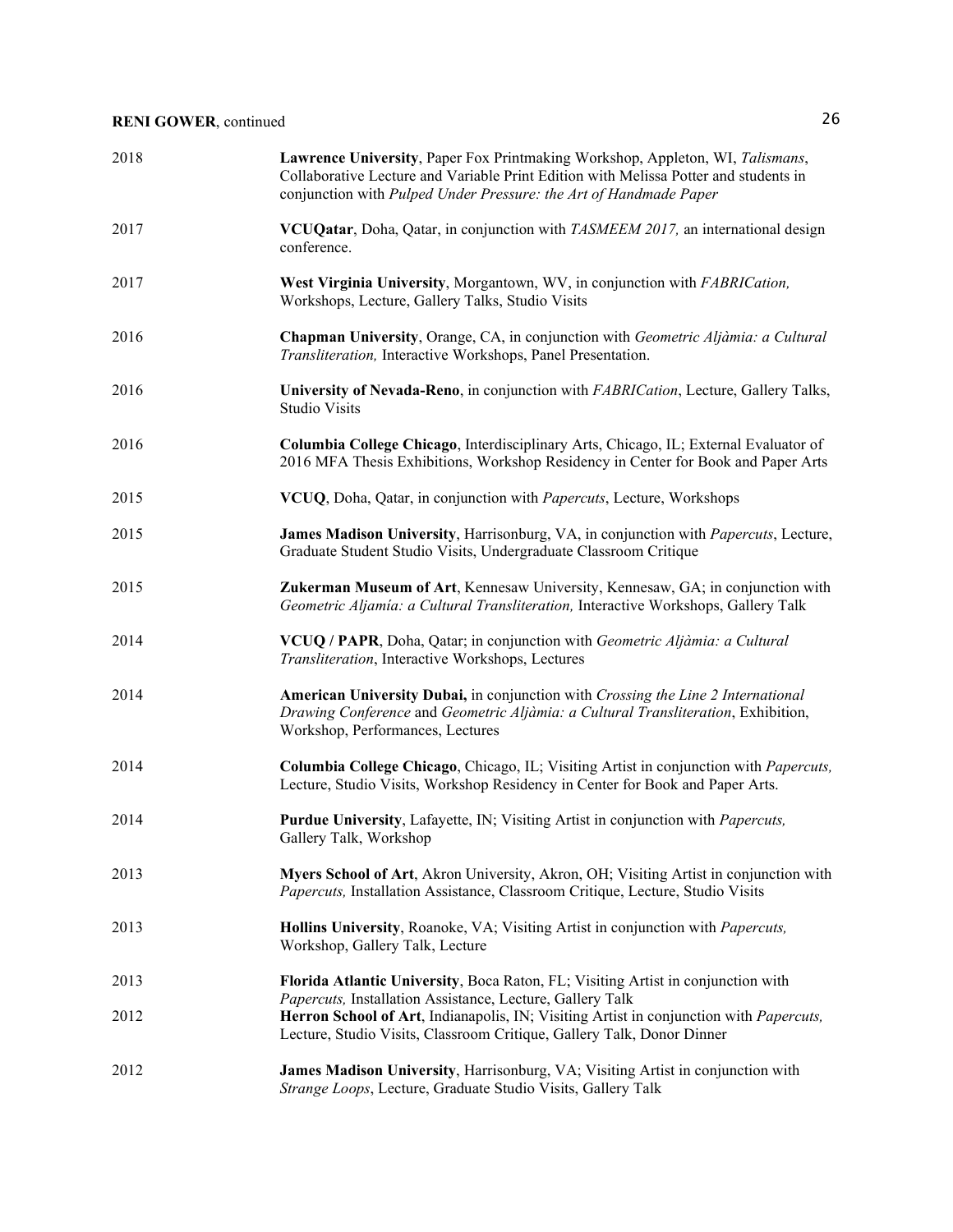| 2012 | Meredith College, Raleigh, NC; Encaustic Workshop in conjunction with Wax<br><b>Foundations</b>                                                                                                                                |
|------|--------------------------------------------------------------------------------------------------------------------------------------------------------------------------------------------------------------------------------|
| 2012 | Columbus State University, Columbus, GA; Visiting Artist in conjunction with<br>Papercuts, Lecture, Studio Visits, Gallery Talk                                                                                                |
| 2011 | Georgia State University, Atlanta, GA; Visiting Artist in conjunction with Papercuts,<br>Installation Assistance, Gallery Talk                                                                                                 |
| 2011 | Centre for the Living Arts, Space 301, Mobile, AL; Visiting Artist in conjunction with<br>Papercuts, Installation Assistance, Gallery Talk                                                                                     |
| 2011 | University of South Alabama, Mobile, AL; Visiting Artist in conjunction with Thermal<br>Traces, Lecture, Encaustic Workshop, Student Critiques.                                                                                |
| 2010 | Georgia State University, Atlanta, GA; Visiting Artist, Lecture, Graduate Studio Visits                                                                                                                                        |
| 2008 | McLean Project for the Arts, McLean, VA; Contemporary Encaustic Painting<br>(Lecture) / Painting with Hot Wax! (Demonstration) in conjunction with The Divas and<br>Iron Chefs of Encaustic.                                   |
| 2007 | University of Texas-San Antonio; Department of Art and Art History, Contemporary<br><i>Encaustic Painting</i> (Lecture) / Painting with Hot Wax! (Demonstration) in conjunction<br>with The Divas and Iron Chefs of Encaustic, |
| 2005 | University of Wisconsin-Madison; School of Art and Design, Re-Visit (Lecture) / Pivot<br>Points (Gallery Talk) / Critiques (Graduate-Undergraduate), in conjunction with Pivot Points                                          |
| 2004 | University North Carolina-Asheville; Art Department, (R)evolving (Lecture)<br>Studio Visits (Undergraduate)                                                                                                                    |
| 2004 | Phillips Academy, Andover, MA; Visiting Artist in conjunction with Pivot Points<br>Gallery Talk & Poetry Readings, The Artist's View (Lecture) / Studio Critiques,                                                             |
| 2003 | St. Mary's College of Maryland, St. Mary City, MD; The Artist House<br>Artist-In-Residence, The Artist's View (Lecture) / Critique (Undergraduate)<br>2-week resident artist.                                                  |
| 1999 | University of Wisconsin-Madison; School of Art and Design, Coming Full Circle<br>(Lecture) Critiques (Undergraduate)                                                                                                           |
| 1990 | Syracuse University, Syracuse, NY; College of Visual and Performing Arts,<br>School of Art and Design, The Artist's View (Lecture) / Critiques (Graduate)                                                                      |
| 1987 | University of Minnesota-Duluth; Department of Art and Design, The Artist's View<br>Lecture, Graduate Studio Visits                                                                                                             |

#### **SYMPOSIUM / SPECIAL EVENT COORDINATOR:**

2017 *Like Other Girls Do,* **VCUarts Inclusion Infusion Initiative***,* Melissa Hilliard Potter*,*  Lecture, Film Screening, and Facilitated Conversation with Bem Sex Role Inventory Test, Graduate Studio Visits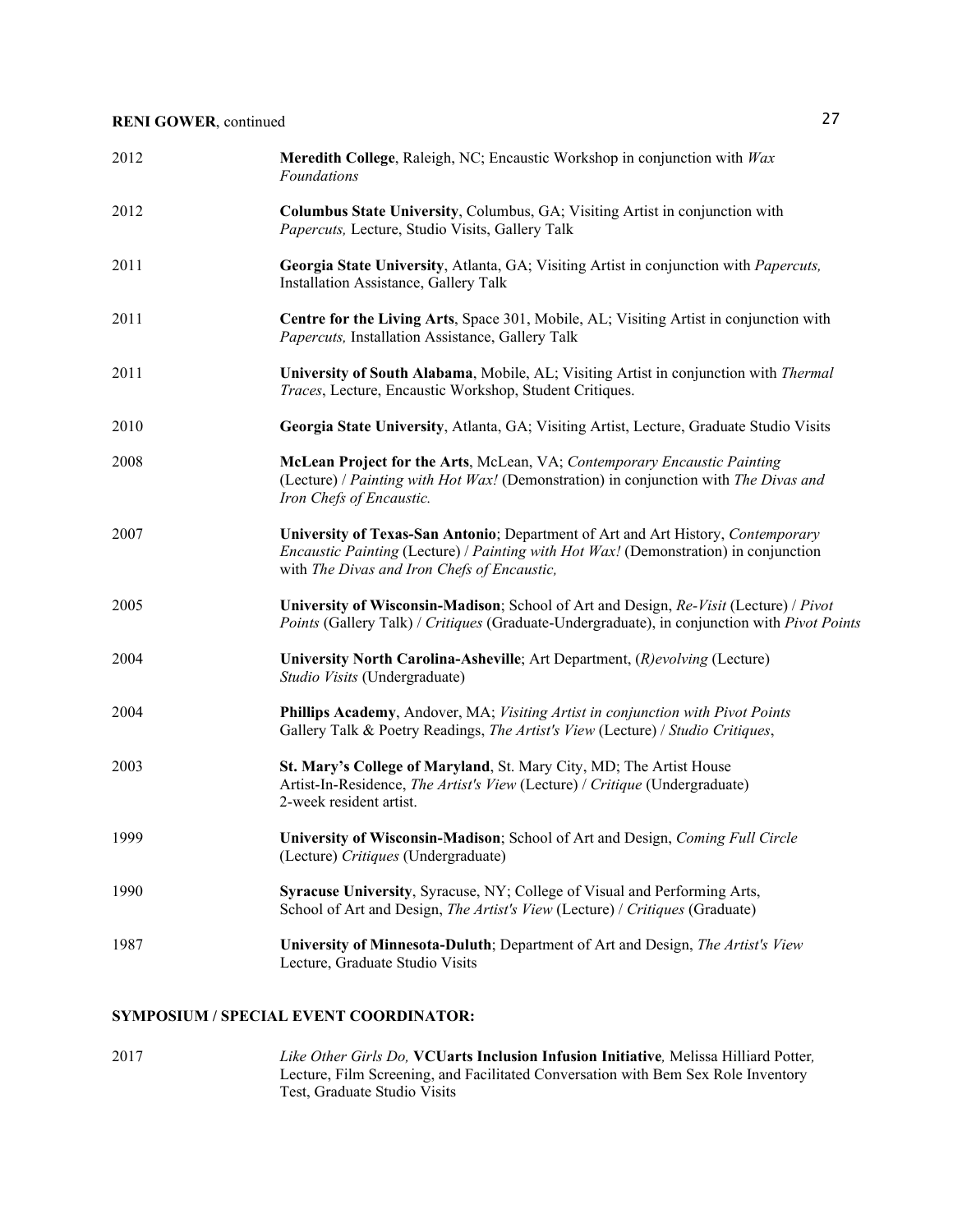| 2013       | Geometric Aljamía: a Cultural Transliteration, international workshop, panel,<br>performance, exhibition. Co-coordinator / Moderator / Participant, Tasmeem<br>Conference, VCUQ, Doha, Qatar                                                                                                                                                                                                                                                                                                  |
|------------|-----------------------------------------------------------------------------------------------------------------------------------------------------------------------------------------------------------------------------------------------------------------------------------------------------------------------------------------------------------------------------------------------------------------------------------------------------------------------------------------------|
| 2011       | CAA / Tremaine Foundation / VCUarts Professional Development Workshop -<br>Toolkit: A Sustainable Life in the Arts, Co-Coordinator, One day workshop - October 1)                                                                                                                                                                                                                                                                                                                             |
| 2010       | Paint Plus: Coordinator / Participant, Mixed Media 8 station interactive workshop in<br>conjunction with SECAC / MACAA conference, Richmond, VA                                                                                                                                                                                                                                                                                                                                               |
| 2008       | Contemporary Encaustic Symposium, Coordinator / Moderator / Participant, Lecture /<br>panel / demonstration, Anderson Gallery, Painting and Printmaking Department,<br>Virginia Commonwealth University, Richmond, VA in conjunction with<br>The Divas and Iron Chefs of Encaustic                                                                                                                                                                                                            |
| 2008       | The Divas and Iron Chefs of Encaustic; Chair / Panel Moderator, ARTspace, CAA<br>Annual Conference, Dallas, TX; Southern Methodist University, Division of Art,<br>Meadows School of Art, Multi-station Hot Wax Encaustic Workshop; The McKinney<br>Avenue Contemporary, Gallery Talk. Organized and participated in all facets of 3 day<br>programming. (10 out of town visiting artists)                                                                                                    |
| 2006       | The Divas and Iron Chefs of Encaustic; Chair, Coordinator / Panel Moderator, SECAC /<br>MACAA Annual Conference, Vanderbilt University, Nashville, TN. Event also included<br>exhibition and multi-station Hot Wax workshop. Organized and participated in all facets of<br>3 day programming. (9 out of town visiting artists)                                                                                                                                                               |
| 2009-2001  | <b>Golden Acrylics, Inc Workshop</b><br>Coordinator of annual workshop by Jim Walsh, Golden Paints, Inc on acrylic paint<br>products and application, including history, pigments, chemistry, and mediums.                                                                                                                                                                                                                                                                                    |
| 2007, 2006 | Materials and Techniques of the 19th and 20th Century<br>Coordinator, Lectures by Perry Hurt, Conservator North Carolina Museum of Art, Raleigh, NC                                                                                                                                                                                                                                                                                                                                           |
| 2003-2005  | Pivot Points: An Ongoing Interplay, Chair, Moderator, Speaker, Pivot Points Symposium,<br>Virginia Commonwealth University, Richmond, VA, Event also included Painters and<br>Poets (Gallery Talk) VCU Arts League, Reception, Poetry Readings, Book / Catalog<br>Signing, Visiting Artist Critiques in Painting and Printmaking Department, Appreciation<br>lunch and dinner. Organized and participated in all facets of 3 day programming. (6 out of<br>$town / 5$ local visiting artists) |
| 2002       | Pastel Drawing Workshop, Coordinator, 2 day workshop by Virginia Derryberry,<br>Associate Professor, UNC-Asheville, classroom demo, lecture, and graduate critiques.                                                                                                                                                                                                                                                                                                                          |
| 1997       | Papermaking Workshop, Co-Coordinator, 2 day workshop by Nancy Weis                                                                                                                                                                                                                                                                                                                                                                                                                            |
| 1994       | Business Practices for Artists, Coordinator, 1 day event by New York Art Consultant,<br>Carol Michaels, organized for VCUarts.                                                                                                                                                                                                                                                                                                                                                                |
| 1983       | He Plays a Mean Horn, original score, choreography, set design, VCUarts collaboration<br>between PAPR / DANC / MUSC. Facilitated set design, construction and<br>implementation on stage through Advance Drawing.                                                                                                                                                                                                                                                                             |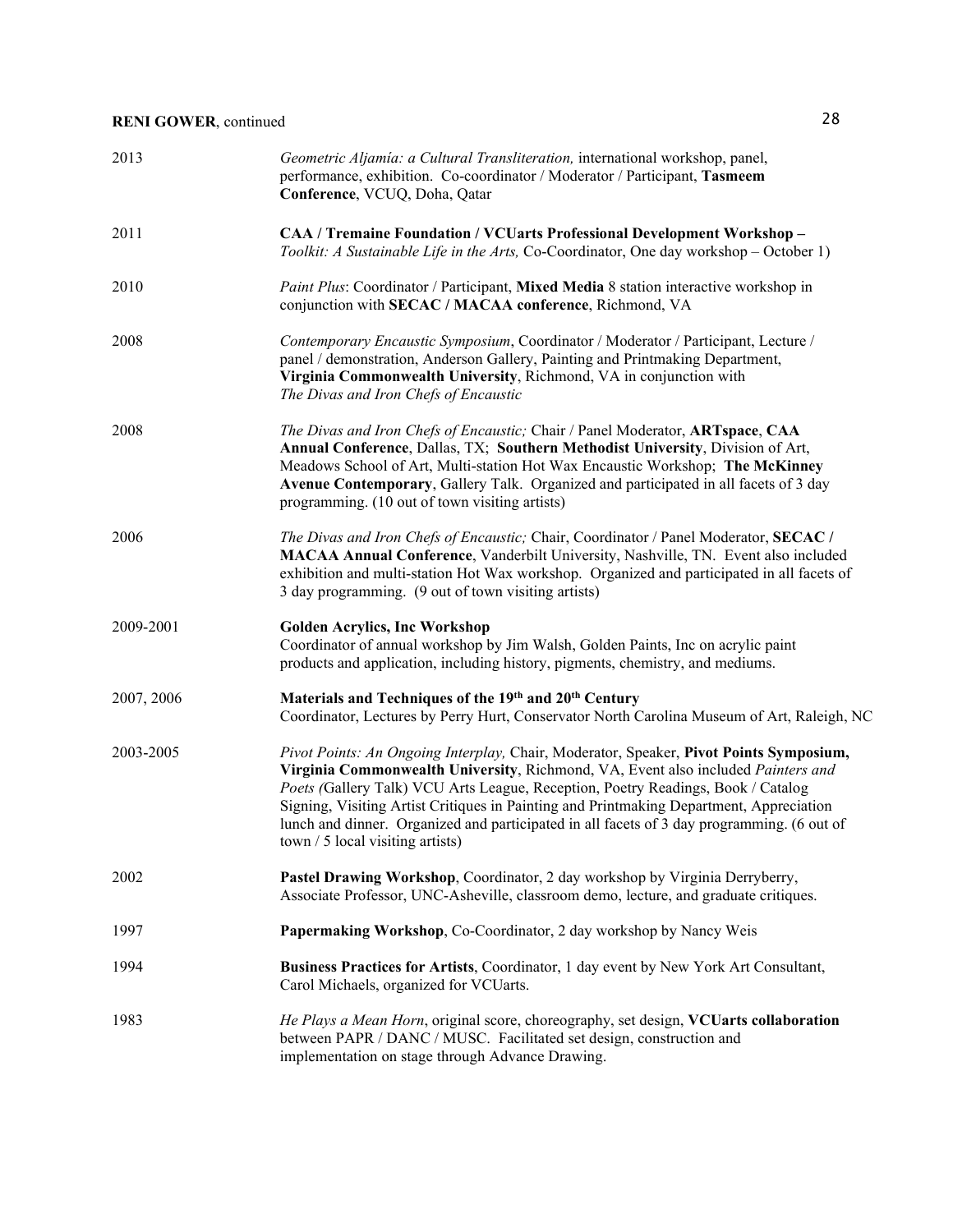## **PANELIST / GUEST SPEAKER:**

| 2020 | <b>College Art Association Conference:</b> (Annual)<br>Art Happens: Amazing Women, Co-moderator, Chicago, IL                                                                                          |
|------|-------------------------------------------------------------------------------------------------------------------------------------------------------------------------------------------------------|
| 2019 | Art Happens: Longevity to Legacy, Co-moderator, New York, NY                                                                                                                                          |
| 2018 | Art Happens: Through Collective Action, Co-moderator, Los Angeles, CA                                                                                                                                 |
| 2017 | Art Happens: Beyond the Silos, Co-moderator, New York, NY                                                                                                                                             |
| 2016 | Art Happens: New Models for DIY Initiatives, Co-moderator, Washington, DC                                                                                                                             |
| 2014 | Collaboration in Art and Art Historical Practice, Panelist, SECAC Affiliate Session,<br>Chicago, IL, "Geometric Aljàmia: A Cultural Transliteration"                                                  |
| 2013 | On the Practice of Artist as Arbiter, Panelist, ARTspace, New York, NY, "Parallel<br>Practice: The Artist as Curator"                                                                                 |
| 2012 | Meta-Mentors: Chair / Moderator, Panelist, ARTspace, Los Angeles; "Beyond Tenure /<br>Taking it to the Next Level", Creating Community / Taking Control of Your Career" and<br>"Artists and Industry" |
| 2011 | Meta-Mentors: Chair / Moderator, ARTspace, New York; "Global Networks"<br>and "Great Art Cities"                                                                                                      |
| 2010 | Meta-Mentors: Chair / Moderator, Panelist, ARTspace, Chicago; "Show Me the Money",<br>"Balancing Acts", "Opt Out of Obscurity" and "DIY"                                                              |
| 2009 | Meta-Mentors: Answers to all of "those" questions", Chair / Moderator / Panelist,<br>ARTspace, Los Angeles                                                                                            |
| 2006 | Construction Ahead - Strategies for a Successful Road Show; Co-chair, Panelist<br>"The Artist as Curator / Alternative Exhibition Strategies", ARTspace, Boston, MA                                   |
| 2004 | On The Road: The Traveling Show, Chair, Moderator, Panelist, " Shopping 'It' Around:<br>An Off Road Approach", Seattle, WA                                                                            |
| 2020 | <b>Southeastern College Art Conference: (Annual)</b><br>DIY Advocacy: Grassroots Empowerment, Co-chair, Moderator, Richmond, VA                                                                       |
| 2019 | Art AND (Fill in the Blank), Chair, Moderator, Chattanooga, TN                                                                                                                                        |
| 2018 | The Art of Making - Past SECAC Award Winners, Panelist, Birmingham, AL                                                                                                                                |
| 2017 | (OCD) Obsessive Compulsive Disorder vs Organized Chaos Delivers,<br>Chair, Moderator, Panelist, Columbus, OH                                                                                          |
| 2016 | Life Lessons: Letters to a Young Artist, Co-chair, Co-moderator, Panelist, Roanoke, VA                                                                                                                |
| 2015 | Sacred Geometry: Crossing Boundaries, Chair, Moderator, Panelist, Pittsburgh, PA                                                                                                                      |
| 2014 | Heated Exchange 2, Co-chair, Co-moderator, Panelist, Sarasota, FL                                                                                                                                     |
| 2013 | <i>FABRICation</i> , Panels #1 and #2, Co-chair, Co-moderator, Panelist, Greensboro, NC                                                                                                               |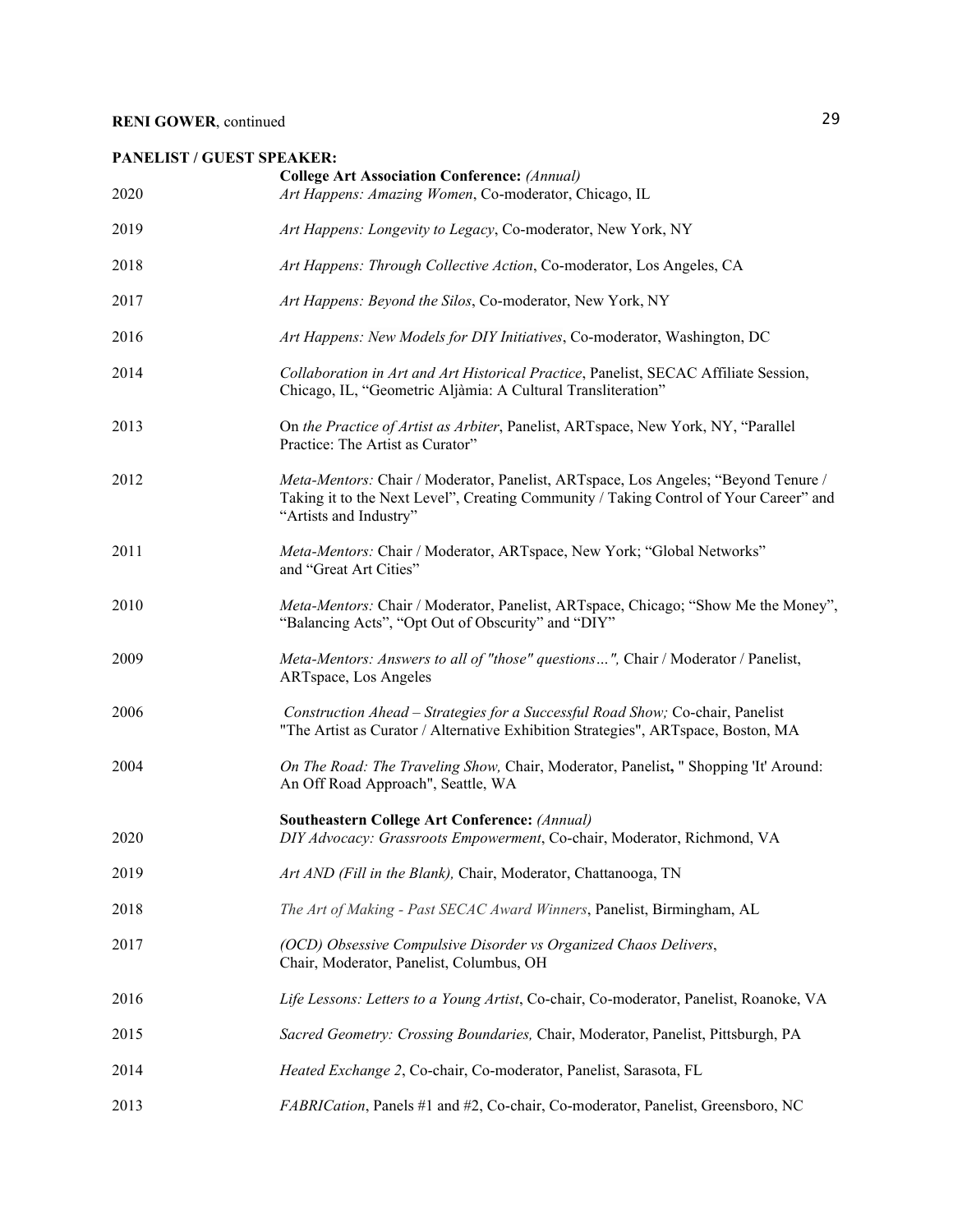| 2012 | Let's Talk: Creating Community for a Sustainable Life in the Arts, Chair, Moderator,<br>Durham, NC                                                                                             |
|------|------------------------------------------------------------------------------------------------------------------------------------------------------------------------------------------------|
| 2011 | Sustained Research by Experienced Educators, Chair, Moderator, Panelist,<br>Savannah, GA                                                                                                       |
| 2010 | Paint Plus, Chair, Moderator, Panelist, Richmond, VA; "It's a Material (Art) World", in<br>conjunction with 8 station interactive workshops.                                                   |
| 2009 | Visual Ciphers: Chair, Moderator, Panelist, Mobile, AL; "Diagnostic Encryption"                                                                                                                |
| 2008 | Recollection, Recognition, ReinterpretationThe 3 R's of Studio Art Research,<br>Chair, Moderator, Panelist, New Orleans, LA                                                                    |
| 2007 | An American in Paris, Chair, Moderator, Panelist, "Recharge Your ResearchWhat I<br>Did on My Summer Vacation", Charleston, WV                                                                  |
| 2006 | The Divas and Iron Chefs of Encaustic; Chair, Moderator, Panelist, Nashville, TN                                                                                                               |
| 2005 | Pivot Points: Painting and Poetry, Panelist, "Museum Spaces and Curatorial Projects I",<br>Little Rock, AK                                                                                     |
| 2004 | Getting Your Work-Out / Building A Resume with Muscle, Panelist, "Professional<br>Survival Strategies for New Artist-Educators" Jacksonville, FL                                               |
| 2003 | The Obsessive Mark / A Meaningful Obsession, Panelist, "Doodle and Disegno: Drawing<br>in Practice and Theory", Raleigh, NC                                                                    |
| 2001 | Materiality: Evidence of the Hand, Chair, Moderator, Panelist "Threads of Continuity",<br>Columbia, SC                                                                                         |
| 2000 | Senior Seminar: A Professional Guide for a Career in the Fine Arts, Panelist, "Teach<br>Them to Swim or Let Them Sink", Louisville, KY                                                         |
| 2004 | Mid America Art Association Conference: (Biennial)<br>Connect the Dots; Chair, Moderator, Panelist, "Mentorship: An Ongoing Interplay",<br>Minneapolis, MN                                     |
| 2002 | Worked / Works, Panelist, "The Language of Materials", Lincoln, NE                                                                                                                             |
| 1998 | Organized Chaos Gives Meaning to the Journey, Panelist, "Painting: Issues Beyond the<br>Marketplace--Commencing Grassroots Networking", Lexington, KY                                          |
| 2010 | <b>Montserrat College of Art Encaustic Conference: (Annual)</b><br>4th National Encaustic Painting Conference: Presenter, Videographer, Beverly, MA<br>"Strategies for a Successful Road Show" |
| 2008 | Website, Videographer, "2 <sup>nd</sup> National Encaustic Painting Conference", Beverly, MA                                                                                                   |
| 2007 | Top Chefs, Presenter, "1 <sup>st</sup> National Encaustic Painting Conference", Beverly, MA                                                                                                    |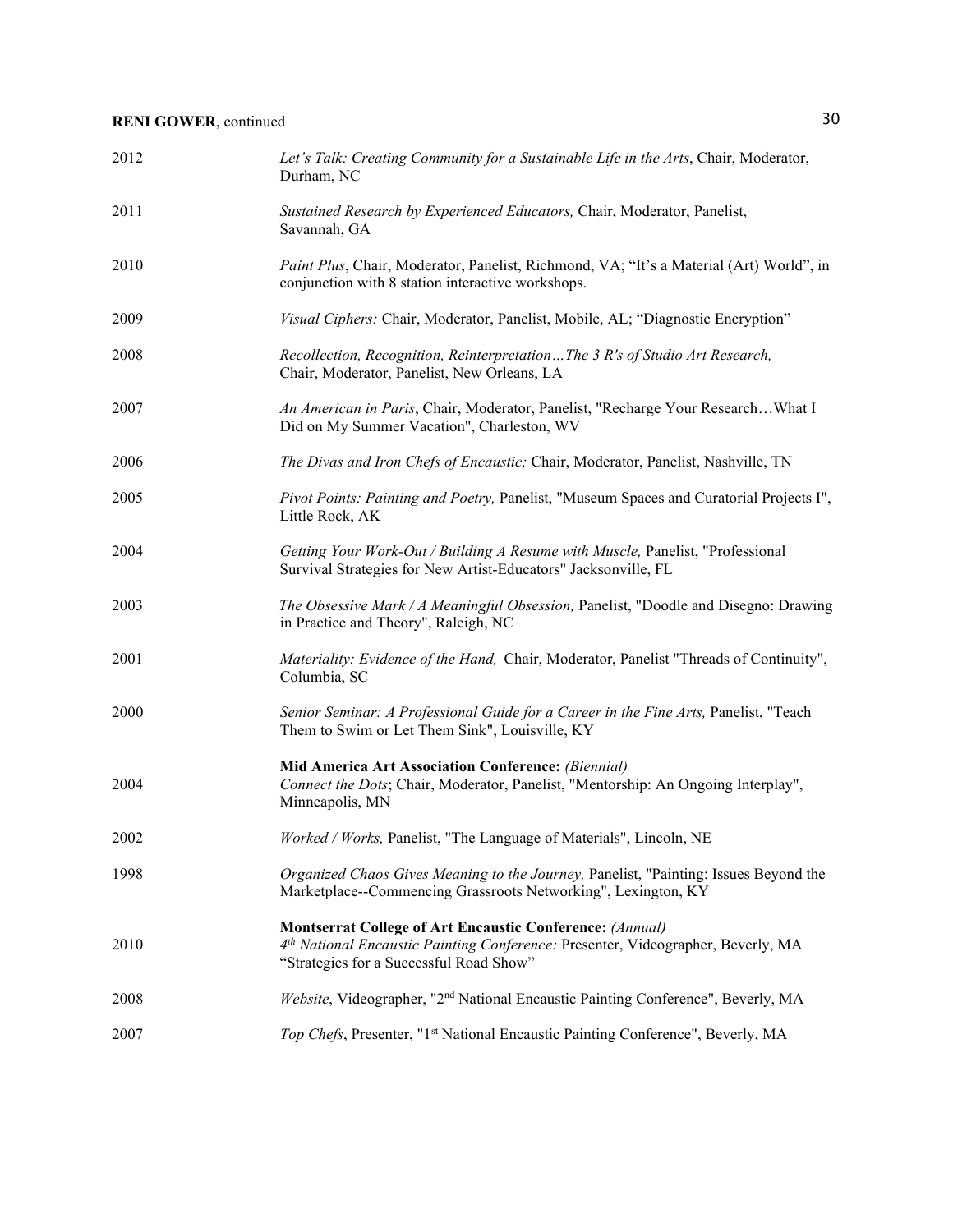| <b>Gallery Talks / Lectures / Seminars:</b><br>2021 | Pulped Under Pressure: the Art of Handmade Paper, Virtual Gallery Talk, Bellevue<br>Museum of Art, Bellevue, WA (planned)                                            |
|-----------------------------------------------------|----------------------------------------------------------------------------------------------------------------------------------------------------------------------|
| 2021                                                | Juror's Talk and FLASHPOINTS: Material / Intent / Fused, Virtual Gallery Talk, Jacki<br>Headley University Art Gallery, California State University-Chico, Chico, CA |
| 2021                                                | Geometric Aljamía; a Cultural Transliteration, Virtual Gallery Talk, Las Cruces Museum<br>of Art, Las Cruces, NM                                                     |
| 2020                                                | The Garden, Virtual Gallery Talk, Piedmont Museum of Art, Martinsville, VA                                                                                           |
| 2020                                                | Geometric Aljamía: a Cultural Transliteration, Virtual Gallery Talk, Howard County<br>Center for the Arts, Ellicott City, MD                                         |
| 2020                                                | Pulped Under Pressure: the Art of Handmade Paper, 4 Virtual Gallery Talks, Dennos<br>Museum Center, Traverse City, MI                                                |
| 2020                                                | Sacred Geometry, the Perfect Proof, Cordia: Grand Traverse Commons, Traverse City,<br>MI, Artist Lecture                                                             |
| 2019                                                | Geometric Aljamía: a Cultural Transliteration, Daura Museum of Art, University of<br>Lynchburg, Lynchburg, VA, Gallery Talk                                          |
| 2019                                                | Pulped Under Pressure: the Art of Handmade Paper, Curator's Talk, Eleanor D. Wilson<br>Museum, Hollins University, Roanoke, VA                                       |
| 2019                                                | Geometrics, Fredericksburg Center for the Creative Arts, Fredericksburg, VA                                                                                          |
| 2019                                                | Compulsory Measures, Curator's Talk, Esther Prangley Rice Gallery, McDaniel College,<br>Westminster, MD                                                              |
| 2018                                                | Knotworks, Collaborative Gallery Talk, Offsite Gallery, Norfolk, VA                                                                                                  |
| 2018                                                | Proof Perfect, Artist Lecture, College of Southern Maryland, Tony Hungerford Memorial<br>Gallery, LaPlata, MD                                                        |
| 2018                                                | Heated Exchange: Contemporary Encaustic, Curator's Talk, Capital One Headquarters<br>Gallery, Richmond, VA                                                           |
| 2018                                                | A Fine Line, Fredericksburg Center for the Creative Arts, Fredericksburg, VA                                                                                         |
| 2017                                                | Heated Exchange: Contemporary Encaustic, Curator's Talks, Gumenick Gallery, Cultural<br>Arts Center of Glen Allen, Glen Allen, VA (Oct 2 and Nov 5)                  |
| 2017                                                | Pulped Under Pressure: the Art of Handmade Paper, Curator's Talk, Ridderhof Martin<br>Gallery, University of Mary Washington, Fredericksburg, VA                     |
| 2017                                                | Heated Exchange: Contemporary Encaustic, Curator's Talk, Visual Arts Center,<br>Portsmouth, VA                                                                       |
| 2017<br>2017                                        | Jill Molinar Dance Co, Guest Speaker, Brookdale Performing Arts, Lincroft, NJ<br>FABRICation, Curator's Talk, Academy Art Museum, Easton, MD                         |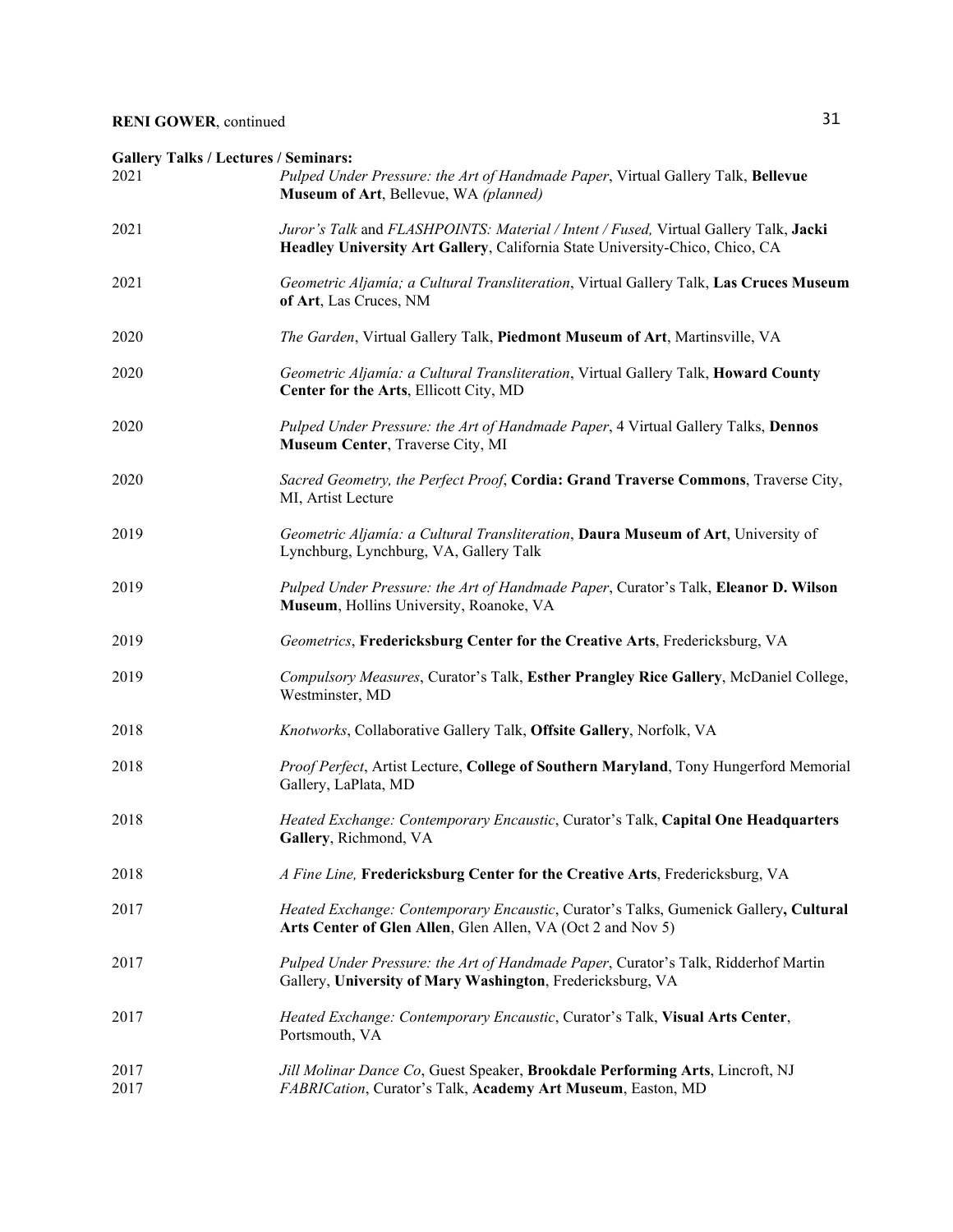| 2017 | Bindings, Artist Talk, ChromaProjects, Charlottesville, VA                                                                                          |
|------|-----------------------------------------------------------------------------------------------------------------------------------------------------|
| 2016 | Art of Paper, Juror's Talk, University of North Carolina Pembroke, Pembroke, NC                                                                     |
| 2016 | Pulped Under Pressure, Gallery Talk, Visual Arts Center, Portsmouth, VA                                                                             |
| 2015 | Strange Loops II, Gallery Talk, Neil Britton Gallery, Virginia Wesleyan College, Norfolk, VA                                                        |
| 2015 | Papercuts, Gallery Talk, VCUQ Gallery, Doha, Qatar                                                                                                  |
| 2015 | Geometric Aljàmia: a Cultural Transliteration, FAB Art Talk, VCU/PAPR, Richmond, VA                                                                 |
| 2015 | FABRICation, Cummings Art Center, Gallery Talk, Connecticut College, New London, CT                                                                 |
| 2014 | Threads of Continuity, COAR Spring Symposium, VCUarts, Richmond, VA                                                                                 |
| 2013 | Geometric Aljàmia: a Cultural Transliteration, VCU Honors College,<br>Berglund Lecture Series, Richmond, VA                                         |
| 2013 | Papercuts, Gallery Talk, Eleanor D Wilson Museum of Art, Roanoke, VA                                                                                |
| 2013 | Shadow and Light, Gallery Talk, Tinney Contemporary, Nashville, TN                                                                                  |
| 2012 | Heated Exchange, Gallery Talk, The Upstairs Artspace, Tryon, NC                                                                                     |
| 2012 | State of the Art: Virginia Crossroads, Gallery Talk, Taubman Museum of Art, Roanoke, VA                                                             |
| 2012 | Papercuts, VCU Honors College, Berglund Lecture Series, Richmond, VA                                                                                |
| 2010 | Strange Loops, VCU Honors College, Berglund Lecture Series, Richmond, VA                                                                            |
| 2009 | Contemporary Encaustic Painting (Lecture) Washington and Lee University,<br>Lexington, VA in conjunction with The Divas and Iron Chefs of Encaustic |
| 2009 | A Community of Painters: Gallery Talk, Fine Arts Gallery, George Mason University,<br>Fairfax, VA in conjunction with Constructs                    |
| 2007 | Exploring the Meaning of Art, Guest Speaker, International Baccalaureate Program,<br>Atlee High School, Mechanicsville, VA                          |
| 2006 | Painters and Poets, Gallery Talk, Museum of Art, Western Carolina University,<br>Cullowhee, NC                                                      |
| 2004 | Theory of Knowledge, Guest Speaker, International Baccalaureate Program, Atlee High<br>School, Mechanicsville, VA                                   |
| 2005 | Painters and Poets, Gallery Talk, Riverviews Gallery, Lynchburg, VA                                                                                 |
| 2005 | Constructs, Gallery Talk, University of Mary Washington (panel) Fredericksburg, VA                                                                  |
| 2004 | Painters and Poets, Gallery Talk, Galeria ICPNA Miraflores, Lima, Peru                                                                              |
| 2004 | Bridging Three Generation, Gallery Talk, DeRicci Gallery, Edgewood College, Madison, WI                                                             |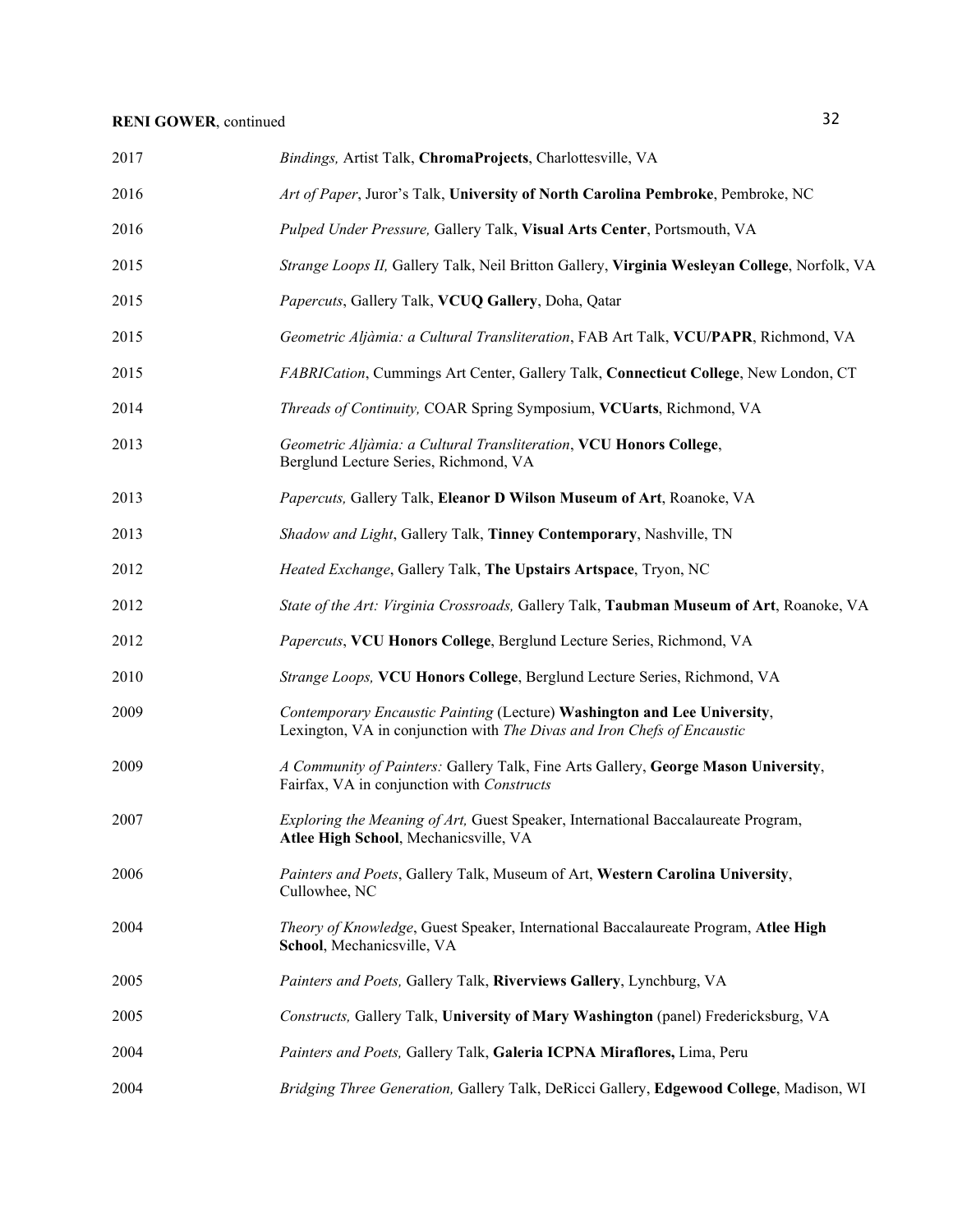| 2004                     | Convergence, Panelist, South Carolina State Museum of Art, Columbia, SC                                                                                                                                                                                                                                                                                                                                                                                                                      |
|--------------------------|----------------------------------------------------------------------------------------------------------------------------------------------------------------------------------------------------------------------------------------------------------------------------------------------------------------------------------------------------------------------------------------------------------------------------------------------------------------------------------------------|
| 2004                     | Circled and Squared, Gallery Talk, USCS University Gallery, Spartanburg, SC                                                                                                                                                                                                                                                                                                                                                                                                                  |
| 2004                     | The Obsessive Mark / A Meaningful Obsession, Guest Speaker, "Art and Critical Theory",<br>Department of Painting and Printmaking, Virginia Commonwealth University, Richmond, VA                                                                                                                                                                                                                                                                                                             |
| 2003                     | Pivot Points, Panelist, Boyden Gallery, St Mary's College (panel) St Mary City, MD                                                                                                                                                                                                                                                                                                                                                                                                           |
| 2005                     | (R) evolving, Gallery Talk, Villa Terrace Museum of Decorative Arts, Milwaukee, WI                                                                                                                                                                                                                                                                                                                                                                                                           |
| 2003                     | Worked / Work, Guest Speaker, "Art and Critical Theory", Department of Painting and<br>Printmaking, Virginia Commonwealth University, Richmond, VA                                                                                                                                                                                                                                                                                                                                           |
| 2002                     | Materiality / Evidence of the Hand, Guest Speaker, "Art and Critical Theory"<br>Department of Painting and Printmaking, VCU, Richmond, VA                                                                                                                                                                                                                                                                                                                                                    |
| 2000                     | A Decade Decoded, Gallery Talk, Main Art Gallery, Richmond, VA                                                                                                                                                                                                                                                                                                                                                                                                                               |
| 1998                     | Trace / QuaTrace, Gallery Talk, Anderson Gallery, Richmond, VA                                                                                                                                                                                                                                                                                                                                                                                                                               |
| 1995                     | Transits, Gallery Talk, Hunt Gallery, Mary Baldwin College, Staunton, VA                                                                                                                                                                                                                                                                                                                                                                                                                     |
| 1989                     | Zebo: An Inner Space, Gallery Talk, Marsh Gallery, University of Richmond, Richmond, VA                                                                                                                                                                                                                                                                                                                                                                                                      |
| 1990                     | Local Color, Guest speaker, Virginia Museum of Fine Arts, Department of Education,<br>Richmond, VA                                                                                                                                                                                                                                                                                                                                                                                           |
| 1990                     | Recent Work, Guest Speaker, Lee Artist Association, Richmond, VA                                                                                                                                                                                                                                                                                                                                                                                                                             |
| 1989-1987                | Critique One, Monthly Artist Collective, Guest Critic, Richmond, VA                                                                                                                                                                                                                                                                                                                                                                                                                          |
| 1989                     | VCUarts AFO Faculty Symposium, Panelist, Richmond, VA                                                                                                                                                                                                                                                                                                                                                                                                                                        |
| 1984                     | Recent Works, Guest Speaker, Andrews Gallery, College of William and Mary,<br>Williamsburg, VA                                                                                                                                                                                                                                                                                                                                                                                               |
| 1984                     | The Artist's View, Student Art Space, Guest Speaker, VCU, Richmond, VA                                                                                                                                                                                                                                                                                                                                                                                                                       |
| 1984                     | Women Artists, Guest Speaker, St Catherine's High School, Richmond, VA                                                                                                                                                                                                                                                                                                                                                                                                                       |
| 1981                     | Recent Works, Gallery Talk, 1708 Artist Space, Richmond, VA                                                                                                                                                                                                                                                                                                                                                                                                                                  |
| <b>JUROR:</b><br>Ongoing | California State University-Chico, Chico, CA<br>"65 <sup>th</sup> Annual Fine Art Student Exhibition" (2021)<br>Crossroads Art Center, Richmond, VA "All Media Exhibition" (2020)<br>Fredericksburg Center for the Creative Arts, Fredericksburg, VA<br>"Geometrics" (2019)<br>Arkansas Arts Council, Little Rock, AR; Jury Panel,<br>Fellowship Grant in the Visual Arts - Works on Paper (2018)<br>Fredericksburg Center for the Creative Arts, Fredericksburg, VA<br>"A Fine Line" (2018) |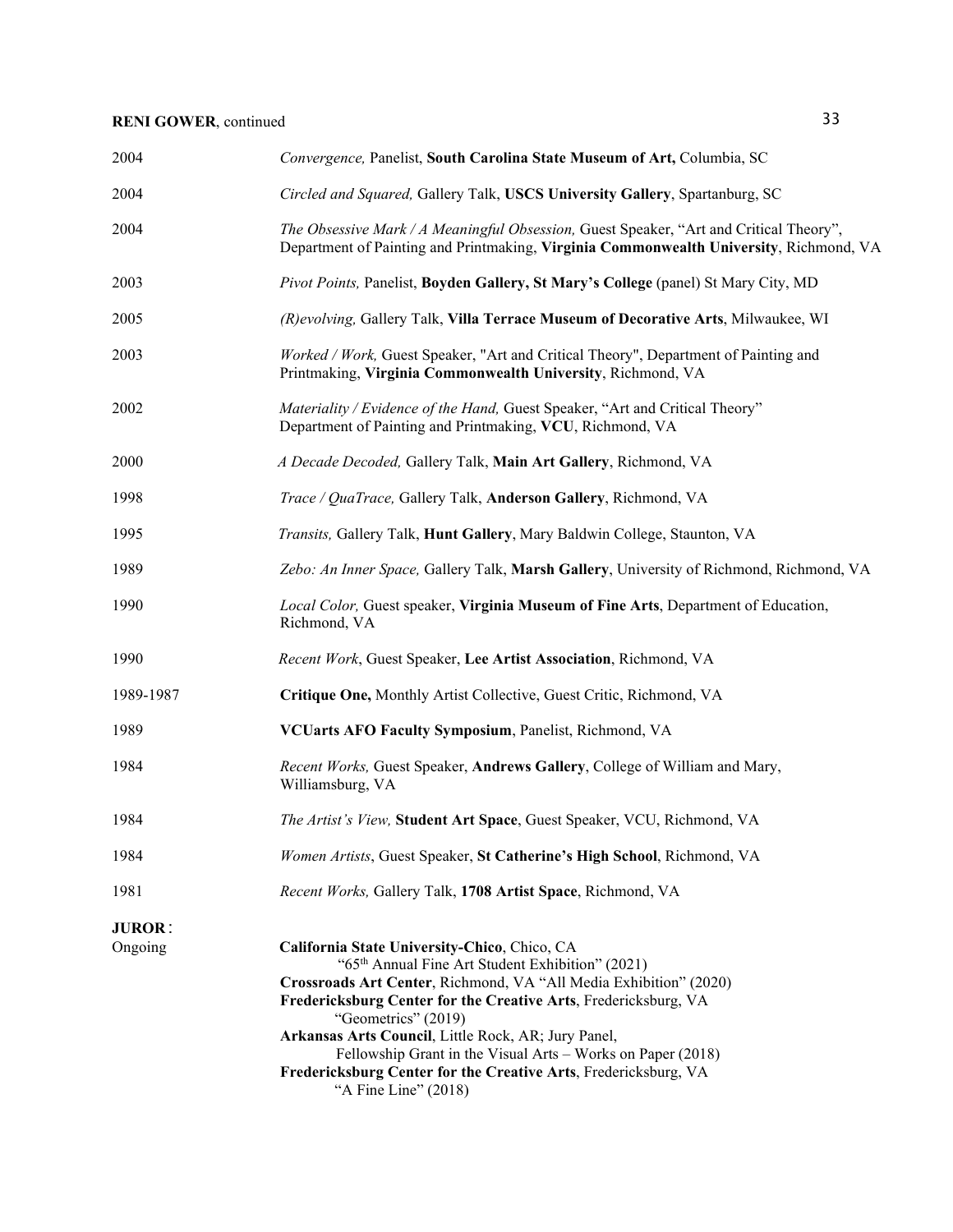| A.D. Gallery, University of North Carolina-Pembroke, NC<br>"Art of Paper" $(2016)$ |
|------------------------------------------------------------------------------------|
| Fredericksburg Center for the Creative Arts, Fredericksburg, VA                    |
| "A Touch of Red" (2015)                                                            |
| Gosport Arts Festival, Portsmouth, VA (2012)                                       |
| Artworks, Plant Zero, Richmond, VA                                                 |
| "All Media Exhibition" (2010 / 2009 / 2005)                                        |
| Bethesda Painting Awards, Bethesda Urban Partnership, Inc; Jury Panel              |
| Artist Fellowship, Prize, Exhibition (2008)                                        |
| Petersburg Art Center, Petersburg, VA                                              |
| "All Media Exhibitions" (2006 / 2005)                                              |
| Lubeznik Center for the Arts, Michigan, IN                                         |
| "National Juried Exhibition" (2005)                                                |
| J. Sargeant Reynolds Community College, Richmond, VA                               |
| "Annual Student Juried Exhibition (2004)                                           |
| University North Carolina, Asheville, NC                                           |
| "Annual Student Juried Exhibition (2004)                                           |
| Shockhoe Bottom Art Center, Richmond, VA                                           |
| "All Media Exhibitions" (2003 / 2001)                                              |
| Chickahominy Middle School, Hanover County, Mechanicsville, VA                     |
| "Student Competitions" (2000 / 1997)                                               |
| Benedictine High School, Richmond, VA                                              |
| "Annual Student Exhibition" (1996)                                                 |
| VCUarts AFO Exhibitions, "Annual Student Juried Exhibition (1993 / 1992)           |
| James River Art League, Richmond, VA (1987)                                        |
| Festival of the Leaves, Front Royal, VA (1986)                                     |

### **ACADEMIC APPOINTMENTS:**

| 2019      | <b>Emerita Professor</b> (Appointment July 1, 2019) |
|-----------|-----------------------------------------------------|
|           | Virginia Commonwealth University                    |
| 2018-2005 | <b>Professor of Art (Full Time)</b>                 |
|           | Virginia Commonwealth University; Richmond, VA      |
|           | Painting and Printmaking Department                 |
|           | Retired December 31, 2018                           |
| 2004-1989 | <b>Associate Professor of Art (Full Time)</b>       |
|           | Virginia Commonwealth University; Richmond, VA      |
|           | Painting and Printmaking Department                 |
| 1989-1982 | <b>Assistant Professor of Art (Full Time)</b>       |
|           | Virginia Commonwealth University; Richmond, VA      |
|           | Painting and Printmaking Department                 |
| 1982-1981 | <b>Instructor of Art (Full Time)</b>                |
|           | Virginia Commonwealth University; Richmond, VA      |
|           | Painting and Printmaking Department                 |
|           |                                                     |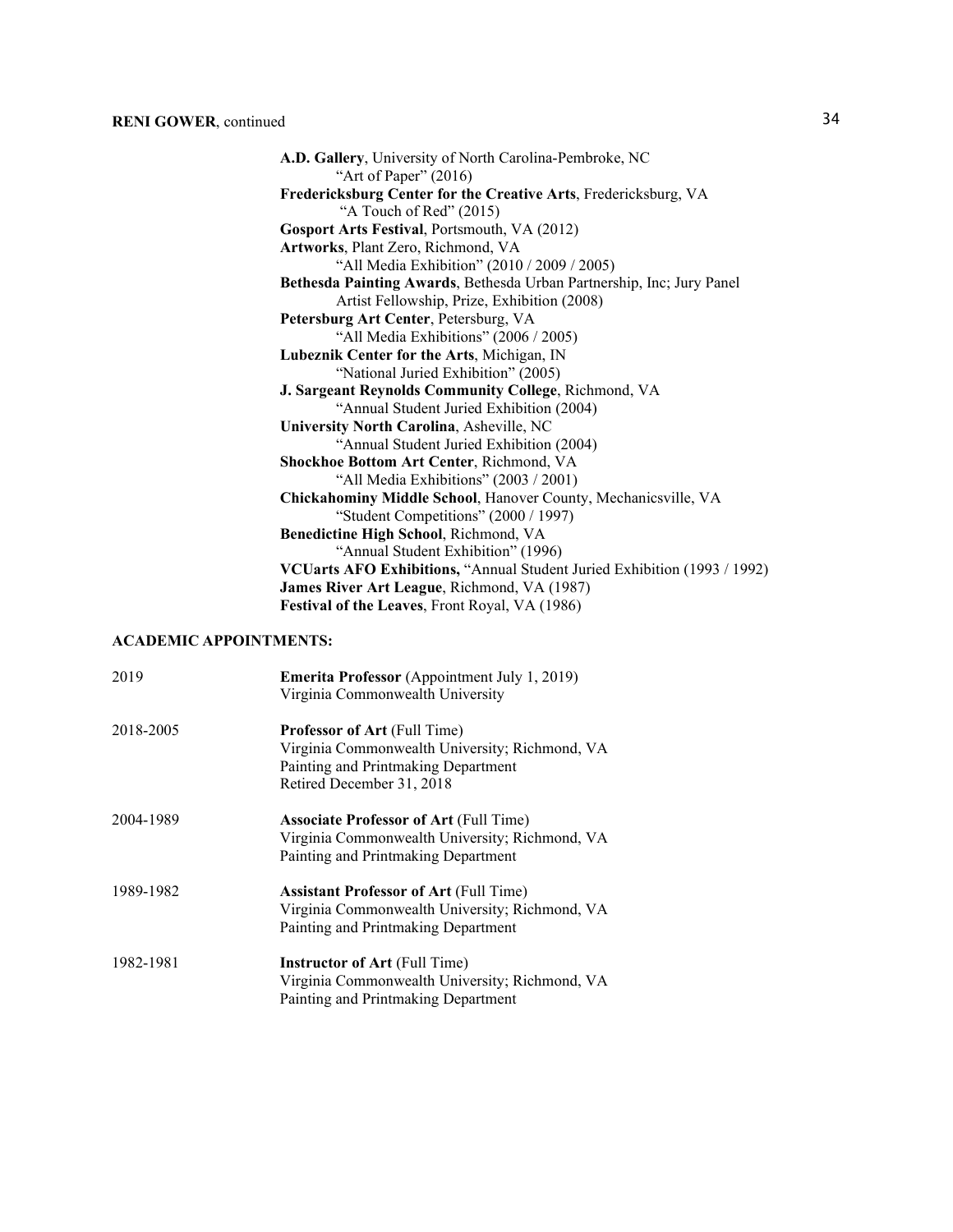### **COURSES TAUGHT:** 3/3, 3/2 or 2/2 teaching load

| Courses Taught | Undergraduate / Graduate:                                                            |
|----------------|--------------------------------------------------------------------------------------|
|                | Painting from Observation PAPR 201                                                   |
|                | Basic Painting PAPR 205                                                              |
|                | Painting Strategies PAPR 301                                                         |
|                | Paint Practice and Theory PAPR 304                                                   |
|                | Intermediate Painting PAPR 305                                                       |
|                | <b>Advanced Painting PAPR 405</b>                                                    |
|                | Merit Studio Advanced Painting PAPR 405                                              |
|                | (Special juried section taught with a graduate school focus)                         |
|                | Intermediate Drawing PAPR 321                                                        |
|                | <b>Advanced Drawing PAPR 421</b>                                                     |
|                | Senior Seminar PAPR 490                                                              |
|                | Graduate Painting PAPR 605                                                           |
|                | Drawing Studio ARTF 112                                                              |
|                | Drawing Vehicles ARTF 110                                                            |
|                | Glasgow Artists & Writers Workshop: Drawing PAPR 324 / 621 in Scotland (Summer 2008) |
|                | Graduate Committees (1-3 per year).                                                  |

#### **NEW COURSE DEVELOPED:**

| 2016 - 1992 | <b>PAPR 490: Senior Seminar:</b>                                                                                                                                                    |
|-------------|-------------------------------------------------------------------------------------------------------------------------------------------------------------------------------------|
|             | A Guide to Professional Career Development in the Arts                                                                                                                              |
|             | Designed to teach survival strategies for a career in the visual arts                                                                                                               |
|             | Topics included:                                                                                                                                                                    |
|             | Resumes / Artist Statements / Digital Portfolios                                                                                                                                    |
|             | Gallery / Dealer Relationships                                                                                                                                                      |
|             | Exhibition Design and Production: framing, publicity, shipping, storage.                                                                                                            |
|             | Professional Writing: graduate school, grant proposals, public art, business correspondence                                                                                         |
|             | Artists Opportunities: residencies, job search strategies                                                                                                                           |
|             | Health Hazards: studio set-up and maintenance                                                                                                                                       |
|             | Small Business Opportunities: taxes, contracts, insurance, copyright                                                                                                                |
|             | A Professional Guide to a Career in the Fine Arts was compiled as an extensive informational<br>digital resource. Updated biannually, hyperlinks expanded the educational outreach. |

digital resource. Updated biannually, hyperlinks expanded the educational outreach. *Interaction* was a biannual exhibition and catalog produced in conjunction with the course. Visits by 5-7 Guest "Experts" were scheduled each semester.

2017 *Paint, Practice, and Theory:* Collaborated across 3 sections during inaugural semester

#### **MENTORSHIP / ADVISING:**

| 2018-2014 | <b>Internship Mentor:</b><br>Janine Matthews, SCAD Graduate Student (2018)      |
|-----------|---------------------------------------------------------------------------------|
|           | Alyssa Delly, PAPR/BFA Alumna (2017-2014)                                       |
| 2013      | <b>RELEVANT Emerging Artist Mentor</b>                                          |
|           | Kimball Art Center, Park City, UT (July 26 – August 3)                          |
| 2013-2010 | <b>Faculty Mentor: VCUarts Undergraduate Research Grants</b>                    |
|           | • Joe Olney – "over" (2012-2013)                                                |
|           | • Kelley Lowe and Ha Tran - "Pulse: Checking the Vitals of VCUarts" (2011-2012) |
|           | • Amanda Fitzgerald and Virginia Wood - "Remember Me" (2010 - 2011)             |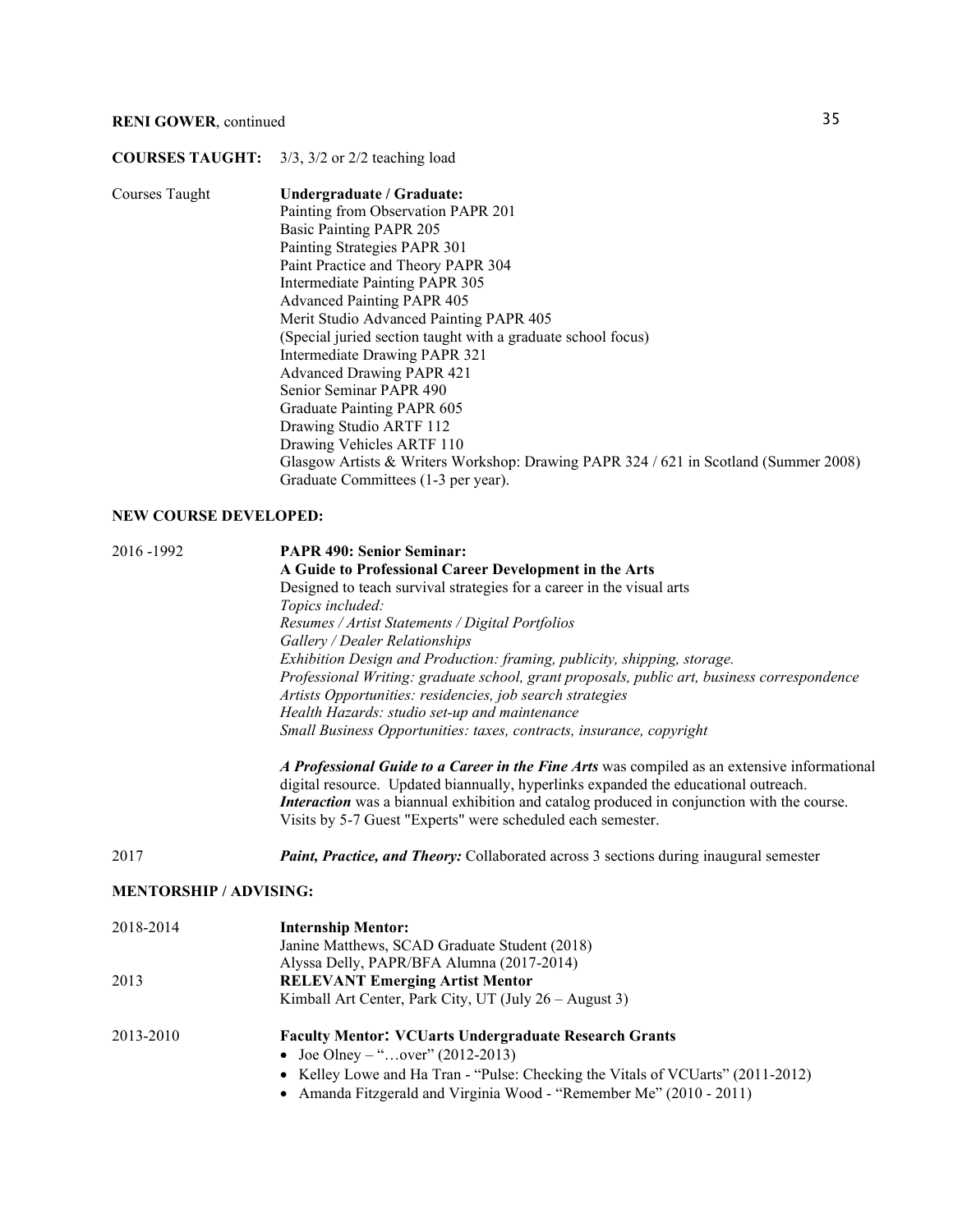#### 2018-1998 **Faculty Mentor:** *Graduate Assistants*

- Kyrae Cowan (2018)
- Emily Wardell (2018)
- Katie Barrie (2018)
- Yu Su (Fall 2017)
- Cait Porter (Fall 2017)
- Johanna Robinson (Spring 2017)
- Greg Piwonka (Fall 2016)
- Wesley Chavis (Fall 2015)
- Saulat Ajmal (Spring 2015)
- Grace Weaver (Spring 2014)
- Jason Rood (Fall 2013)
- Aaron Storck (Spring 2013)
- Philip Hinge (Fall 2012)
- Rachel Cohen (Fall 2011)
- Andy Meerow (Fall 2010 / Spring 2011)
- Jennie Fleming (Fall 2010)
- Kristen Rego (Spring 2009 / Fall 2009)
- Necole Zayatz (Fall 2009 / Spring 2010)
- Jonathan Marshall: Basic Painting (Fall 2008)
- Valerie Molnar Intermediate Painting (Fall 2007)
- Carmen McLeod Basic Painting (Spring 2007)
- Mike Martin Basic Painting (Fall 2004)
- Beth Gilfilen Painting Intermediate (Spring 2000) Basic Painting (Fall 1999)
- Bindu Mehru (Fall 1999)
- William Poehlman (Spring 1999)
- Michael Vaughn (Fall 1998)
- Debra Stuckgold (Spring 1998)

#### 2018-1984 **Faculty Coordinator / Student Mentor:** *Undergraduate Painting Exhibitions*

Responsible for all facets of rotating student exhibitions including design, selection, transportation, installation, awards, reception, publicity, and catalog production Faculty Coordinator / Student Mentor: Undergraduate Painting Exhibitions, continued

- *FELC Gallery* (2018-1984) biannual
- *Interaction* (2016-1992) biannual
- UNC / VCU Exchange *Simultaneity; Shared Spaces* (Fall 2015)
- *Crockpot*, Plant Zero (Fall 2015)
- *View* (2010-2002) annual
- *Waiting* (2002) Ester Motz Memorial Exhibition
- *MCV Larrick Center* (2000-1984) annual
- *Exchange Place Gallery* (1997-1994) quarterly
- *Interact Gallery* (1996-1992) monthly

#### 2010-1982 **Faculty Mentor:** *Undergraduate Academic Advising (approx. 35 students / year)*

- Advised on continuous basis through office hours, special appointments, and email
- Maintained up to date records / files on advisees' academic progress
- Evaluated transcripts for transfer credit.
- Facilitated completion of Graduation Applications and Minor Applications
- Facilitated Study Abroad Course Substitutions and Coordination of Credits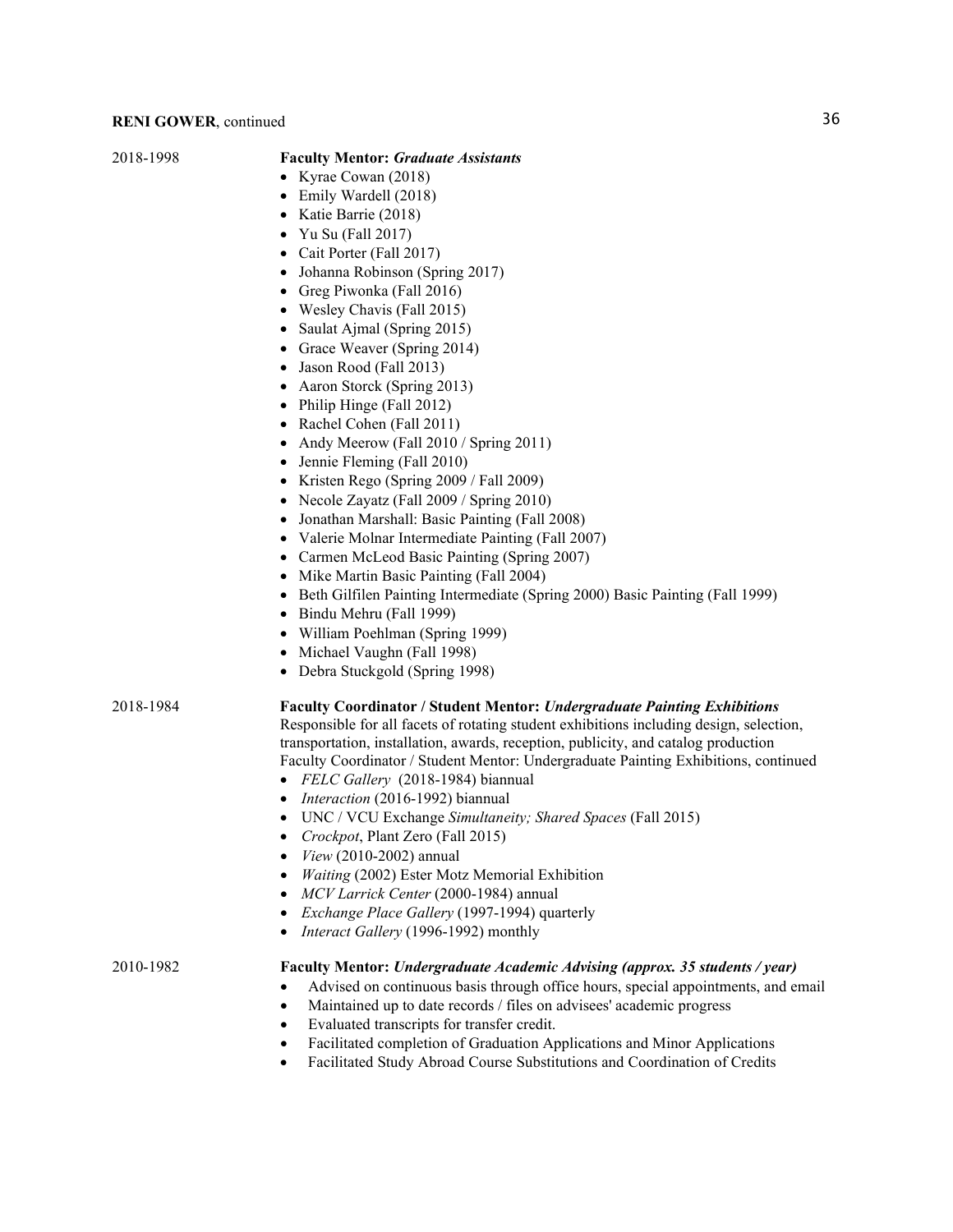| 2018-1981 | <b>Faculty Advisor: Independent Studies</b><br>Supervise independent study credits in addition to full time course loads<br>Undergraduate / Graduate / VCUArts |
|-----------|----------------------------------------------------------------------------------------------------------------------------------------------------------------|
| 1999-1985 | <b>Faculty Advisor: Board of Directors</b><br>Student Art Space / University Student Organization, VCU Student Commons                                         |

## **SERVICE: (Select Highlights)**

| Ongoing       | <b>College Art Association</b>                                                                                                                                                                                                                                                                                                                                                                                                                                                                                                                                                                                                                                                                                                                                                                                                                                                              |
|---------------|---------------------------------------------------------------------------------------------------------------------------------------------------------------------------------------------------------------------------------------------------------------------------------------------------------------------------------------------------------------------------------------------------------------------------------------------------------------------------------------------------------------------------------------------------------------------------------------------------------------------------------------------------------------------------------------------------------------------------------------------------------------------------------------------------------------------------------------------------------------------------------------------|
|               | Member (Chair 2018-2016) Jury Panel / Distinguished Teaching of Art Award<br>$(2015 - 2018)$                                                                                                                                                                                                                                                                                                                                                                                                                                                                                                                                                                                                                                                                                                                                                                                                |
|               | Member - Services to Artist Committee $(2019 - 2018)$ & $(2012 - 2008)$<br>$\bullet$<br>Responsible for multi day programming (sessions, special events, screenings)<br>$\circ$<br>for ARTspace at annual conference<br>Created "Meta-Mentors" program format and subsequent guide (organizational<br>$\circ$<br>timeline, templates, proposals) to facilitate future programming by current CAA<br>/ SAC Committee members<br>Created "Art Happens" program format<br>$\circ$<br>Presented / moderated numerous sessions (2017-2008)<br>$\circ$<br>Juror - MFA Fellowship Award (2011-2008, 2001)<br>Helped rewrite the criteria and streamlined the application process<br>$\circ$<br><b>Career Development Mentor (2018-1998)</b><br><b>Online Career Development Mentor (2002-2000)</b><br>$\bullet$<br>Recorded Podcast for CAA website "Tips for Traveling an Exhibition" (2012)<br>٠ |
| $2017 - 1999$ | <b>SECAC</b>                                                                                                                                                                                                                                                                                                                                                                                                                                                                                                                                                                                                                                                                                                                                                                                                                                                                                |
|               | <b>Board Member (2017-2009)</b>                                                                                                                                                                                                                                                                                                                                                                                                                                                                                                                                                                                                                                                                                                                                                                                                                                                             |
|               | Virginia State Representative                                                                                                                                                                                                                                                                                                                                                                                                                                                                                                                                                                                                                                                                                                                                                                                                                                                               |
|               | $\circ$                                                                                                                                                                                                                                                                                                                                                                                                                                                                                                                                                                                                                                                                                                                                                                                                                                                                                     |
|               | Email communications to Virginia members<br>$\circ$                                                                                                                                                                                                                                                                                                                                                                                                                                                                                                                                                                                                                                                                                                                                                                                                                                         |
|               | Member Nominating Committee 2017-2011<br>$\circ$                                                                                                                                                                                                                                                                                                                                                                                                                                                                                                                                                                                                                                                                                                                                                                                                                                            |
|               | Member Awards Committee 2016, 2013<br>$\circ$                                                                                                                                                                                                                                                                                                                                                                                                                                                                                                                                                                                                                                                                                                                                                                                                                                               |
|               | Member Online Reviews Sub-committee 2014<br>$\circ$                                                                                                                                                                                                                                                                                                                                                                                                                                                                                                                                                                                                                                                                                                                                                                                                                                         |
|               | Member Curatorial Awards Sub-Committee 2013-2012<br>$\circ$                                                                                                                                                                                                                                                                                                                                                                                                                                                                                                                                                                                                                                                                                                                                                                                                                                 |
|               | Assist in multi year conference planning<br>$\circ$                                                                                                                                                                                                                                                                                                                                                                                                                                                                                                                                                                                                                                                                                                                                                                                                                                         |
|               | Juror: SECAC 2010 Fellowship (Summer / Fall 2010)<br>$\circ$                                                                                                                                                                                                                                                                                                                                                                                                                                                                                                                                                                                                                                                                                                                                                                                                                                |
|               | Chair / moderate / present sessions annually since 1999<br>$\circ$                                                                                                                                                                                                                                                                                                                                                                                                                                                                                                                                                                                                                                                                                                                                                                                                                          |
|               | Assisted pre-conference career development programming - Savannah 2011<br>$\circ$                                                                                                                                                                                                                                                                                                                                                                                                                                                                                                                                                                                                                                                                                                                                                                                                           |
|               | Facilitated unique conference workshops<br>$\circ$                                                                                                                                                                                                                                                                                                                                                                                                                                                                                                                                                                                                                                                                                                                                                                                                                                          |
|               | Paint Plus Workshop - Richmond 2010<br>➤                                                                                                                                                                                                                                                                                                                                                                                                                                                                                                                                                                                                                                                                                                                                                                                                                                                    |
|               | Encaustic Workshop - Nashville 2006<br>➤                                                                                                                                                                                                                                                                                                                                                                                                                                                                                                                                                                                                                                                                                                                                                                                                                                                    |
|               | Temporary Liaison (2018 – 2016)<br>$\bullet$                                                                                                                                                                                                                                                                                                                                                                                                                                                                                                                                                                                                                                                                                                                                                                                                                                                |
|               | VCUarts / SECAC in preparation for 2020 conference<br>$\circ$                                                                                                                                                                                                                                                                                                                                                                                                                                                                                                                                                                                                                                                                                                                                                                                                                               |
| 2013-2009     | <b>VCU University Grievance Panel</b>                                                                                                                                                                                                                                                                                                                                                                                                                                                                                                                                                                                                                                                                                                                                                                                                                                                       |
| 2010          | VCR Task Force: Oversee the closure and distribution of resources from the School of<br>the Arts Visual Resource Center                                                                                                                                                                                                                                                                                                                                                                                                                                                                                                                                                                                                                                                                                                                                                                     |
| 2009          | VCU Honors College Committee: Fall 2009 / Gray's sabbatical replacement.                                                                                                                                                                                                                                                                                                                                                                                                                                                                                                                                                                                                                                                                                                                                                                                                                    |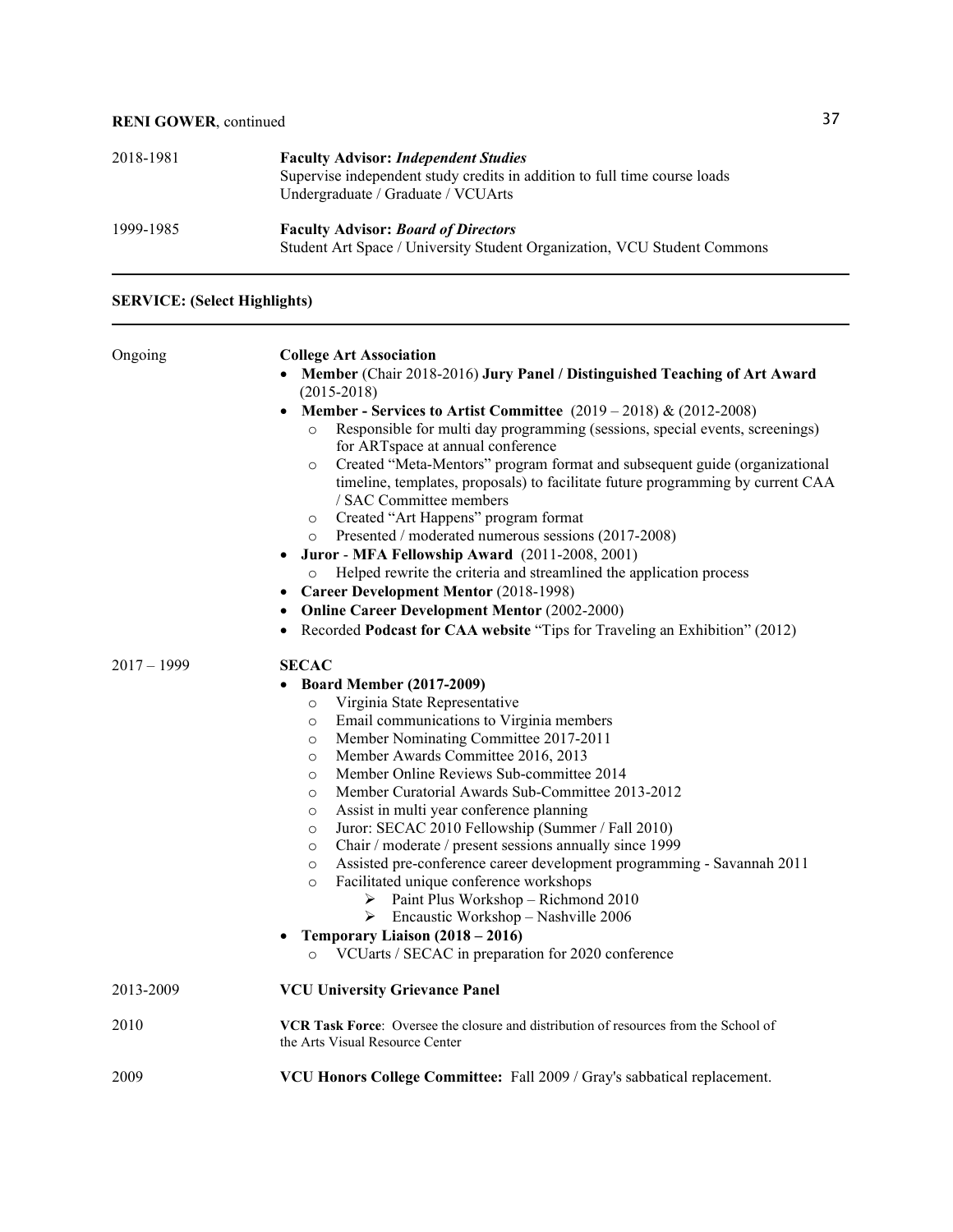| 2008-2005 | <b>VCU University Promotion and Tenure Review Appeals Committee:</b><br>School of the Arts Representative / Appointed by President Trani                                                                                                                                                                                                                                                                                                                                                                                                                                                                                                                                                                                                                                                                                                                                                                                                                                                                                                                                                                                                                                                                                                              |
|-----------|-------------------------------------------------------------------------------------------------------------------------------------------------------------------------------------------------------------------------------------------------------------------------------------------------------------------------------------------------------------------------------------------------------------------------------------------------------------------------------------------------------------------------------------------------------------------------------------------------------------------------------------------------------------------------------------------------------------------------------------------------------------------------------------------------------------------------------------------------------------------------------------------------------------------------------------------------------------------------------------------------------------------------------------------------------------------------------------------------------------------------------------------------------------------------------------------------------------------------------------------------------|
| 2006-2004 | <b>VCU Faculty Senate:</b><br>School of the Arts Senator and Alternate                                                                                                                                                                                                                                                                                                                                                                                                                                                                                                                                                                                                                                                                                                                                                                                                                                                                                                                                                                                                                                                                                                                                                                                |
| 2003-2001 | <b>VCUArts Promotions and Tenure Review Committee:</b><br>Painting and Printmaking Department Representative                                                                                                                                                                                                                                                                                                                                                                                                                                                                                                                                                                                                                                                                                                                                                                                                                                                                                                                                                                                                                                                                                                                                          |
| Ongoing   | <b>External Evaluator for Promotion and Tenure Reviews:</b><br>Mohamed Al Sadoun, United Arab Emirates University (2016)<br>$\bullet$<br>Joseph Peragine, Georgia State University (2016)<br>٠<br>Heather Harvey, Washington College (2016)<br>٠<br>Sean Miller, University of Florida (2015)<br>$\bullet$<br>Wendy Deschene, Auburn University (2015)<br>$\bullet$<br>Margi Weir, Wayne State University (2014)<br>٠<br>Eun-Kyung Suh, University of MN-Duluth (2013)<br>$\bullet$<br>Françoise Duressé, University of Colorado – Boulder (2013)<br>$\bullet$<br>Martha MacLeish, Indiana University Bloomington, (2011)<br>$\bullet$<br>Matthew Kolodziej, The University of Akron, OH, (2011)<br>$\bullet$<br>Darice Polo, Kent State University (2009)<br>$\bullet$<br>Aaron Parazette, University of Houston (2009)<br>Edward (EJ) Erzcyk, Philadelphia University (2008)<br>Cheryl Goldsleger, Georgia State University, Atlanta, GA (2007)<br>٠<br>Matthew Bourbon, University of North Texas, Denton, TX (2005)<br>٠<br>David Voros, University of South Carolina, Columbia, SC (2005)<br>$\bullet$<br>Kristy Deetz, University of Wisconsin-Green Bay (2004)<br>Christopher Hocking, University of West Virginia, Morgantown, WV (1995)<br>٠ |
| 2018-1992 | <b>VCUarts Promotion and Tenure Peer Review Committees:</b><br>Jesse Payne, VCUQ/AFO Peer Review Committee (2018)<br>Thomas Rhys Himsworth, VCUQ / PAPR Peer Review Committee (2016)<br>٠<br>Stephen Alcorn, COAR Peer Review Committee (2015)<br>$\bullet$<br>Lisa Freiman, VCUarts Tenure Review Committee (2013)<br>$\bullet$<br>Christine Gray, Chair, Peer Review Committee (2012)<br>٠<br>Ruth Bolduan, Chair, Peer Review Committee (2009)<br>Peter Baldes, Chair, Peer Review Committee (2007)<br>Holly Morrison, Peer Review Committee (2007)<br>Peter Baldes, Chair, Third Year Review (2005)<br>$\bullet$<br>Ruth Bolduan, Peer Review Committee (1993-1994)<br>٠<br>Susan Iverson, Peer Review Committee (1993-1992)<br>٠                                                                                                                                                                                                                                                                                                                                                                                                                                                                                                                 |
| 2015-1984 | <b>VCUarts Faculty Searches:</b><br>Painting and Printmaking Department / Lithography (2015-2014)<br>Painting and Printmaking Department / VCUQ, (2013-2011)<br>$\bullet$<br>Painting and Printmaking Department, (Chair) / 2 painting positions (2006-2005)<br>٠<br>Painting and Printmaking Department (1999-1998)<br>$\bullet$<br>Art Foundations, 2 positions (1993-1992)<br>٠<br>Anderson Gallery, Director (1990-1989)<br>$\bullet$<br>VCUArts, Assistant Dean (1988-1987)<br>٠<br>Painting and Printmaking Department (1988-1987)<br>٠<br>Painting and Printmaking Department, (Chair) (1985-1984)                                                                                                                                                                                                                                                                                                                                                                                                                                                                                                                                                                                                                                             |